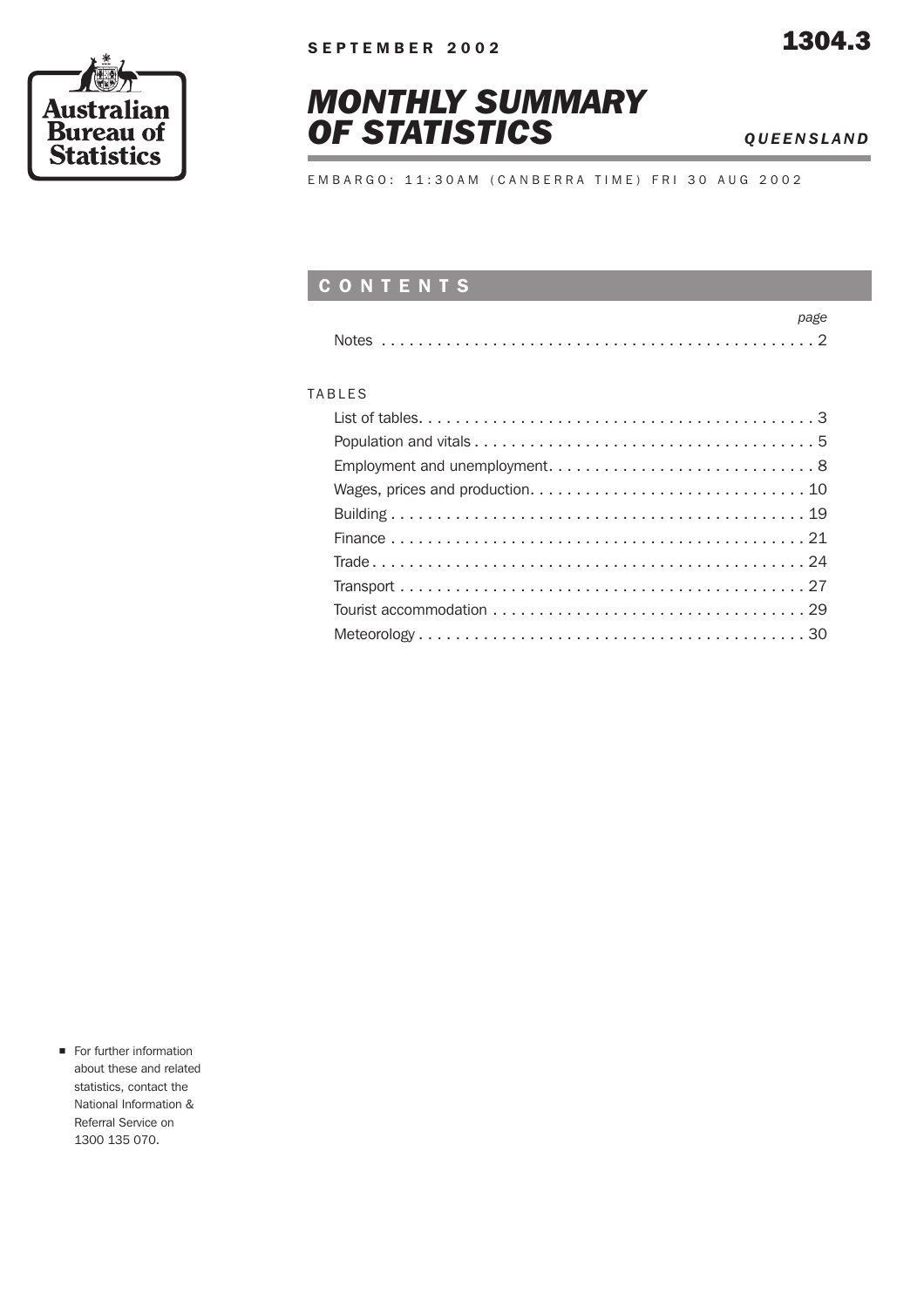|                                    | <b>NOTES</b>                                                                                                    |                                                                                                                                                                                                                                                                                                                                                                                                                       |                                                                                                                                                                                                                                                                                                                                                                                                                          |  |  |  |  |  |  |
|------------------------------------|-----------------------------------------------------------------------------------------------------------------|-----------------------------------------------------------------------------------------------------------------------------------------------------------------------------------------------------------------------------------------------------------------------------------------------------------------------------------------------------------------------------------------------------------------------|--------------------------------------------------------------------------------------------------------------------------------------------------------------------------------------------------------------------------------------------------------------------------------------------------------------------------------------------------------------------------------------------------------------------------|--|--|--|--|--|--|
| FORTHCOMING ISSUES                 | <b>ISSUE</b>                                                                                                    |                                                                                                                                                                                                                                                                                                                                                                                                                       | <b>RELEASE DATE</b>                                                                                                                                                                                                                                                                                                                                                                                                      |  |  |  |  |  |  |
|                                    | October 2002<br>January 2003                                                                                    | November 2002<br>December 2002                                                                                                                                                                                                                                                                                                                                                                                        | 30 September 2002<br>31 October 2002<br>29 November 2002<br>20 December 2002                                                                                                                                                                                                                                                                                                                                             |  |  |  |  |  |  |
| <b>INTRODUCTION</b>                |                                                                                                                 |                                                                                                                                                                                                                                                                                                                                                                                                                       | Statistics shown in this publication are the latest available at the time of<br>preparation. In a number of cases, figures appearing in this summary are<br>preliminary and are subject to revision in subsequent issues. Reference<br>should therefore always be made to the latest issue or to the statistical<br>publication on the specific subject when figures are not shown.                                      |  |  |  |  |  |  |
|                                    |                                                                                                                 | All tables refer to Queensland, unless otherwise specified.                                                                                                                                                                                                                                                                                                                                                           |                                                                                                                                                                                                                                                                                                                                                                                                                          |  |  |  |  |  |  |
|                                    |                                                                                                                 | Current publications and other products released by the Australian<br>Bureau of Statistics (ABS) are listed in the Catalogue of Publications and<br>Products, (cat. no. 1101.0). The Catalogue is available from any ABS<br>office or the ABS web site <http: www.abs.gov.au="">. The ABS also issues<br/>a daily Release Advice on the web site which details products to be<br/>released in the week ahead.</http:> |                                                                                                                                                                                                                                                                                                                                                                                                                          |  |  |  |  |  |  |
| EFFECTS OF ROUNDING                |                                                                                                                 |                                                                                                                                                                                                                                                                                                                                                                                                                       | Where figures have been rounded, discrepancies may occur between<br>totals and the sums of the component items.                                                                                                                                                                                                                                                                                                          |  |  |  |  |  |  |
| SYMBOLS AND OTHER<br><b>USAGES</b> | <b>ABS</b><br><b>ASGC</b><br><b>ERP</b><br><b>LGA</b><br>n.a.<br>n.p.<br>n.y.a.<br>r<br>$\ast$<br>. .<br>$\sin$ | not available<br>not yet available<br>revised<br>not applicable<br>million                                                                                                                                                                                                                                                                                                                                            | Australian Bureau of Statistics<br>Australian Standard Geographical Classification<br><b>Estimated Resident Population</b><br>Local Government Area<br>not available for publication but included in totals where<br>applicable, unless otherwise indicated<br>subject to sampling variability too high for most<br>practical purposes<br>nil or rounded to zero (including null cells)<br>break in continuity of series |  |  |  |  |  |  |
|                                    |                                                                                                                 |                                                                                                                                                                                                                                                                                                                                                                                                                       |                                                                                                                                                                                                                                                                                                                                                                                                                          |  |  |  |  |  |  |

Brian Doyle, Regional Director, Queensland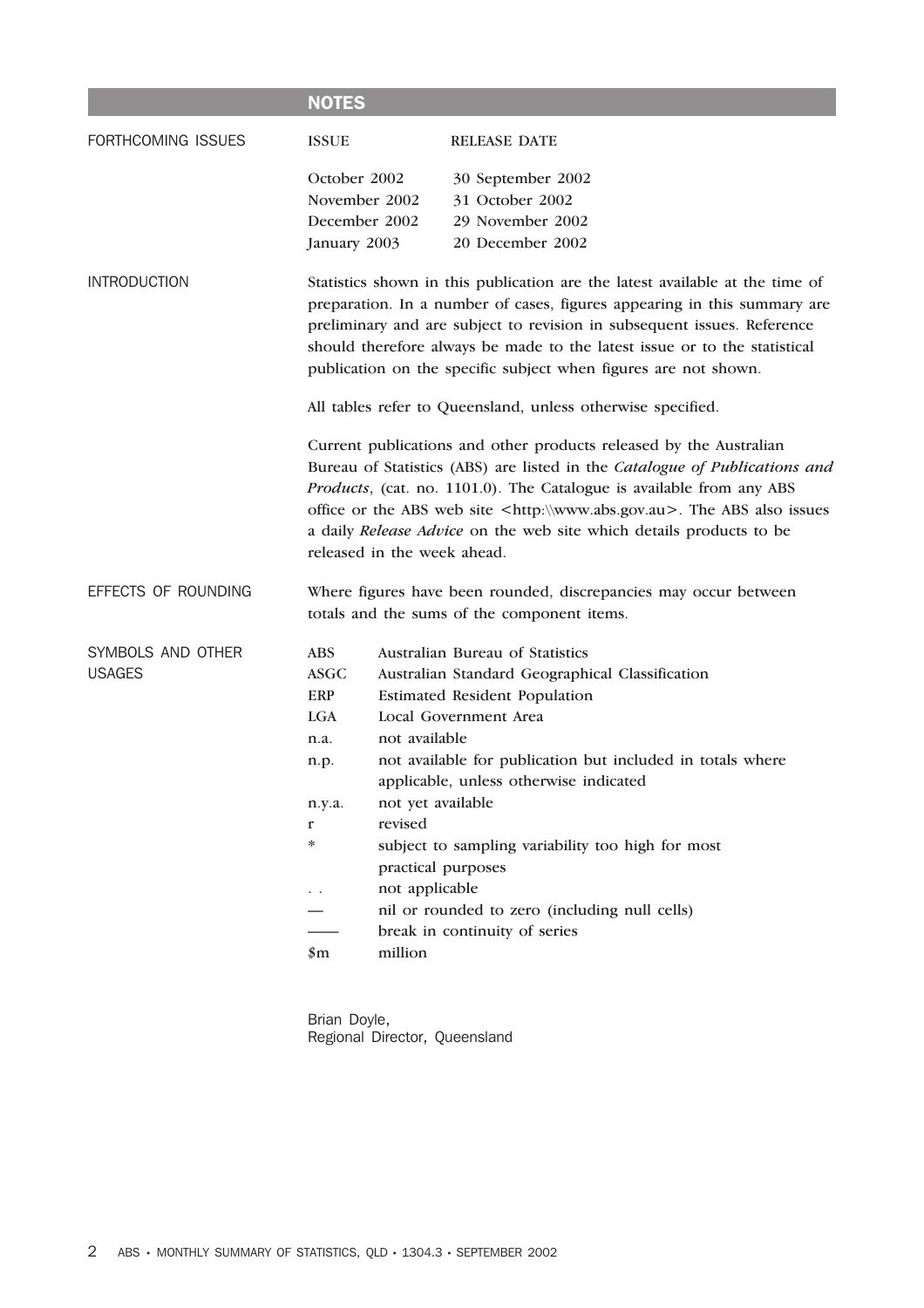#### LIST OF TABLES

|                                              |              |                                                                          | Page           |
|----------------------------------------------|--------------|--------------------------------------------------------------------------|----------------|
| POPULATION AND VITALS                        | 1            | Population                                                               | 5              |
|                                              | $\mathbf{2}$ | Estimated resident population                                            | 5              |
|                                              | 3            | Vital statistics                                                         | 6              |
|                                              | 4            | Overseas arrivals and departures                                         | 6              |
|                                              | 5            | Interstate migration                                                     | $\overline{7}$ |
| <b>EMPLOYMENT AND</b><br><b>UNEMPLOYMENT</b> | 6            | Labour force status of the civilian population<br>aged 15 years and over | 8              |
|                                              | 7            | Civilian labour force                                                    | $\mathsf 9$    |
|                                              | 8            | Duration of unemployment                                                 | 10             |
| WAGES, PRICES AND                            | 9            | Wage and salary earners, sector                                          | 10             |
| <b>PRODUCTION</b>                            | 10           | Wage and salary earners, industry                                        | 11             |
|                                              | 11           | Job vacancies                                                            | 11             |
|                                              | 12           | Industrial disputes causing 10 or more working days lost                 | 12             |
|                                              | 13           | Average weekly earnings of employees                                     | 12             |
|                                              | 14           | Consumer price index, Brisbane                                           | 13             |
|                                              | 15           | Average retail prices of selected items, Brisbane                        | 14             |
|                                              | 16           | Price index of materials used in building, Brisbane                      | 16             |
|                                              | 17           | Manufacturing and foreign trade price indexes, Australia                 | 17             |
|                                              | 18           | Livestock slaughtered and meat produced                                  | 18             |
| <b>BUILDING</b>                              | 19           | Engineering construction                                                 | 19             |
|                                              | 20           | Building activity                                                        | 19             |
|                                              | 21           | Building activity, new dwelling units, type and<br>stage of construction | 20             |
|                                              | 22           | <b>Building approvals</b>                                                | 20             |
| <b>FINANCE</b>                               | 23           | Housing finance for owner occupation                                     | 21             |
|                                              | 24           | Secured housing finance commitments, type of borrower                    | 22             |
|                                              | 25           | All banks, deposits and lending                                          | 22             |
|                                              | 26           | State final demand, chain volume measures                                | 23             |
|                                              | 27           | New fixed capital expenditure, industry group<br>and type of asset       | 23             |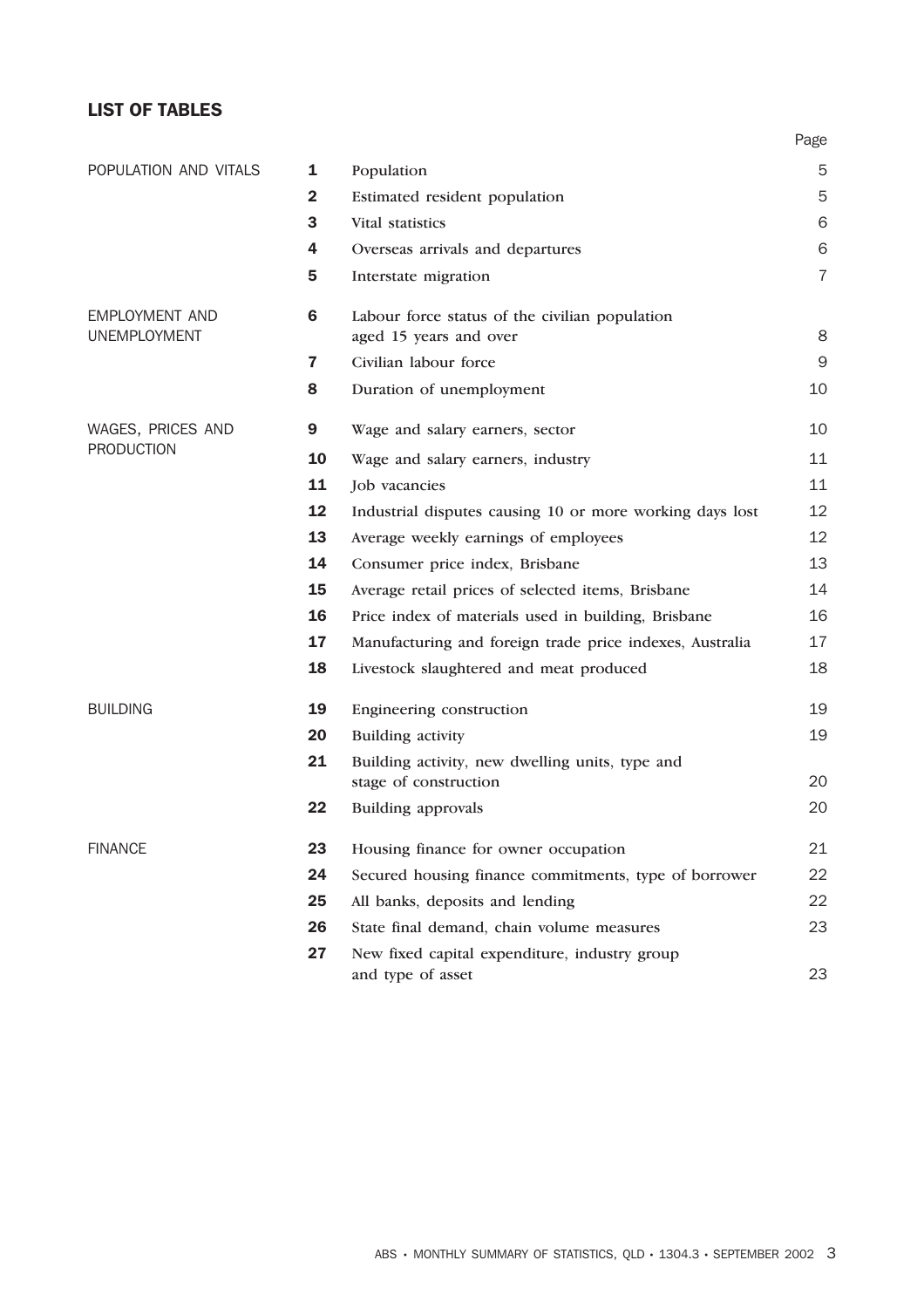|                       |    |                                                    | Page |
|-----------------------|----|----------------------------------------------------|------|
| <b>TRADE</b>          | 28 | Value of interstate exports                        | 24   |
|                       | 29 | Value of interstate imports                        | 24   |
|                       | 30 | Value of foreign exports                           | 25   |
|                       | 31 | Value of foreign imports                           | 26   |
|                       | 32 | Retail trade, turnover, industry                   | 27   |
| <b>TRANSPORT</b>      | 33 | New motor vehicles sales                           | 27   |
|                       | 34 | Road traffic accidents                             | 28   |
| TOURIST ACCOMMODATION | 35 | Licensed hotels, motels, guest houses and serviced | 29   |
|                       |    | apartments                                         |      |
| <b>METEOROLOGY</b>    | 36 | Meteorology, Brisbane                              | 30   |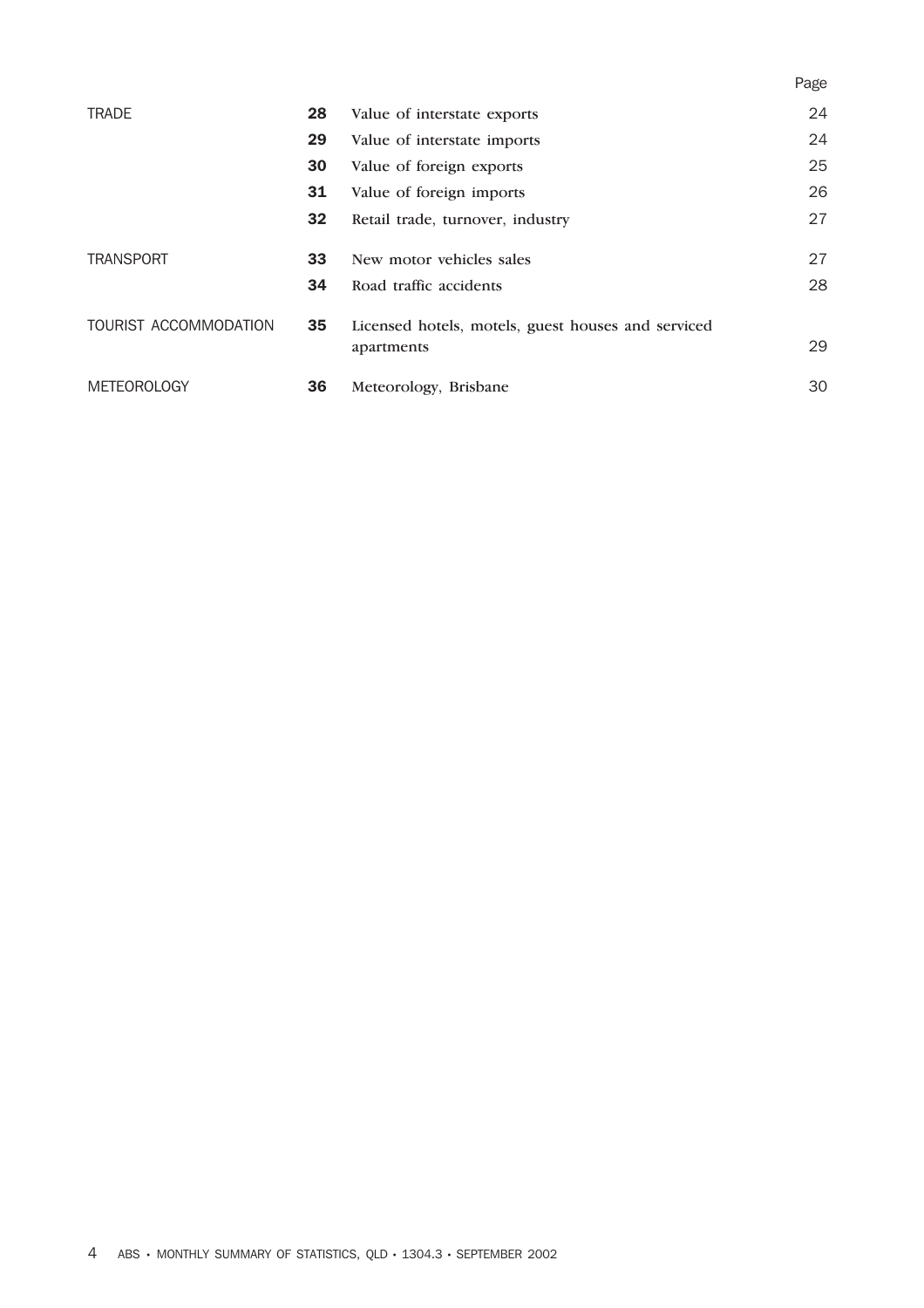|               |                                        |                               |            | Net migration | Increase during period |           |               |                                  |
|---------------|----------------------------------------|-------------------------------|------------|---------------|------------------------|-----------|---------------|----------------------------------|
|               | Estimated<br>resident<br>population(a) | <b>Natural</b><br>increase(b) | Interstate | Overseas      | Total                  | Number(c) | Proportion(d) | Mean<br>population<br>for period |
|               | '000                                   | '000                          | '000       | '000          | '000                   | '000      | %             | '000                             |
| 1998-99       | 3 508.6                                | 24.4                          | 17.2       | 11.7          | 29.0                   | 54.4      | 1.6           | 3 481.5                          |
| 1999-2000     | 3 570.3                                | 24.6                          | 19.0       | 16.3          | 35.3                   | 61.7      | 1.7           | 3 539.3                          |
| 2000-01       | 3 635.1                                | 24.9                          | 19.7       | 16.4          | 36.1                   | 64.8      | 1.8           | 3 602.7                          |
| 1998          | 3 481.7                                | 24.6                          | 16.0       | 14.8          | 30.8                   | 56.2      | 1.6           | 3 4 5 4.0                        |
| 1999          | 3 539.8                                | 24.5                          | 17.6       | 14.5          | 32.1                   | 58.0      | 1.6           | 3 509.0                          |
| 2000          | 3 603.0                                | 24.5                          | 20.5       | 15.6          | 36.0                   | 63.3      | 1.8           | 3 571.0                          |
| 2001          | 3 670.5                                | 24.8                          | 22.0       | 18.7          | 40.7                   | 67.4      | 1.8           | 3 635.7                          |
| 2000          |                                        |                               |            |               |                        |           |               |                                  |
| September qtr | 3 586.5                                | 6.2                           | 4.6        | 4.6           | 9.1                    | 16.2      | 0.5           | $\ddot{\phantom{0}}$             |
| December gtr  | 3 603.0                                | 5.3                           | 5.8        | 4.5           | 10.3                   | 16.5      | 0.5           | $\ddotsc$                        |
| 2001          |                                        |                               |            |               |                        |           |               |                                  |
| March qtr     | 3 618.7                                | 6.6                           | 4.2        | 3.8           | 8.0                    | 15.6      | 0.4           | $\cdot$ .                        |
| June qtr      | 3 635.1                                | 6.9                           | 5.1        | 3.5           | 8.6                    | 16.5      | 0.5           | $\ddot{\phantom{0}}$             |
| September gtr | 3 652.4                                | 5.6                           | 5.1        | 6.6           | 11.7                   | 17.3      | 0.5           | $\ddotsc$                        |
| December qtr  | 3 670.5                                | 5.7                           | 7.6        | 4.7           | 12.3                   | 18.0      | 0.5           | $\cdot$ .                        |

(a) All ERPs from September quarter 1996 to June quarter 2001 are revised, based on the results of the 2001 Census.

(b) Excess of births over deaths.

(c) Components of population change (natural increase, net overseas and net interstate migration) have not been revised. It is intended that these components will be finalised with the release of 2001 Census based final ERPs in the September quarter 2002 issue of *Australian Demographic Statistics* (cat. no. 3101.0).

(d) The rates represent the increase during the period, expressed as a proportion of the population at the beginning of the period.

*Source: Australian Demographic Statistics (cat. no. 3101.0).*

### **2** ESTIMATED RESIDENT POPULATION(a), AT 30 JUNE

| Queensland(d)               | 3 3 3 8.7 | 3 3 9 7 . 2 | 3 4 5 4.1 | 3 508.6 | 3 570.3 | 3 635.1 | 1.7                        | 1.8               |
|-----------------------------|-----------|-------------|-----------|---------|---------|---------|----------------------------|-------------------|
| North West                  | 35.9      | 35.8        | 35.7      | 35.6    | 35.8    | 36.0    |                            | 0.5               |
| Far North                   | 210.8     | 214.1       | 216.8     | 218.7   | 221.1   | 222.9   | 1.1                        | 0.8               |
| Northern(c)                 | 179.0     | 180.3       | 182.0     | 184.6   | 187.9   | 190.8   | 1.3                        | 1.5               |
| Mackav(c)                   | 133.5     | 134.6       | 135.2     | 135.7   | 136.5   | 137.6   | 0.6                        | 0.8               |
| Central West                | 12.6      | 12.5        | 12.5      | 12.5    | 12.5    | 12.5    | $-0.1$                     |                   |
| Fitzroy                     | 178.0     | 179.1       | 179.9     | 180.3   | 180.5   | 181.6   | 0.4                        | 0.6               |
| South West                  | 26.4      | 26.4        | 26.4      | 26.5    | 26.7    | 26.9    | 0.4                        | 1.0               |
| Darling Downs               | 199.9     | 201.4       | 203.2     | 205.0   | 207.6   | 210.3   | 1.0                        | 1.3               |
| Wide Bay-Burnett            | 224.3     | 227.4       | 229.9     | 231.9   | 233.9   | 236.9   | 1.1                        | 1.3               |
| Moreton                     | 618.2     | 640.7       | 661.4     | 682.1   | 704.5   | 726.4   | 3.3                        | 3.1               |
| <b>Brisbane</b>             | 1 520.0   | 1545.0      | 1570.9    | 1 595.6 | 1 623.4 | 1 653.4 | 1.7                        | 1.8               |
| <b>Statistical Division</b> | '000      | '000        | '000      | '000    | '000    | '000    | %                          | %                 |
|                             | 1996      | 1997        | 1998      | 1999    | 2000    | 2001    | Change(b)<br>1996-<br>2001 | Change<br>2000–01 |

(a) Estimates use 2001 edition of the Australian Standard Geographical Classification (ASGC) and have been revised to reflect the 2001 Population Census results.

(b) Average annual growth rate.

(c) Bowen Shire was transferred from Northern Statistical Division to Mackay Statistical Division on 1 July 2001.

(d) Including offshore and migratory.

*Source: Regional Population Growth, Australia and New Zealand (cat. no. 3218.0).*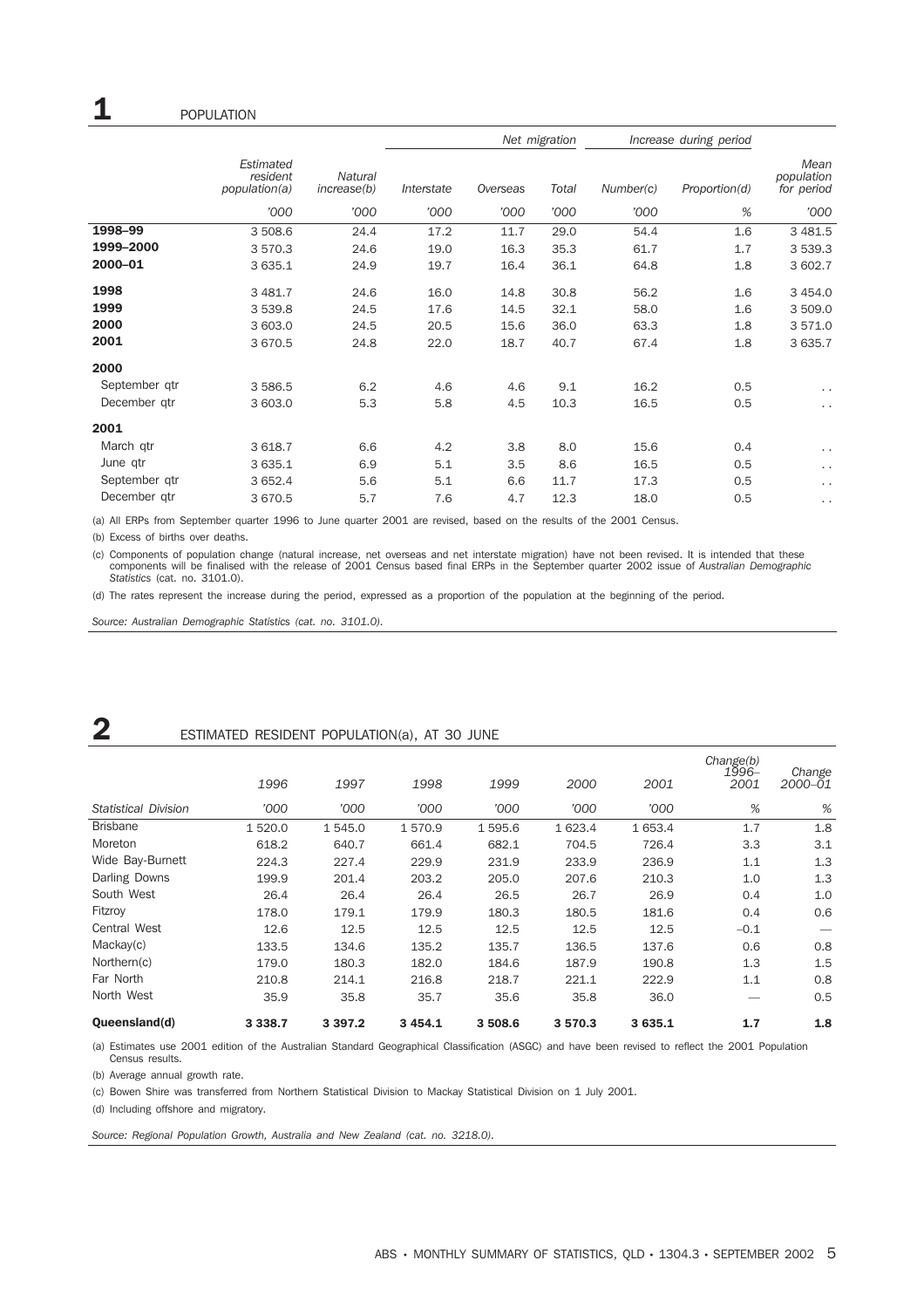|               |          |           |                            |                      |                      | Annual rate(a)       |               |
|---------------|----------|-----------|----------------------------|----------------------|----------------------|----------------------|---------------|
| <b>Births</b> | Deaths   | Marriages | <b>Infant</b><br>deaths(b) |                      |                      |                      | <b>Infant</b> |
| no.           | no.      | no.       | no.                        | Births(c)            | Deaths(c)            | Marriages(c)         | mortality(d)  |
| 47 356        | 21 4 8 5 | 20876     | 295                        | 14.2                 | 6.4                  | 6.3                  | 6.2           |
| 47 009        | 21 983   | 20 822    | 280                        | 13.8                 | 6.5                  | 6.1                  | 6.0           |
| 47 056        | 22 489   | 21 26 2   | 302                        | 13.6                 | 6.5                  | 6.2                  | 6.4           |
| 46 988        | 22 405   | 21 582    | 272                        | 13.4                 | 6.4                  | 6.2                  | 5.8           |
| 46 870        | 22 700   | 23 153    | 273                        | 13.1                 | 6.4                  | 6.5                  | 5.8           |
| 47 674        | 22 752   | 21 172    | 294                        | 13.1                 | 6.3                  | 5.8                  | 6.2           |
|               |          |           |                            |                      |                      |                      |               |
| 10 399        | 5 1 3 7  | 6 1 5 9   | 69                         | 11.5                 | 5.7                  | 6.8                  | 6.6           |
|               |          |           |                            |                      |                      |                      |               |
| 12 401        | 5 7 6 5  | 4 6 6 0   | 68                         | 13.7                 | 6.4                  | 5.2                  | 5.5           |
| 12 379        | 5 5 0 7  | 4882      | 85                         | 13.6                 | 6.1                  | 5.4                  | 6.9           |
| 11866         | 6 2 5 7  | 4 9 3 2   | 62                         | 13.0                 | 6.9                  | 5.4                  | 5.2           |
| 11 033        | 5 3 2 5  | 5840      | 67                         | 12.0                 | 5.8                  | 6.4                  | 6.1           |
|               |          |           |                            |                      |                      |                      |               |
| 12 535        | 6 0 0 8  | 4 7 8 5   | 75                         | n.y.a.               | n.y.a.               | n.y.a.               | 6.0           |
|               |          |           |                            |                      |                      |                      |               |
| 3 9 4 0       | 1914     | 3 1 2 9   | 31                         | $\cdot$ .            | $\ddot{\phantom{0}}$ | $\ddot{\phantom{0}}$ | 7.9           |
| 2 4 3 2       | 1 3 3 0  | 909       | 24                         | $\ddot{\phantom{0}}$ | $\ddot{\phantom{0}}$ | $\ddotsc$            | 9.9           |
|               |          |           |                            |                      |                      |                      |               |
| 3 4 6 7       | 2 3 9 0  | 2 0 4 4   | 34                         | $\cdot$ .            | $\ddot{\phantom{0}}$ | . .                  | 9.8           |
| 3626          | 1720     | 1 2 7 5   | 17                         | $\ddot{\phantom{0}}$ | $\ddot{\phantom{0}}$ | $\ddotsc$            | 4.7           |
| 5 4 4 2       | 1898     | 1 4 6 6   | 24                         | $\ddot{\phantom{0}}$ | $\ddot{\phantom{0}}$ | $\ddot{\phantom{0}}$ | 4.4           |
| 3 6 8 1       | 1686     | 2 2 3 3   | 24                         | $\ddot{\phantom{0}}$ | $\ddot{\phantom{0}}$ | .,                   | 6.5           |
|               |          |           |                            |                      |                      |                      |               |

(a) For quarterly periods, an equivalent annual rate for each quarter.

(b) Deaths of children aged under one year.

(c) Per 1,000 mean estimated resident population.

(d) Infant deaths per 1,000 live births.

*Source: Demography, Queensland (cat. no. 3311.3); ABS data available on request, Vitals collections.*

### 4 OVERSEAS ARRIVALS AND DEPARTURES

|                         |             |           |         |                   |         |         |         |         | 2000    |
|-------------------------|-------------|-----------|---------|-------------------|---------|---------|---------|---------|---------|
|                         | 1998        | 1999      | January | February          | March   | April   | May     | June    | July    |
|                         | no.         | no.       | no.     | no.               | no.     | no.     | no.     | no.     | no.     |
|                         |             |           |         | <b>ARRIVALS</b>   |         |         |         |         |         |
| Permanent and long-term | 41 970      | 44 710    | 5 5 9 0 | 5 3 8 0           | 2940    | 3 4 8 0 | 3 0 6 0 | 3710    | 5 0 9 0 |
| Total permanent         | 15 6 20     | 16 650    | 2 0 5 0 | 1 2 7 0           | 1 2 4 0 | 1 4 8 0 | 1 3 2 0 | 1420    | 1 4 6 0 |
| Residents long-term     | 11 730      | 11800     | 970     | 790               | 770     | 1 0 1 0 | 730     | 1020    | 1070    |
| Visitors long-term      | 14 620      | 16 270    | 2570    | 3 3 2 0           | 940     | 1 0 0 0 | 1 0 0 0 | 1 2 6 0 | 2570    |
| Residents short-term    | 461 070     | 489 670   | 59 050  | 36 620            | 34 760  | 42 280  | 39 500  | 35 9 20 | 48 580  |
| Visitors short-term     | 1 2 3 1 4 0 | 1 309 840 | 88 620  | 107 660           | 104 290 | 113 620 | 95 140  | 115 840 | 129 700 |
| <b>All arrivals</b>     | 1736 170    | 1844220   | 153 250 | 149 660           | 141 990 | 159 380 | 137 690 | 155 470 | 183 380 |
|                         |             |           |         | <b>DEPARTURES</b> |         |         |         |         |         |
| Permanent and long-term | 29 150      | 29 980    | 3690    | 2 4 4 0           | 2 5 3 0 | 2480    | 2570    | 2 3 5 0 | 2840    |
| Residents long-term     | 14 130      | 14 8 10   | 2 0 6 0 | 1 3 5 0           | 1 1 6 0 | 1 1 2 0 | 1 2 9 0 | 1010    | 1 3 4 0 |
| Visitors long-term      | 8690        | 8 1 6 0   | 710     | 580               | 730     | 690     | 630     | 830     | 860     |
| Former and other        | 6 3 3 0     | 7 0 1 0   | 920     | 500               | 630     | 670     | 640     | 500     | 650     |
| Residents short-term    | 461810      | 482 530   | 39 280  | 33 880            | 41 150  | 45 760  | 42 540  | 40 370  | 40 350  |
| Visitors short-term     | 1 197 910   | 1 289 140 | 105 320 | 98 630            | 94 320  | 110 270 | 97 810  | 100 720 | 123 760 |
| All departures          | 1688860     | 1801650   | 148 280 | 134 950           | 138 010 | 158 500 | 142 930 | 143 440 | 166 960 |

*Source: Department of Immigration and Multicultural Affairs, Passenger Cards.*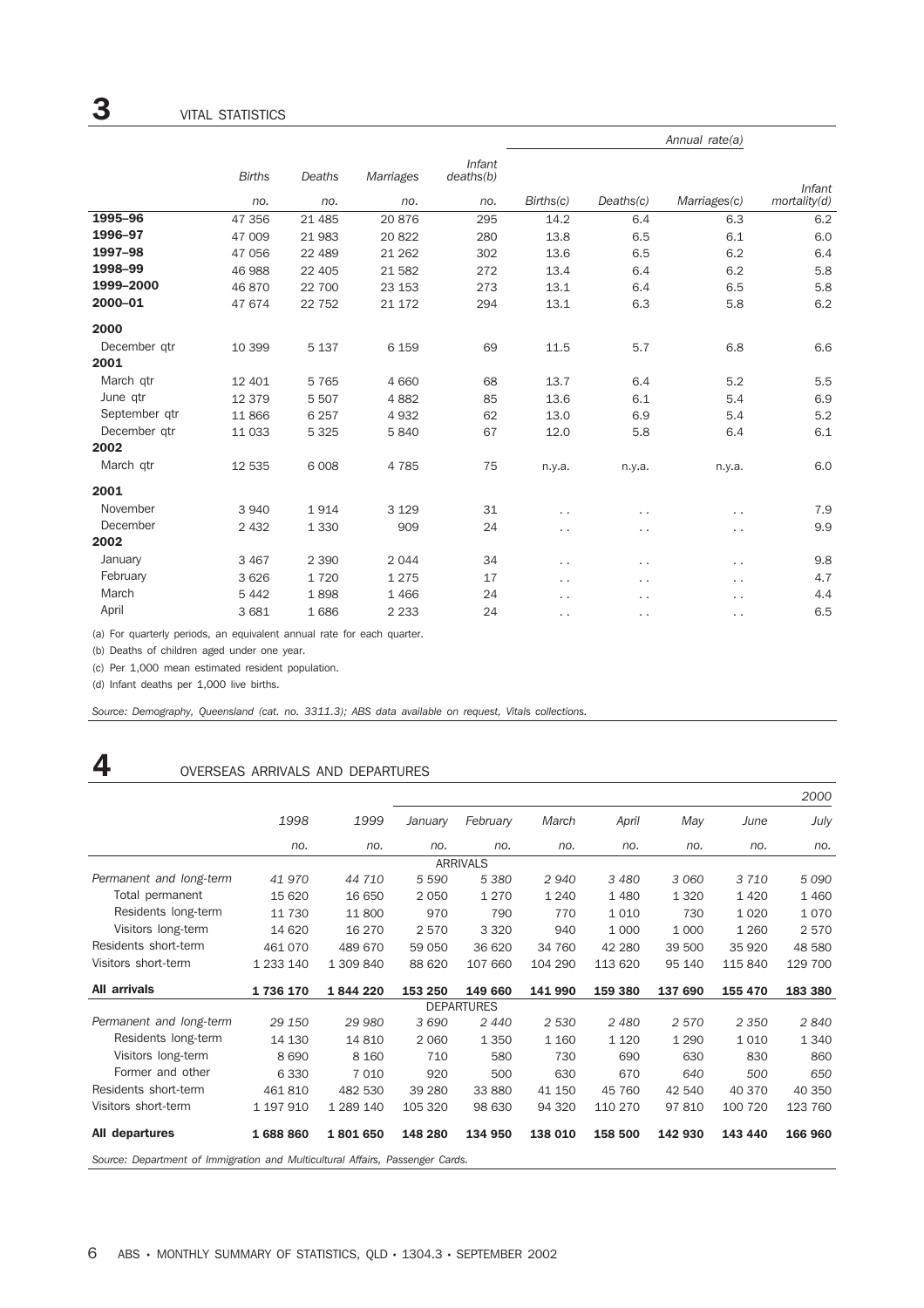|               |                       | State or territory of departure or destination |                            |                        |          |                       |                                    |              |  |  |  |
|---------------|-----------------------|------------------------------------------------|----------------------------|------------------------|----------|-----------------------|------------------------------------|--------------|--|--|--|
|               | New<br>South<br>Wales | Victoria                                       | South<br>Australia         | Western<br>Australia   | Tasmania | Northern<br>Territory | Australian<br>Capital<br>Territory | <b>Total</b> |  |  |  |
|               | no.                   | no.                                            | no.                        | no.                    | no.      | no.                   | no.                                | no.          |  |  |  |
|               |                       |                                                |                            | ARRIVALS IN QUEENSLAND |          |                       |                                    |              |  |  |  |
| 1998-99       | 48 244                | 19 232                                         | 6544                       | 7 2 4 0                | 4 1 8 3  | 5 1 0 5               | 3 4 2 9                            | 93 977       |  |  |  |
| 1999-2000     | 50 809                | 19 0 34                                        | 6657                       | 7632                   | 3671     | 5 4 1 4               | 3 5 5 2                            | 96 769       |  |  |  |
| 2000-01       | 53 383                | 20 475                                         | 6837                       | 7 5 6 3                | 3926     | 5 3 8 8               | 3529                               | 101 101      |  |  |  |
| 2000          |                       |                                                |                            |                        |          |                       |                                    |              |  |  |  |
| September qtr | 11 7 16               | 4 4 6 2                                        | 1629                       | 1841                   | 919      | 1 2 3 3               | 797                                | 22 597       |  |  |  |
| December qtr  | 15 24 6               | 6 1 2 4                                        | 1941                       | 2 1 7 5                | 1086     | 1 603                 | 1 1 9 1                            | 29 3 66      |  |  |  |
| 2001          |                       |                                                |                            |                        |          |                       |                                    |              |  |  |  |
| March qtr     | 13 0 30               | 4808                                           | 1582                       | 1755                   | 963      | 1 2 2 9               | 787                                | 24 154       |  |  |  |
| June qtr      | 13 391                | 5 0 8 1                                        | 1685                       | 1792                   | 958      | 1 3 2 3               | 754                                | 24 984       |  |  |  |
| September qtr | 12 768                | 4795                                           | 1576                       | 1846                   | 871      | 1 2 4 2               | 815                                | 23 913       |  |  |  |
| December qtr  | 15 591                | 5922                                           | 1887                       | 2 3 1 7                | 1 0 8 9  | 1506                  | 1 1 3 6                            | 29 4 48      |  |  |  |
|               |                       |                                                | DEPARTURES FROM QUEENSLAND |                        |          |                       |                                    |              |  |  |  |
| 1998-99       | 36 710                | 18 0 98                                        | 5 3 1 5                    | 6842                   | 2867     | 4 3 5 8               | 2 5 5 4                            | 76 744       |  |  |  |
| 1999-2000     | 37 349                | 18 4 13                                        | 5 1 1 7                    | 6 7 6 5                | 2691     | 4 7 4 0               | 2682                               | 77 757       |  |  |  |
| 2000-01       | 39 308                | 19 607                                         | 5 2 8 1                    | 6 7 1 3                | 2914     | 4677                  | 2947                               | 81 447       |  |  |  |
| 2000          |                       |                                                |                            |                        |          |                       |                                    |              |  |  |  |
| September gtr | 8 5 5 4               | 4 2 8 1                                        | 1 2 2 8                    | 1565                   | 699      | 1048                  | 649                                | 18 0 24      |  |  |  |
| December qtr  | 11 548                | 5 5 6 7                                        | 1 4 6 9                    | 1868                   | 795      | 1458                  | 878                                | 23 583       |  |  |  |
| 2001          |                       |                                                |                            |                        |          |                       |                                    |              |  |  |  |
| March qtr     | 9574                  | 4895                                           | 1 2 6 0                    | 1650                   | 754      | 1 0 9 7               | 714                                | 19 944       |  |  |  |
| June qtr      | 9632                  | 4 8 6 4                                        | 1 3 2 4                    | 1630                   | 666      | 1074                  | 706                                | 19896        |  |  |  |
| September qtr | 9 1 1 0               | 4 6 6 0                                        | 1 3 1 3                    | 1 4 8 8                | 679      | 968                   | 592                                | 18 8 10      |  |  |  |
| December qtr  | 10 303                | 5 4 0 5                                        | 1552                       | 1706                   | 831      | 1 1 1 9               | 938                                | 21854        |  |  |  |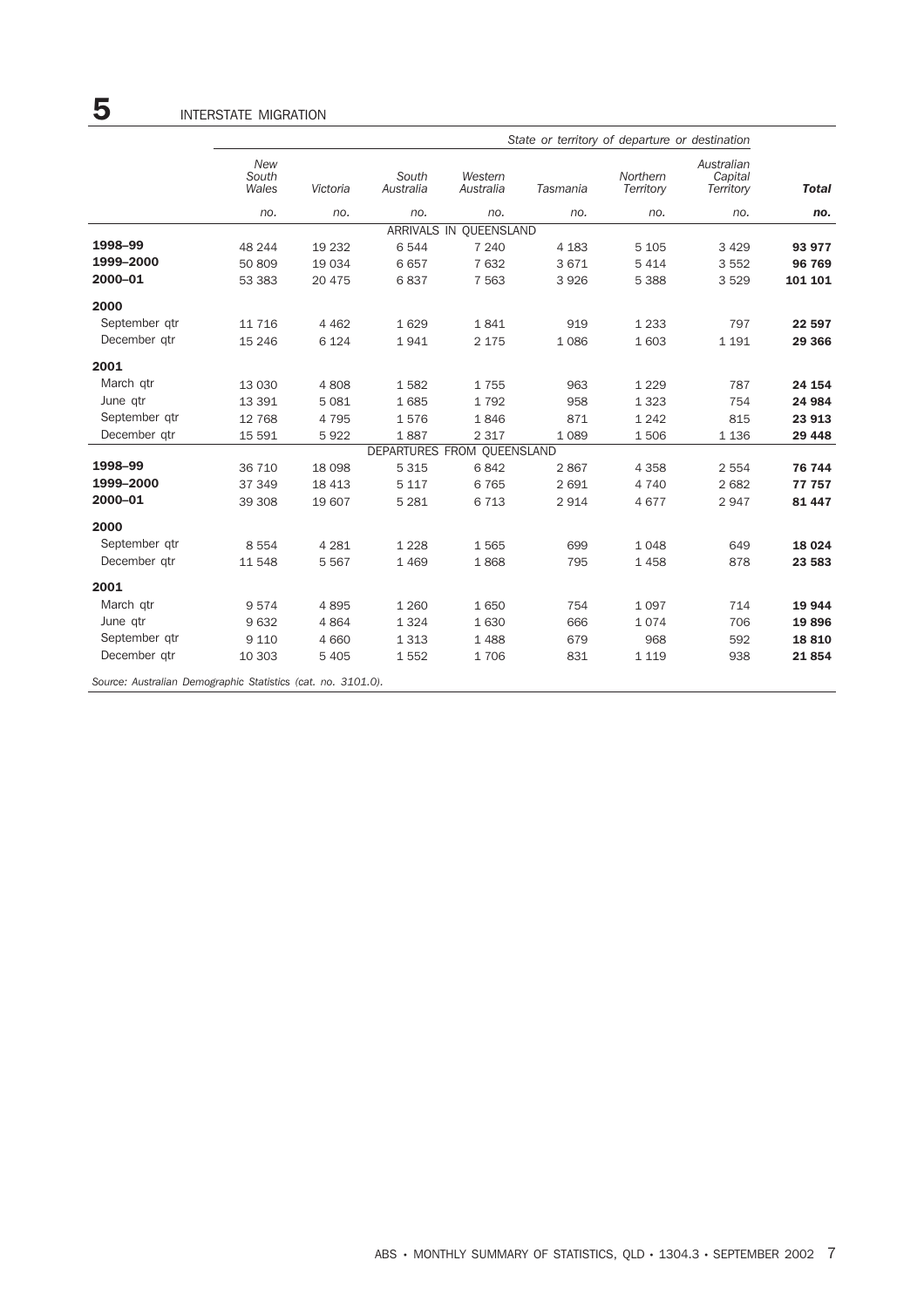## 6 LABOUR FORCE STATUS OF THE CIVILIAN POPULATION AGED 15 YEARS AND OVER(a)

|           |             |           | Employed |                | Unemployed             |             | Total labour force         |                           |                                                     |
|-----------|-------------|-----------|----------|----------------|------------------------|-------------|----------------------------|---------------------------|-----------------------------------------------------|
|           | Full-time   | Part-time | Total    | Number         | Unemploy-<br>ment rate | Number      | Partici-<br>pation<br>rate | Not in<br>labour<br>force | Civilian<br>population<br>aged 15 years<br>and over |
|           | '000        | '000      | '000     | '000           | %                      | '000        | %                          | '000                      | '000                                                |
|           |             |           |          | <b>MALES</b>   |                        |             |                            |                           |                                                     |
| 2001      |             |           |          |                |                        |             |                            |                           |                                                     |
| May       | 801.0       | 136.8     | 937.8    | 95.2           | 9.2                    | 1 033.0     | 73.2                       | 377.5                     | 1 4 1 0.5                                           |
| June      | 795.9       | 141.2     | 937.1    | 90.3           | 8.8                    | 1 0 2 7 . 4 | 72.7                       | 385.0                     | 1 4 1 2.4                                           |
| July      | 808.0       | 137.6     | 945.5    | 82.6           | 8.0                    | 1 0 28.2    | 72.7                       | 386.4                     | 1 4 1 4.5                                           |
| August    | 799.3       | 144.0     | 943.3    | 84.7           | 8.2                    | 1 0 28.0    | 72.6                       | 388.7                     | 1 4 1 6.6                                           |
| September | 821.8       | 132.7     | 954.5    | 88.0           | 8.4                    | 1 042.5     | 73.5                       | 376.3                     | 1 4 1 8.8                                           |
| October   | 821.6       | 140.3     | 961.9    | 78.1           | 7.5                    | 1 040.0     | 73.2                       | 380.8                     | 1420.8                                              |
| November  | 814.5       | 136.6     | 951.1    | 80.4           | 7.8                    | 1 0 3 1.5   | 72.5                       | 391.3                     | 1422.8                                              |
| December  | 828.5       | 140.8     | 969.2    | 88.1           | 8.3                    | 1 0 5 7 . 4 | 74.2                       | 367.5                     | 1 4 2 4 .8                                          |
| 2002      |             |           |          |                |                        |             |                            |                           |                                                     |
| January   | 812.7       | 138.2     | 950.9    | 95.9           | 9.2                    | 1 0 4 6.8   | 73.4                       | 380.0                     | 1426.8                                              |
| February  | 821.4       | 143.4     | 964.9    | 94.7           | 8.9                    | 1 0 5 9.5   | 74.2                       | 369.3                     | 1 4 28.8                                            |
| March     | 820.1       | 146.2     | 966.4    | 84.3           | 8.0                    | 1 0 5 0.7   | 73.4                       | 380.2                     | 1 4 3 0.8                                           |
| April     | 821.3       | 146.2     | 967.4    | 81.8           | 7.8                    | 1 0 4 9.3   | 73.2                       | 384.0                     | 1 4 3 3.3                                           |
| May       | 821.7       | 150.2     | 972.0    | 76.7           | 7.3                    | 1 0 48.6    | 73.0                       | 387.2                     | 1 4 3 5.8                                           |
| June      | 827.6       | 155.3     | 982.8    | 70.9           | 6.7                    | 1 0 5 3.7   | 73.3                       | 384.6                     | 1 4 38.3                                            |
| July      | 829.4       | 156.5     | 985.9    | 63.5           | 6.0                    | 1 0 4 9.3   | 72.8                       | 391.7                     | 1 4 4 1 . 1                                         |
| 2001      |             |           |          | <b>FEMALES</b> |                        |             |                            |                           |                                                     |
| May       | 410.8       | 349.8     | 760.6    | 71.4           | 8.6                    | 832.0       | 57.8                       | 608.1                     | 1 4 4 0.1                                           |
| June      | 411.6       | 353.1     | 764.6    | 64.3           | 7.8                    | 829.0       | 57.5                       | 613.4                     | 1 4 4 2.3                                           |
| July      | 403.5       | 365.3     | 768.8    | 57.8           | 7.0                    | 826.6       | 57.2                       | 618.1                     | 1 4 4 4.7                                           |
| August    | 406.1       | 352.8     | 758.9    | 61.1           | 7.4                    | 820.0       | 56.7                       | 627.1                     | 1 4 4 7 . 1                                         |
| September | 419.1       | 350.4     | 769.5    | 61.8           | 7.4                    | 831.3       | 57.3                       | 618.2                     | 1 4 4 9.5                                           |
| October   | 413.6       | 350.4     | 764.0    | 65.1           | 7.9                    | 829.2       | 57.1                       | 622.7                     | 1451.8                                              |
| November  | 414.2       | 351.7     | 766.0    | 59.0           | 7.1                    | 824.9       | 56.7                       | 629.2                     | 1 4 5 4.1                                           |
| December  | 422.8       | 352.5     | 775.3    | 64.6           | 7.7                    | 839.8       | 57.7                       | 616.6                     | 1 4 5 6.4                                           |
| 2002      |             |           |          |                |                        |             |                            |                           |                                                     |
| January   | 417.4       | 326.7     | 744.1    | 64.1           | 7.9                    | 808.2       | 55.4                       | 650.5                     | 1458.7                                              |
| February  | 425.2       | 342.1     | 767.3    | 73.0           | 8.7                    | 840.3       | 57.5                       | 620.6                     | 1 460.9                                             |
| March     | 428.3       | 345.6     | 774.0    | 67.5           | 8.0                    | 841.5       | 57.5                       | 621.7                     | 1 4 6 3.2                                           |
| April     | 415.5       | 348.8     | 764.3    | 63.8           | 7.7                    | 828.1       | 56.5                       | 638.0                     | 1 4 6 6.1                                           |
| May       | 417.0       | 353.7     | 770.6    | 65.7           | 7.9                    | 836.4       | 56.9                       | 632.7                     | 1 4 6 9.0                                           |
| June      | 416.0       | 358.1     | 774.1    | 68.5           | 8.1                    | 842.5       | 57.2                       | 629.4                     | 1 472.0                                             |
| July      | 421.8       | 343.1     | 764.9    | 60.4           | 7.3                    | 825.3       | 56.0                       | 649.7                     | 1475.1                                              |
|           |             |           |          | <b>PERSONS</b> |                        |             |                            |                           |                                                     |
| 2001      |             |           |          |                |                        |             |                            |                           |                                                     |
| May       | 1 2 1 1.8   | 486.6     | 1 698.4  | 166.6          | 8.9                    | 1865.0      | 65.4                       | 985.6                     | 2850.6                                              |
| June      | 1 207.4     | 494.3     | 1701.7   | 154.6          | 8.3                    | 1856.3      | 65.0                       | 998.4                     | 2854.7                                              |
| July      | 1 2 1 1.5   | 502.8     | 1714.3   | 140.4          | 7.6                    | 1854.8      | 64.9                       | 1 0 0 4.5                 | 2859.3                                              |
| August    | 1 205.4     | 496.8     | 1702.2   | 145.7          | 7.9                    | 1848.0      | 64.5                       | 1 0 1 5.8                 | 2863.8                                              |
| September | 1 2 4 0.9   | 483.1     | 1724.1   | 149.7          | 8.0                    | 1873.8      | 65.3                       | 994.5                     | 2868.3                                              |
| October   | 1 2 3 5.2   | 490.7     | 1725.9   | 143.3          | 7.7                    | 1869.2      | 65.1                       | 1 0 0 3.4                 | 2872.6                                              |
| November  | 1 2 2 8.7   | 488.4     | 1717.0   | 139.4          | 7.5                    | 1856.4      | 64.5                       | 1 0 20.5                  | 2876.9                                              |
| December  | 1 2 5 1 . 2 | 493.3     | 1744.5   | 152.7          | 8.0                    | 1897.2      | 65.8                       | 984.0                     | 2 8 8 1.2                                           |
| 2002      |             |           |          |                |                        |             |                            |                           |                                                     |
| January   | 1 2 3 0.1   | 464.9     | 1 695.0  | 160.0          | 8.6                    | 1855.0      | 64.3                       | 1 0 3 0.5                 | 2885.5                                              |
| February  | 1 2 4 6.6   | 485.5     | 1732.2   | 167.7          | 8.8                    | 1899.8      | 65.7                       | 989.9                     | 2889.8                                              |
| March     | 1 2 4 8.5   | 491.9     | 1 740.3  | 151.8          | 8.0                    | 1892.1      | 65.4                       | 1 001.9                   | 2894.0                                              |
| April     | 1 2 3 6.8   | 494.9     | 1731.7   | 145.7          | 7.8                    | 1877.4      | 64.8                       | 1 0 2 2.0                 | 2899.4                                              |
| May       | 1 2 3 8.7   | 503.9     | 1742.6   | 142.4          | 7.6                    | 1885.0      | 64.9                       | 1 0 1 9.9                 | 2 9 0 4.8                                           |
| June      | 1 2 4 3.6   | 513.4     | 1756.9   | 139.3          | 7.3                    | 1896.2      | 65.2                       | 1 0 1 4 .0                | 2910.2                                              |
| July      | 1 2 5 1 . 2 | 499.6     | 1750.8   | 123.9          | 6.6                    | 1874.7      | 64.3                       | 1 0 4 1.5                 | 2916.2                                              |

(a) Series revised. See the Explanatory Notes in *Labour Force, Australia* (cat. no. 6203.0). Estimates are based on 1996 Population Census benchmarks.

*Source: Labour Force, Australia, Preliminary (cat. no. 6202.0); ABS data available on request, Labour Force Survey.*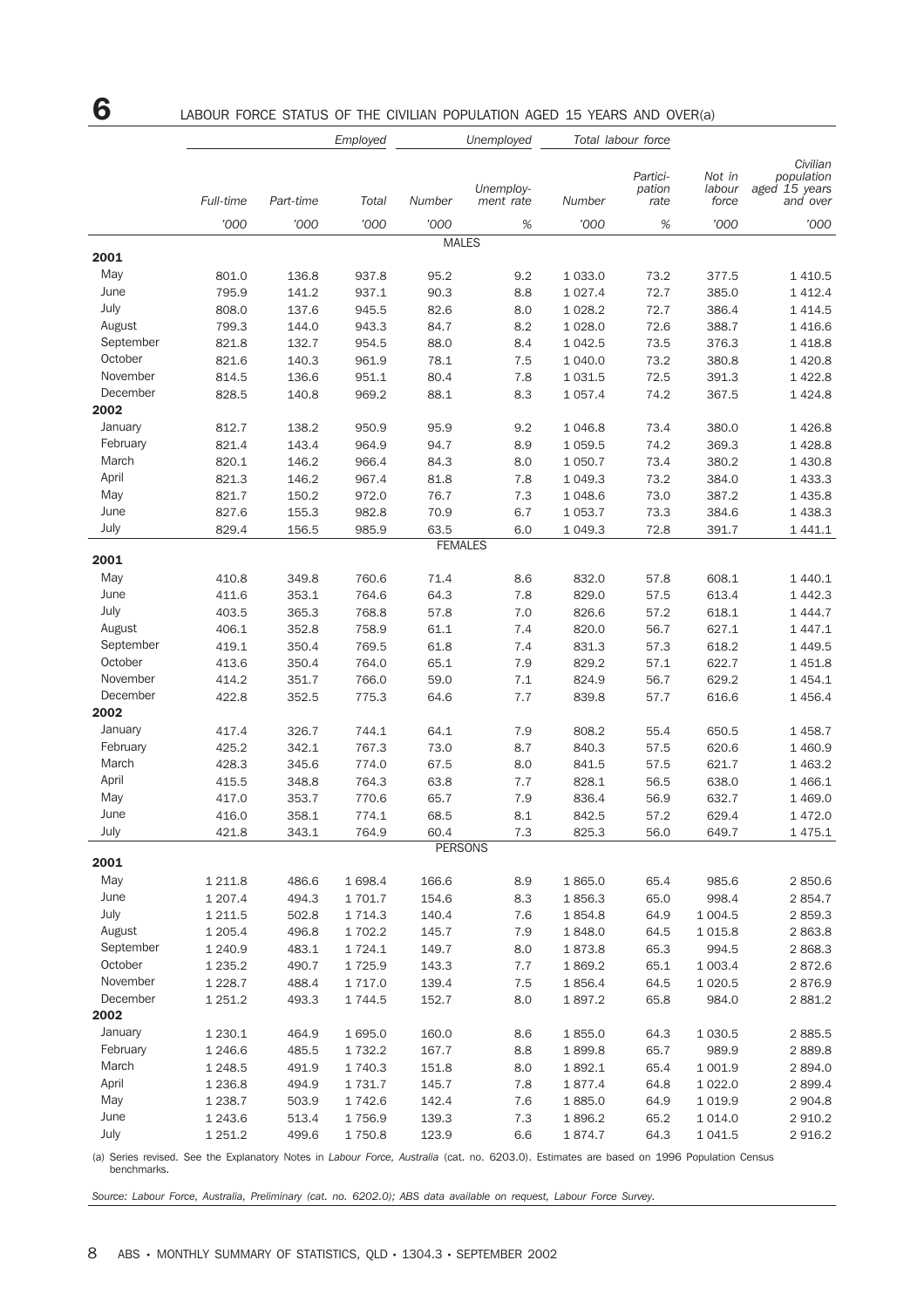7 CIVILIAN LABOUR FORCE(a)

|           |             |           | Employed persons |                               |                 |                      |                       |  |  |  |
|-----------|-------------|-----------|------------------|-------------------------------|-----------------|----------------------|-----------------------|--|--|--|
|           | Full-time   | Part-time | Total            | Unemployed<br>persons         | Labour<br>force | Unemployment<br>rate | Participation<br>rate |  |  |  |
|           | '000        | '000      | '000             | '000                          | '000            | %                    | %                     |  |  |  |
|           |             |           |                  | SEASONALLY ADJUSTED ESTIMATES |                 |                      |                       |  |  |  |
| 2001      |             |           |                  |                               |                 |                      |                       |  |  |  |
| May       | 1 2 2 6 . 9 | 474.8     | 1701.7           | 165.0                         | 1866.6          | 8.8                  | 65.5                  |  |  |  |
| June      | 1 209.4     | 485.4     | 1 694.8          | 157.9                         | 1852.7          | 8.5                  | 64.9                  |  |  |  |
| July      | 1 204.3     | 502.6     | 1706.9           | 151.7                         | 1858.5          | 8.2                  | 65.0                  |  |  |  |
| August    | 1 2 2 0.0   | 495.4     | 1 7 1 5.4        | 153.8                         | 1869.3          | 8.2                  | 65.3                  |  |  |  |
| September | 1 2 3 0.3   | 479.1     | 1 709.4          | 150.9                         | 1860.4          | 8.1                  | 64.9                  |  |  |  |
| October   | 1 2 2 7 . 8 | 488.0     | 1 7 1 5.8        | 150.9                         | 1866.7          | 8.1                  | 65.0                  |  |  |  |
| November  | 1 2 2 5 . 2 | 488.8     | 1714.0           | 148.5                         | 1862.5          | 8.0                  | 64.7                  |  |  |  |
| December  | 1 2 3 0.1   | 494.4     | 1724.5           | 151.1                         | 1875.6          | 8.1                  | 65.1                  |  |  |  |
| 2002      |             |           |                  |                               |                 |                      |                       |  |  |  |
| January   | 1 2 3 1.7   | 491.4     | 1 7 2 3 . 1      | 152.5                         | 1875.6          | 8.1                  | 65.0                  |  |  |  |
| February  | 1 249.6     | 492.6     | 1 742.2          | 150.6                         | 1892.8          | 8.0                  | 65.5                  |  |  |  |
| March     | 1 256.0     | 492.9     | 1748.9           | 143.5                         | 1892.5          | 7.6                  | 65.4                  |  |  |  |
| April     | 1 2 4 3 .5  | 487.7     | 1 7 3 1 . 2      | 141.7                         | 1873.0          | 7.6                  | 64.6                  |  |  |  |
| May       | 1 2 5 4 . 4 | 491.3     | 1 7 4 5 . 7      | 140.7                         | 1886.5          | 7.5                  | 64.9                  |  |  |  |
| June      | 1 2 4 5 . 2 | 504.7     | 1 749.9          | 142.2                         | 1892.1          | 7.5                  | 65.0                  |  |  |  |
| July      | 1 2 4 3.8   | 499.4     | 1 7 4 3.2        | 134.9                         | 1878.0          | 7.2                  | 64.4                  |  |  |  |
|           |             |           |                  | <b>TREND ESTIMATES</b>        |                 |                      |                       |  |  |  |
| 2001      |             |           |                  |                               |                 |                      |                       |  |  |  |
| May       | 1 2 1 8.6   | 478.9     | 1697.5           | 160.6                         | 1858.1          | 8.6                  | 65.2                  |  |  |  |
| June      | 1 2 1 6.5   | 485.0     | 1 701.5          | 159.0                         | 1860.5          | 8.5                  | 65.2                  |  |  |  |
| July      | 1 2 1 6 . 3 | 489.3     | 1705.6           | 156.2                         | 1861.7          | 8.4                  | 65.1                  |  |  |  |
| August    | 1 217.8     | 491.0     | 1708.8           | 153.3                         | 1862.1          | 8.2                  | 65.0                  |  |  |  |
| September | 1 2 2 0.8   | 490.7     | 1 7 1 1.5        | 151.4                         | 1862.9          | 8.1                  | 65.0                  |  |  |  |
| October   | 1 2 2 4.8   | 490.0     | 1 7 1 4.8        | 150.8                         | 1865.5          | 8.1                  | 64.9                  |  |  |  |
| November  | 1 2 2 9 . 1 | 489.8     | 1718.9           | 150.8                         | 1869.7          | 8.1                  | 65.0                  |  |  |  |
| December  | 1 2 3 3.8   | 490.1     | 1723.9           | 150.6                         | 1874.4          | 8.0                  | 65.1                  |  |  |  |
| 2002      |             |           |                  |                               |                 |                      |                       |  |  |  |
| January   | 1 2 3 8.6   | 490.8     | 1 7 2 9.4        | 149.7                         | 1879.1          | 8.0                  | 65.1                  |  |  |  |
| February  | 1 243.3     | 491.6     | 1 7 3 4 . 9      | 148.1                         | 1883.0          | 7.9                  | 65.2                  |  |  |  |
| March     | 1 247.1     | 492.2     | 1 7 3 9.3        | 145.9                         | 1885.2          | 7.7                  | 65.1                  |  |  |  |
| April     | 1 249.1     | 493.2     | 1 742.3          | 143.5                         | 1885.8          | 7.6                  | 65.0                  |  |  |  |
| May       | 1 249.4     | 494.9     | 1 744.3          | 141.1                         | 1885.5          | 7.5                  | 64.9                  |  |  |  |
| June      | 1 248.9     | 496.8     | 1 7 4 5 . 7      | 139.0                         | 1884.8          | 7.4                  | 64.8                  |  |  |  |
| July      | 1 247.8     | 498.9     | 1 746.7          | 137.3                         | 1884.0          | 7.3                  | 64.7                  |  |  |  |

(a) Series revised. See the Explanatory Notes in *Labour Force, Australia* (cat. no. 6203.0). Estimates are based on 1996 Population Census benchmarks.

*Source: Labour Force, Australia, Preliminary (cat. no. 6202.0); ABS data available on request, Labour Force Survey.*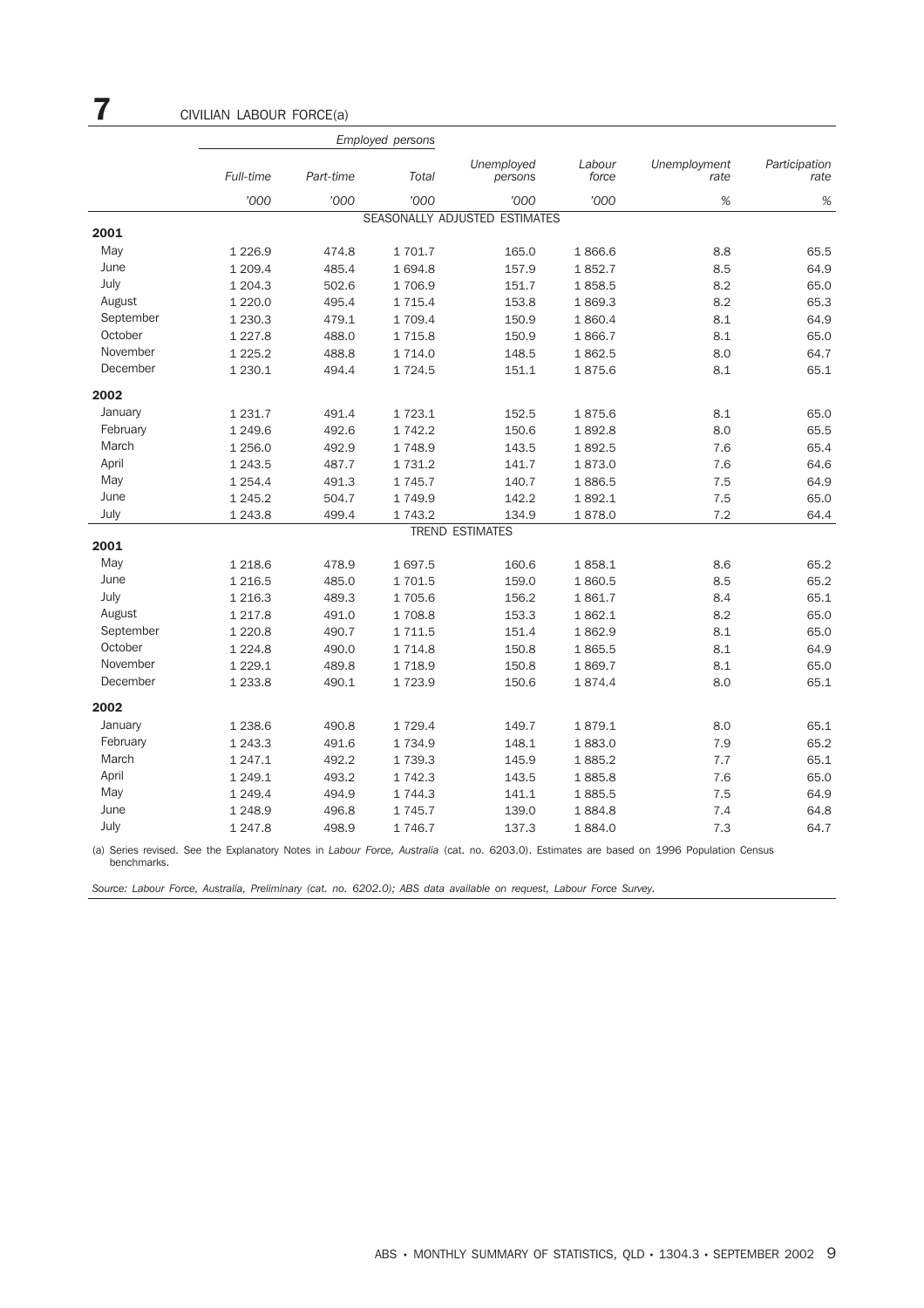| Less than<br>4 weeks | 4 and under<br>8 weeks | 13 weeks | 26 weeks | 52 weeks | 52 weeks<br>or more                   | <b>Total</b><br>unemployed<br>persons |
|----------------------|------------------------|----------|----------|----------|---------------------------------------|---------------------------------------|
| '000                 | '000                   | '000     | '000     | '000     | '000                                  | '000                                  |
|                      |                        |          |          |          |                                       |                                       |
| 31.3                 | 18.2                   | 13.3     | 28.7     | 26.2     | 37.0                                  | 155.0                                 |
| 24.9                 | 12.1                   | 17.8     | 31.7     | 26.3     | 36.5                                  | 149.5                                 |
| 24.4                 | 17.4                   | 12.6     | 33.3     | 23.8     | 40.1                                  | 152.2                                 |
| 26.9                 | 13.3                   | 14.1     | 30.1     | 21.2     | 36.0                                  | 141.6                                 |
| 24.9                 | 18.2                   | 13.0     | 24.9     | 18.4     | 35.6                                  | 135.0                                 |
| 24.7                 | 16.5                   | 15.0     | 38.7     | 26.9     | 32.9                                  | 154.6                                 |
|                      |                        |          |          |          |                                       |                                       |
| 27.7                 | 18.2                   | 25.8     | 38.1     | 22.1     | 34.8                                  | 166.6                                 |
| 24.7                 | 16.5                   | 15.0     | 38.7     | 26.9     | 32.9                                  | 154.6                                 |
| 24.3                 | 16.8                   | 8.9      | 27.8     | 29.1     | 33.6                                  | 140.4                                 |
| 36.5                 | 15.1                   | 10.6     | 22.5     | 21.6     | 32.2                                  | 145.7                                 |
| 28.9                 | 16.7                   | 15.4     | 21.8     | 21.1     | 36.5                                  | 149.7                                 |
| 31.0                 | 20.1                   | 16.2     | 17.4     | 25.9     | 32.6                                  | 143.3                                 |
| 33.1                 | 17.6                   | 16.1     | 16.6     | 23.6     | 32.5                                  | 139.4                                 |
| 39.1                 | 26.7                   | 13.7     | 22.5     | 19.4     | 31.3                                  | 152.7                                 |
|                      |                        |          |          |          |                                       |                                       |
| 34.0                 | 28.4                   | 23.3     | 16.7     | 21.2     | 36.4                                  | 160.0                                 |
| 37.3                 | 26.3                   | 22.4     | 25.5     | 16.9     | 39.3                                  | 167.7                                 |
| 31.6                 | 22.2                   | 19.6     | 28.7     | 16.2     | 33.4                                  | 151.8                                 |
| 29.2                 | 14.5                   | 20.3     | 32.3     | 14.4     | 34.9                                  | 145.7                                 |
| 31.5                 | 15.7                   | 18.3     | 30.9     | 13.6     | 32.3                                  | 142.4                                 |
| 25.6                 | 21.4                   | 13.9     | 36.2     | 17.1     | 25.1                                  | 139.3                                 |
| 26.5                 | 13.3                   | 15.9     | 21.8     | 19.8     | 26.6                                  | 123.9                                 |
|                      |                        |          |          |          | 8 and under 13 and under 26 and under | Number of persons unemployed for      |

(a) Period from the time the person began looking for work or was stood down, to the end of reference week.

(b) See the Explanatory Notes in *Labour Force, Australia* (cat. no. 6203.0). Estimates are based on 1996 Population Census benchmarks.

*Source: ABS data available on request, Labour Force Survey.*

## 9 WAGE AND SALARY EARNERS, SECTOR

|                 |                                                               |              |              |       | Public sector |                                |
|-----------------|---------------------------------------------------------------|--------------|--------------|-------|---------------|--------------------------------|
|                 | Private<br>sector                                             | Commonwealth | <b>State</b> | Local | Total         | All wage and<br>salary earners |
|                 | '000                                                          | '000         | '000         | '000  | '000          | '000                           |
| <b>November</b> |                                                               |              |              |       |               |                                |
| 1994            | 802.2                                                         | 45.8         | 195.0        | 32.7  | 273.4         | 1075.6                         |
| 1995            | 909.4                                                         | 45.1         | 191.3        | 33.4  | 269.8         | 1 179.3                        |
| 1996            | 891.7                                                         | 39.3         | 208.1        | 36.5  | 283.9         | 1 175.6                        |
| 1997            | 898.0                                                         | 35.2         | 213.2        | 36.4  | 284.9         | 1 182.9                        |
| 1998            | 991.6                                                         | 33.9         | 217.6        | 35.7  | 287.3         | 1 278.9                        |
| 1999            | 1 0 1 6.5                                                     | 31.3         | 228.4        | 34.0  | 293.6         | 1 3 1 0.1                      |
| 2000            |                                                               |              |              |       |               |                                |
| August          | 1 0 3 1.5                                                     | 31.9         | 226.2        | 36.5  | 294.5         | 1 3 2 6 . 0                    |
| November        | 1 0 58.5                                                      | 32.0         | 223.4        | 37.5  | 292.8         | 1 3 5 1 . 3                    |
| 2001            |                                                               |              |              |       |               |                                |
| February        | 1 0 5 1.3                                                     | 32.0         | 218.9        | 38.0  | 288.9         | 1 3 4 0.1                      |
| May             | 1 0 6 9.0                                                     | 33.0         | 223.8        | 37.9  | 294.7         | 1 3 6 3 . 7                    |
| August          | 1 0 9 3.1                                                     | 37.0         | 226.8        | 39.6  | 303.4         | 1 3 9 6.5                      |
| November        | 1 1 1 7 . 9                                                   | 32.5         | 228.0        | 40.0  | 300.5         | 1418.3                         |
|                 | Source: Wage and Salary Earners, Australia (cat. no. 6248.0). |              |              |       |               |                                |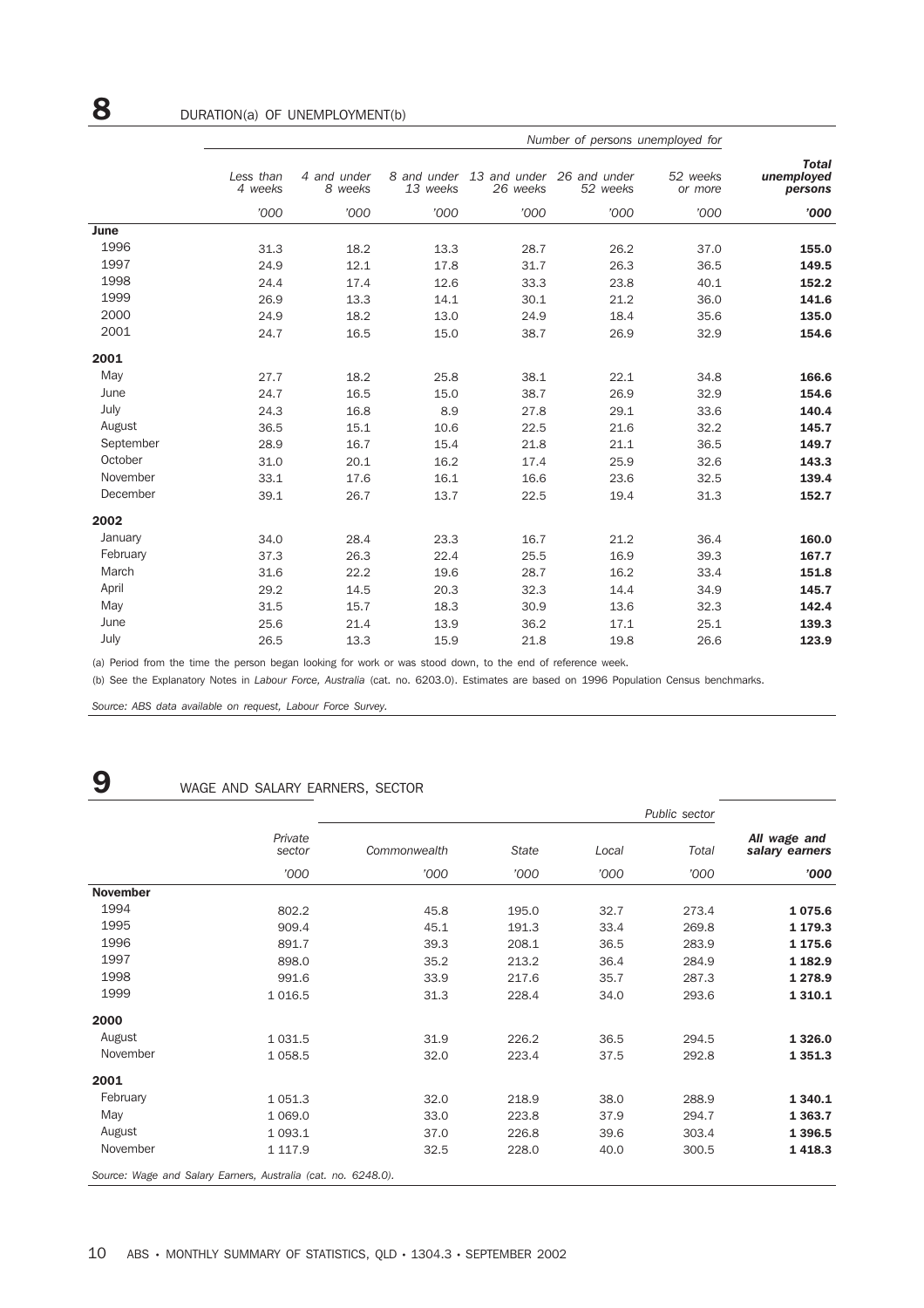## 10 WAGE AND SALARY EARNERS, INDUSTRY

|          | Manufacturing                                                 | Construction | Wholesale<br>trade | Retail<br>trade | Transport<br>and<br>storage | Property<br>and<br>business<br>services | Health and<br>community<br>services | Other | Total       |
|----------|---------------------------------------------------------------|--------------|--------------------|-----------------|-----------------------------|-----------------------------------------|-------------------------------------|-------|-------------|
|          | '000                                                          | '000         | '000               | '000            | '000                        | '000                                    | '000                                | '000  | '000        |
| 2000     |                                                               |              |                    |                 |                             |                                         |                                     |       |             |
| August   | 141.6                                                         | 73.1         | 99.1               | 197.5           | 71.3                        | 158.7                                   | 144.2                               | 440.5 | 1 3 2 6 .0  |
| November | 142.7                                                         | 75.7         | 98.4               | 210.9           | 67.7                        | 161.9                                   | 150.8                               | 443.2 | 1 3 5 1 . 3 |
| 2001     |                                                               |              |                    |                 |                             |                                         |                                     |       |             |
| February | 140.2                                                         | 75.8         | 102.5              | 204.6           | 73.6                        | 154.8                                   | 153.4                               | 435.2 | 1 3 4 0.1   |
| May      | 146.3                                                         | 66.7         | 97.1               | 217.0           | 79.6                        | 167.9                                   | 158.8                               | 430.3 | 1 3 6 3.7   |
| August   | 145.5                                                         | 65.0         | 106.7              | 218.7           | 77.0                        | 181.0                                   | 162.2                               | 440.4 | 1 3 9 6.5   |
| November | 140.6                                                         | 65.5         | 110.4              | 222.3           | 76.4                        | 186.3                                   | 166.0                               | 450.8 | 1418.3      |
|          | Source: Wage and Salary Earners, Australia (cat. no. 6248.0). |              |                    |                 |                             |                                         |                                     |       |             |

## $11$  JOB VACANCIES(a)

|          | Private<br>sector | Percentage<br>change(b)<br>private<br>sector | Government<br>sector | Percentage<br>change(b)<br>government<br>sector | Total | Percentage<br>change $(b)$<br>total | Job<br>vacancy<br>rate(c) |
|----------|-------------------|----------------------------------------------|----------------------|-------------------------------------------------|-------|-------------------------------------|---------------------------|
|          | '000              | %                                            | '000                 | %                                               | '000  | %                                   | %                         |
| 2001     |                   |                                              |                      |                                                 |       |                                     |                           |
| February | $*9.0$            | $-13.0$                                      | 2.2                  | 11.4                                            | 11.2  | $-9.1$                              | 0.84                      |
| May      | $*11.9$           | 32.5                                         | 2.0                  | $-10.2$                                         | 13.9  | 24.1                                | 1.03                      |
| August   | 12.4              | 4.4                                          | 2.3                  | 14.4                                            | 14.7  | 5.8                                 | 1.10                      |
| November | 11.2              | $-10.0$                                      | 2.1                  | $-7.4$                                          | 13.3  | $-9.6$                              | 0.98                      |
| 2002     |                   |                                              |                      |                                                 |       |                                     |                           |
| February | 13.1              | 17.3                                         | 1.8                  | $-13.1$                                         | 14.9  | 12.5                                | 1.10                      |
| May      | 8.5               | $-35.1$                                      | 1.9                  | 5.2                                             | 10.4  | $-30.2$                             | 0.74                      |
|          |                   |                                              |                      |                                                 |       |                                     |                           |

(a) Series revised. Please refer to *Job Vacancies, Australia* (cat. no. 6354.0) for more details.

(b) Percentage change from previous quarter.

(c) The number of job vacancies as a proportion of the number of employees plus vacancies.

*Source: Job Vacancies, Australia (cat. no. 6354.0).*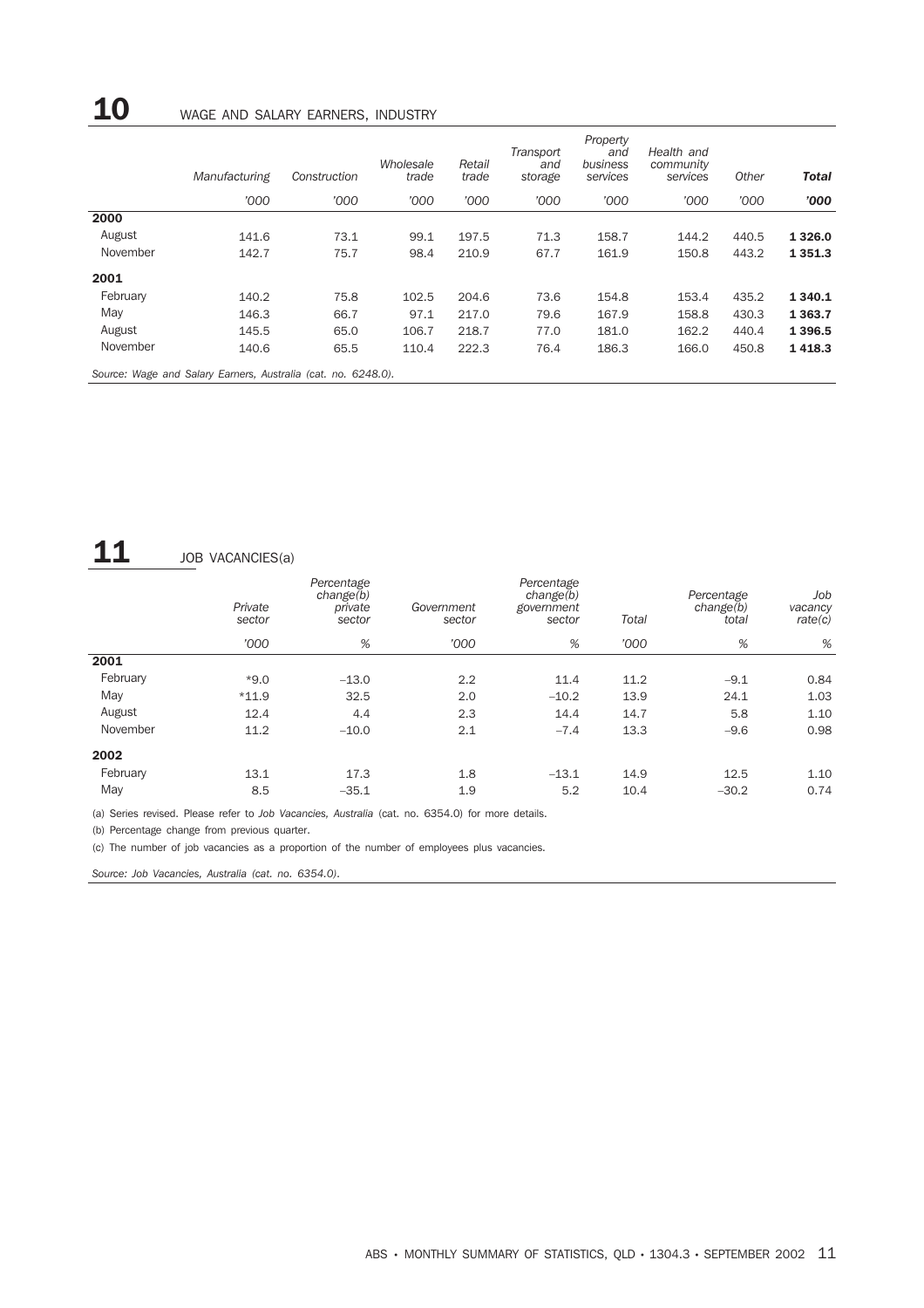| 12<br>INDUSTRIAL DISPUTES CAUSING 10 OR MORE WORKING DAYS LOST |  |
|----------------------------------------------------------------|--|
|----------------------------------------------------------------|--|

|           |                        | Number of disputes |                      | Employees involved |                      |  |
|-----------|------------------------|--------------------|----------------------|--------------------|----------------------|--|
|           | Commenced<br>in period | Total(a)           | Newly<br>involved(b) | Total(a)           | Working<br>days lost |  |
|           | no.                    | no.                | '000                 | '000               | '000                 |  |
| 1998-99   | 78                     | 79                 | 20.0                 | 21.0               | 53.7                 |  |
| 1999-2000 | 114                    | 117                | 72.1                 | 72.3               | 84.9                 |  |
| 2000-01   | 105                    | 108                | 25.4                 | 26.4               | 60.0                 |  |
| 2001      |                        |                    |                      |                    |                      |  |
| February  | 8                      | 12                 | 1.5                  | 1.9                | 2.0                  |  |
| March     | 18                     | 21                 | 2.3                  | 3.5                | 12.1                 |  |
| April     | 9                      | 13                 | 1.3                  | 2.7                | 5.7                  |  |
| May       | 5                      | $\overline{7}$     | 1.2                  | 1.5                | 2.9                  |  |
| June      | 9                      | 13                 | 1.7                  | 2.7                | 8.1                  |  |
| July      | 8                      | 12                 | 3.8                  | 3.9                | 9.3                  |  |
| August    | 8                      | 13                 | 1.9                  | 2.2                | 2.7                  |  |
| September | $\overline{7}$         | 11                 | 3.4                  | 3.6                | 4.9                  |  |
| October   | 5                      | 6                  | 1.1                  | 1.2                | 1.2                  |  |
| November  | $\overline{7}$         | $\,8\,$            | 2.5                  | 2.5                | 4.2                  |  |
| December  | $\overline{7}$         | $\overline{7}$     | 1.1                  | 1.1                | 0.8                  |  |
| 2002      |                        |                    |                      |                    |                      |  |
| January   | n.p.                   | 4                  | 0.1                  | 0.1                | 0.2                  |  |
| February  | 13                     | 17                 | 3.2                  | 3.2                | 4.9                  |  |
| March     | 10                     | 13                 | 2.6                  | 3.0                | 3.5                  |  |
| April     | 8                      | 14                 | 0.8                  | 1.0                | 1.3                  |  |
|           |                        |                    |                      |                    |                      |  |

(a) Including all disputes which were in progress during the period.

(b) Comprises employees involved in disputes which commenced during the month and additional employees involved in disputes which continued from the previous month.

*Source: ABS data available on request, Industrial Disputes collection.*

## 13 AVERAGE WEEKLY EARNINGS OF EMPLOYEES

|                                                               |                                                     |                                          | <b>Males</b>                   |                                                     |                                          | Females                          |                                                     |                                          | Persons                               |
|---------------------------------------------------------------|-----------------------------------------------------|------------------------------------------|--------------------------------|-----------------------------------------------------|------------------------------------------|----------------------------------|-----------------------------------------------------|------------------------------------------|---------------------------------------|
|                                                               | Ordinary<br>time<br>earnings<br>full-time<br>adults | Total<br>earnings<br>full-time<br>adults | Total<br>earnings<br>all males | Ordinary<br>time<br>earnings<br>full-time<br>adults | Total<br>earnings<br>full-time<br>adults | Total<br>earnings<br>all females | Ordinary<br>time<br>earnings<br>full-time<br>adults | Total<br>earnings<br>full-time<br>adults | Total<br>earnings<br>all<br>employees |
|                                                               | \$                                                  | \$                                       | \$                             | \$                                                  | \$                                       | \$                               | \$                                                  | \$                                       | \$                                    |
| 1998                                                          |                                                     |                                          |                                |                                                     |                                          |                                  |                                                     |                                          |                                       |
| November                                                      | 733.70                                              | 788.20                                   | 688.20                         | 628.00                                              | 641.90                                   | 469.00                           | 694.30                                              | 733.70                                   | 583.50                                |
| 1999                                                          |                                                     |                                          |                                |                                                     |                                          |                                  |                                                     |                                          |                                       |
| February                                                      | 746.30                                              | 790.50                                   | 700.30                         | 625.50                                              | 634.80                                   | 460.90                           | 701.40                                              | 732.70                                   | 584.80                                |
| May                                                           | 753.00                                              | 804.80                                   | 716.60                         | 626.20                                              | 636.70                                   | 465.80                           | 705.20                                              | 741.50                                   | 594.40                                |
| August                                                        | 740.30                                              | 786.20                                   | 693.90                         | 631.70                                              | 642.20                                   | 468.00                           | 700.70                                              | 733.70                                   | 587.00                                |
| November                                                      | 754.30                                              | 806.30                                   | 686.60                         | 629.80                                              | 640.50                                   | 456.90                           | 707.30                                              | 743.70                                   | 574.60                                |
| 2000                                                          |                                                     |                                          |                                |                                                     |                                          |                                  |                                                     |                                          |                                       |
| February                                                      | 764.30                                              | 810.30                                   | 697.70                         | 646.20                                              | 656.10                                   | 473.70                           | 721.00                                              | 753.80                                   | 592.20                                |
| May                                                           | 769.50                                              | 822.30                                   | 709.90                         | 650.30                                              | 662.30                                   | 485.90                           | 725.40                                              | 763.00                                   | 603.90                                |
| August                                                        | 795.10                                              | 848.10                                   | 728.50                         | 670.40                                              | 682.70                                   | 495.30                           | 751.20                                              | 789.80                                   | 622.10                                |
| November                                                      | 787.70                                              | 829.70                                   | 716.10                         | 676.50                                              | 690.50                                   | 485.10                           | 749.40                                              | 781.70                                   | 608.20                                |
| 2001                                                          |                                                     |                                          |                                |                                                     |                                          |                                  |                                                     |                                          |                                       |
| February                                                      | 808.20                                              | 853.40                                   | 742.30                         | 679.40                                              | 691.40                                   | 506.50                           | 762.50                                              | 796.00                                   | 632.50                                |
| May                                                           | 811.00                                              | 859.90                                   | 745.70                         | 705.10                                              | 716.90                                   | 511.40                           | 773.80                                              | 809.80                                   | 636.20                                |
| August                                                        | 812.40                                              | 866.40                                   | 747.90                         | 711.60                                              | 723.00                                   | 518.60                           | 775.80                                              | 814.30                                   | 639.00                                |
| November                                                      | 835.80                                              | 886.20                                   | 763.50                         | 710.60                                              | 722.40                                   | 510.00                           | 790.80                                              | 827.30                                   | 640.80                                |
| 2002                                                          |                                                     |                                          |                                |                                                     |                                          |                                  |                                                     |                                          |                                       |
| February                                                      | 842.70                                              | 892.90                                   | 773.20                         | 725.30                                              | 735.90                                   | 526.20                           | 802.20                                              | 835.00                                   | 652.40                                |
| May                                                           | 850.00                                              | 898.70                                   | 767.70                         | 724.70                                              | 735.20                                   | 523.70                           | 803.70                                              | 838.20                                   | 647.80                                |
| Source: Average Weekly Earnings, Australia (cat. no. 6302.0). |                                                     |                                          |                                |                                                     |                                          |                                  |                                                     |                                          |                                       |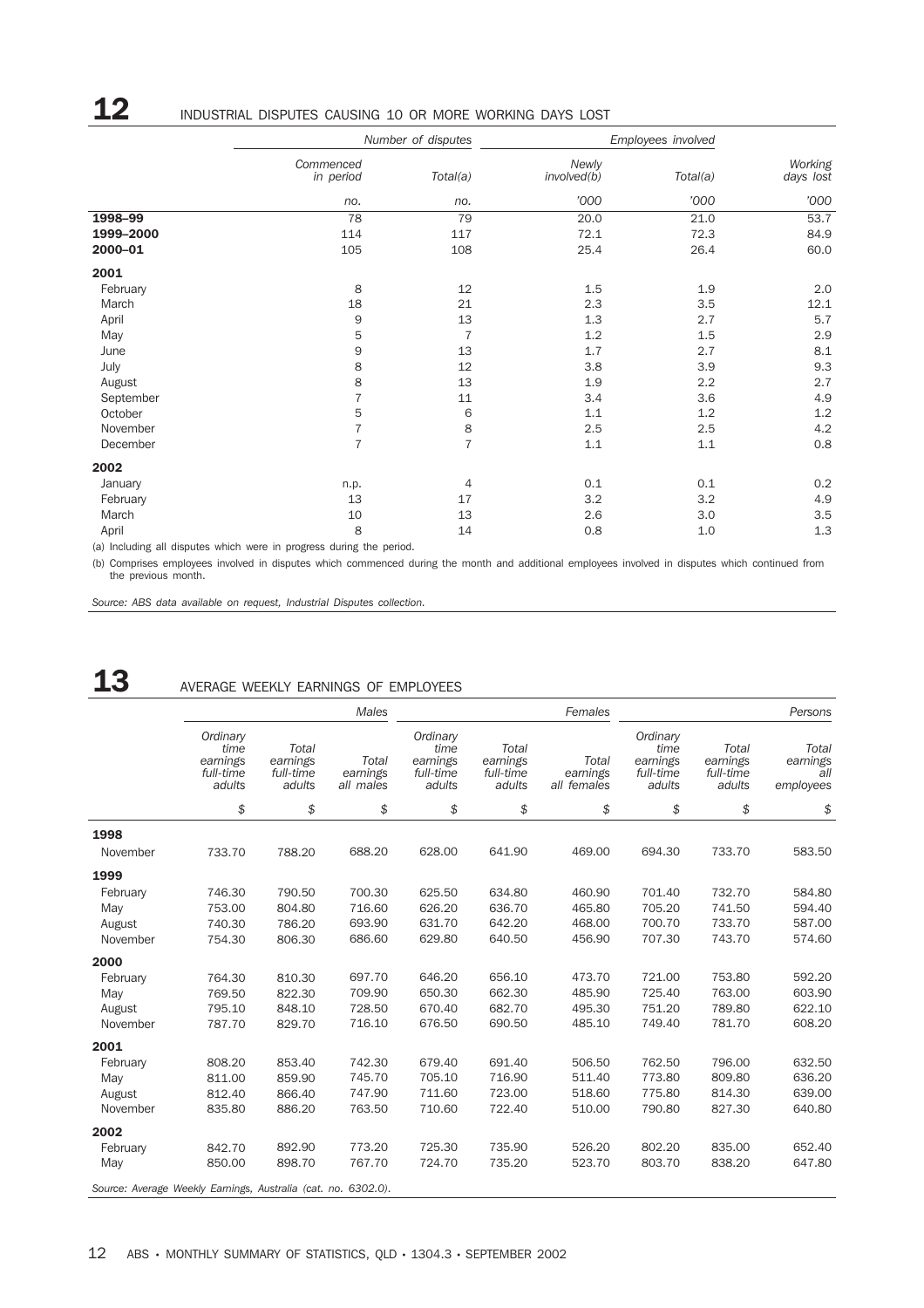# 14 CONSUMER PRICE INDEX, BRISBANE(a)

|               |       |                        |                          |         | Household<br>furnishings. |        |                     |               |
|---------------|-------|------------------------|--------------------------|---------|---------------------------|--------|---------------------|---------------|
|               | Food  | Alcohol and<br>tobacco | Clothing and<br>footwear | Housing | supplies and<br>services  | Health | Trans-<br>portation | Communication |
| 1999-2000     | 127.5 | 174.7                  | 103.4                    | 104.3   | 115.0                     | 152.6  | 127.3               | 100.5         |
| 2000-01       | 134.7 | 194.3                  | 107.5                    | 112.5   | 120.4                     | 158.4  | 135.1               | 107.8         |
| 2001-02       | 143.6 | 202.3                  | 106.5                    | 114.8   | 122.3                     | 165.5  | 136.9               | 108.4         |
| 2001          |       |                        |                          |         |                           |        |                     |               |
| March gtr     | 137.1 | 195.5                  | 102.9                    | 112.8   | 120.7                     | 160.4  | 134.5               | 107.4         |
| June gtr      | 138.5 | 198.9                  | 107.0                    | 112.6   | 122.3                     | 161.3  | 137.3               | 107.0         |
| September gtr | 139.7 | 200.2                  | 105.8                    | 113.6   | 121.8                     | 161.5  | 136.1               | 106.7         |
| December atr  | 144.1 | 200.8                  | 108.0                    | 114.1   | 122.8                     | 160.7  | 136.2               | 108.6         |
| 2002          |       |                        |                          |         |                           |        |                     |               |
| March gtr     | 145.3 | 203.2                  | 105.4                    | 115.1   | 122.3                     | 166.1  | 136.6               | 108.6         |
| June gtr      | 145.1 | 204.9                  | 106.6                    | 116.3   | 122.4                     | 173.6  | 138.6               | 109.5         |

|               | Recreation | Education | <b>Miscellaneous</b> | All<br>groups | All groups<br>% change<br>from<br>previous<br>period | All groups<br>% change<br>from<br>same qtr<br>previous<br>year |
|---------------|------------|-----------|----------------------|---------------|------------------------------------------------------|----------------------------------------------------------------|
| 1999-2000     | 121.0      | 201.0     | 160.2                | 125.0         | 1.7                                                  | 1.7                                                            |
| 2000-01       | 124.7      | 209.5     | 168.7                | 132.4         | 5.9                                                  | 5.9                                                            |
| 2001-02       | 127.7      | 219.8     | 178.2                | 136.3         | 2.9                                                  | 2.9                                                            |
| 2001          |            |           |                      |               |                                                      |                                                                |
| March qtr     | 124.5      | 213.2     | 168.4                | 132.7         | 0.8                                                  | 5.7                                                            |
| June qtr      | 124.8      | 213.2     | 171.6                | 134.0         | 1.0                                                  | 6.0                                                            |
| September gtr | 124.4      | 213.3     | 173.6                | 134.2         | 0.1                                                  | 2.2                                                            |
| December qtr  | 127.5      | 213.4     | 176.4                | 135.8         | 1.2                                                  | 3.2                                                            |
| 2002          |            |           |                      |               |                                                      |                                                                |
| March qtr     | 129.5      | 226.3     | 180.3                | 137.1         | 1.0                                                  | 3.3                                                            |
| June qtr      | 129.3      | 226.3     | 182.5                | 138.1         | 0.7                                                  | 3.1                                                            |

(a) Base of each index: year 1989–90 = 100.0. The 14th Series Australian Consumer Price Index which, among other things, incorporates an updated commodity classification and weighting pattern was introduced in September quarter 2000. For more details of changes resulting from the<br>introduction of the 14th Series CPI, refer to *Information Paper: Introduction of the* 

*Source: Consumer Price Index, Australia (cat. no. 6401.0).*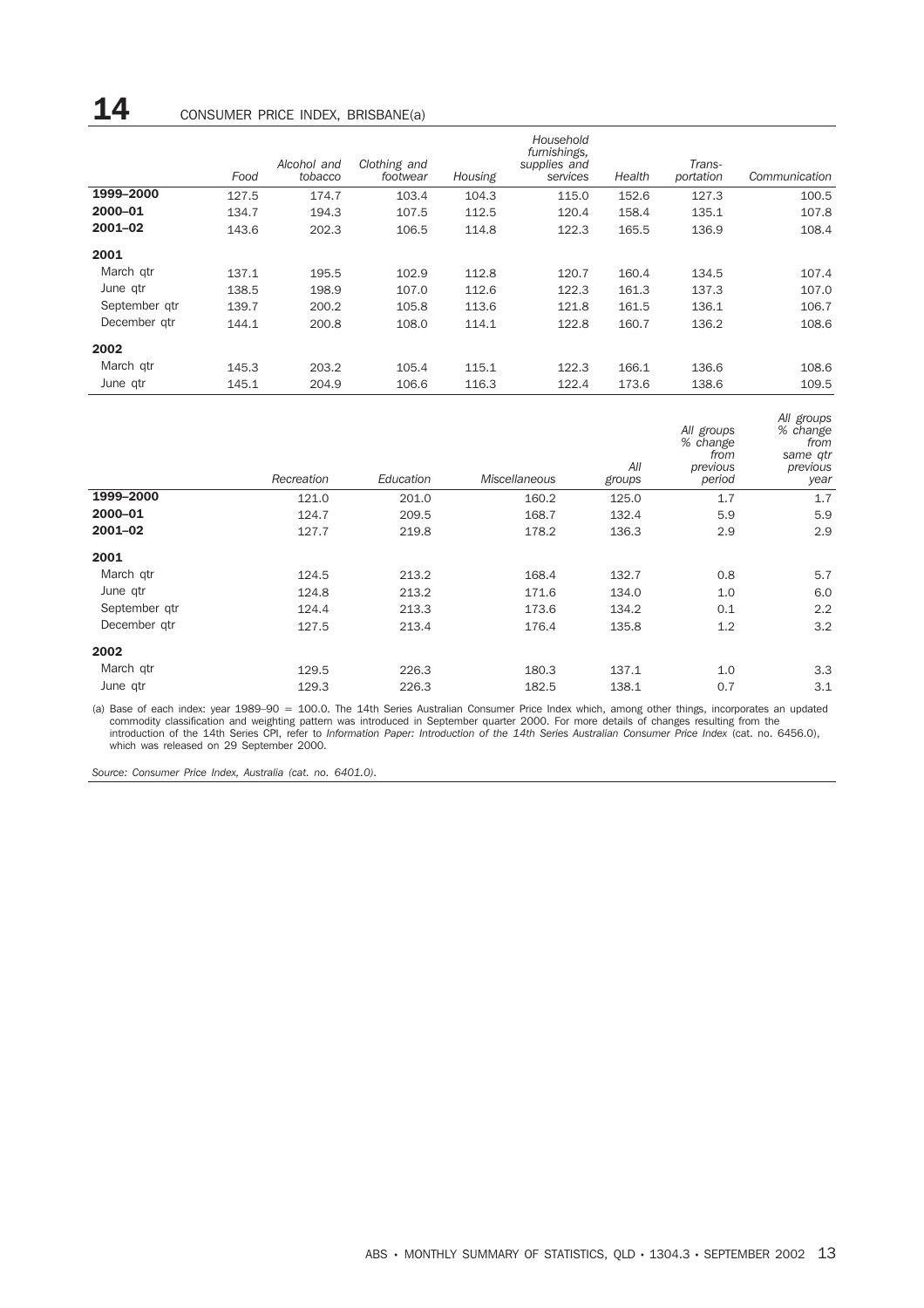|                                    |           |         |         |         |         |           |          |         | Quarter ended |
|------------------------------------|-----------|---------|---------|---------|---------|-----------|----------|---------|---------------|
|                                    |           |         | Year    |         |         |           | 2001     |         | 2002          |
|                                    |           | 2000    | 2001    | March   | June    | September | December | March   | June          |
|                                    | Unit      | cents   | cents   | cents   | cents   | cents     | cents    | cents   | cents         |
| Dairy products                     |           |         |         |         |         |           |          |         |               |
| Milk, carton(b)                    | 1 litre   | 141     | 144     | 141     | 141     | 142       | 151      | 153     | 153           |
| Cheese, processed, sliced, wrapped | 500 g pkt | 346     | 368     | 347     | 333     | 359       | 434      | 367     | 381           |
| <b>Butter</b>                      | 500 g     | 174     | 183     | 163     | 168     | 196       | 203      | 196     | 202           |
| Cereal products                    |           |         |         |         |         |           |          |         |               |
| Bread, white loaf, sliced(b)       | 650 g     | 217     | 244     | 234     | 242     | 248       | 251      | 249     | 260           |
| Biscuits, dry                      | 250 g pkt | 168     | 178     | 176     | 178     | 178       | 179      | 179     | 174           |
| Breakfast cereal, corn-based       | 550 g pkt | 281     | 280     | 290     | 264     | 271       | 294      | 290     | 279           |
| Flour, self-raising                | 2 kg pkt  | 273     | 288     | 284     | 285     | 296       | 288      | 320     | 322           |
| Rice, long grain                   | 1 kg pkt  | 156     | 167     | 165     | 164     | 171       | 169      | 166     | 165           |
| Meat and seafoods                  |           |         |         |         |         |           |          |         |               |
| <b>Beef</b>                        |           |         |         |         |         |           |          |         |               |
| Topside roast                      | 1 kg      | 786     | 904     | 841     | 888     | 919       | 968      | 1 0 0 2 | 997           |
| Rump steak                         | 1 kg      | 1 1 2 2 | 1 3 0 8 | 1 1 6 4 | 1 3 0 2 | 1356      | 1 4 0 8  | 1 4 6 3 | 1453          |
| T-bone steak, with fillet          | 1 kg      | 1076    | 1 2 7 2 | 1 1 7 4 | 1 2 6 8 | 1 2 7 6   | 1 3 6 8  | 1 3 9 0 | 1416          |
| Chuck steak                        | 1 kg      | 634     | 741     | 673     | 711     | 764       | 815      | 831     | 827           |
| Silverside, corned                 | 1 kg      | 585     | 676     | 616     | 666     | 681       | 741      | 728     | 731           |
| Lamb                               |           |         |         |         |         |           |          |         |               |
| Leg                                | 1 kg      | 580     | 679     | 617     | 662     | 713       | 724      | 753     | 786           |
| Loin chops                         | 1 kg      | 884     | 1 0 3 7 | 920     | 1 0 1 7 | 1078      | 1 1 3 2  | 1 1 7 9 | 1 2 2 0       |
| Forequarter chops                  | 1 kg      | 530     | 623     | 556     | 609     | 655       | 672      | 689     | 738           |
| Pork                               |           |         |         |         |         |           |          |         |               |
| Leg                                | 1 kg      | 588     | 646     | 616     | 610     | 651       | 706      | 724     | 682           |
| Loin chops                         | $1$ kg    | 925     | 1 0 0 6 | 933     | 966     | 1019      | 1 1 0 5  | 1 1 38  | 1 1 2 7       |
| Chicken, frozen                    | $1$ kg    | 324     | 333     | 338     | 320     | 343       | 329      | 387     | 381           |
| Bacon, middle rashers              | 250 g pkt | 342     | 375     | 363     | 367     | 385       | 384      | 398     | 394           |
| Sausages                           | 1 kg      | 433     | 475     | 459     | 477     | 481       | 483      | 484     | 512           |
| Salmon, pink                       | 210 g can | 260     | 271     | 252     | 266     | 278       | 288      | 236     | 241           |
| Fresh fruit and vegetables         |           |         |         |         |         |           |          |         |               |
| Oranges                            | 1 kg      | 171     | 226     | 208     | 191     | 210       | 296      | 258     | 260           |
| <b>Bananas</b>                     | 1 kg      | 174     | 226     | 247     | 165     | 225       | 265      | 256     | 227           |
| Potatoes                           | 1 kg      | 111     | 166     | 148     | 165     | 177       | 175      | 156     | 154           |
| Tomatoes                           | 1 kg      | 289     | 326     | 341     | 372     | 278       | 311      | 323     | 235           |
| Carrots                            | 1 kg      | 151     | 183     | 184     | 182     | 166       | 178      | 172     | 164           |
| Onions                             | 1 kg      | 117     | 201     | 142     | 208     | 220       | 235      | 147     | 138           |
| Processed fruit and vegetables     |           |         |         |         |         |           |          |         |               |
| Peaches                            | 825 g can | 215     | 210     | 197     | 213     | 214       | 216      | 214     | 224           |
| Pineapple, sliced                  | 450 g can | 118     | 120     | 118     | 120     | 121       | 119      | 127     | 129           |
| Peas, frozen                       | 500 g pkt | 138     | 142     | 121     | 146     | 149       | 153      | 150     | 144           |
| Confectionery                      |           |         |         |         |         |           |          |         |               |
| Chocolate, milk, block             | 250 g     | 308     | 321     | 309     | 343     | 301       | 331      | 326     | 344           |
| For footnotes see end of table.    |           |         |         |         |         |           |          |         | continued     |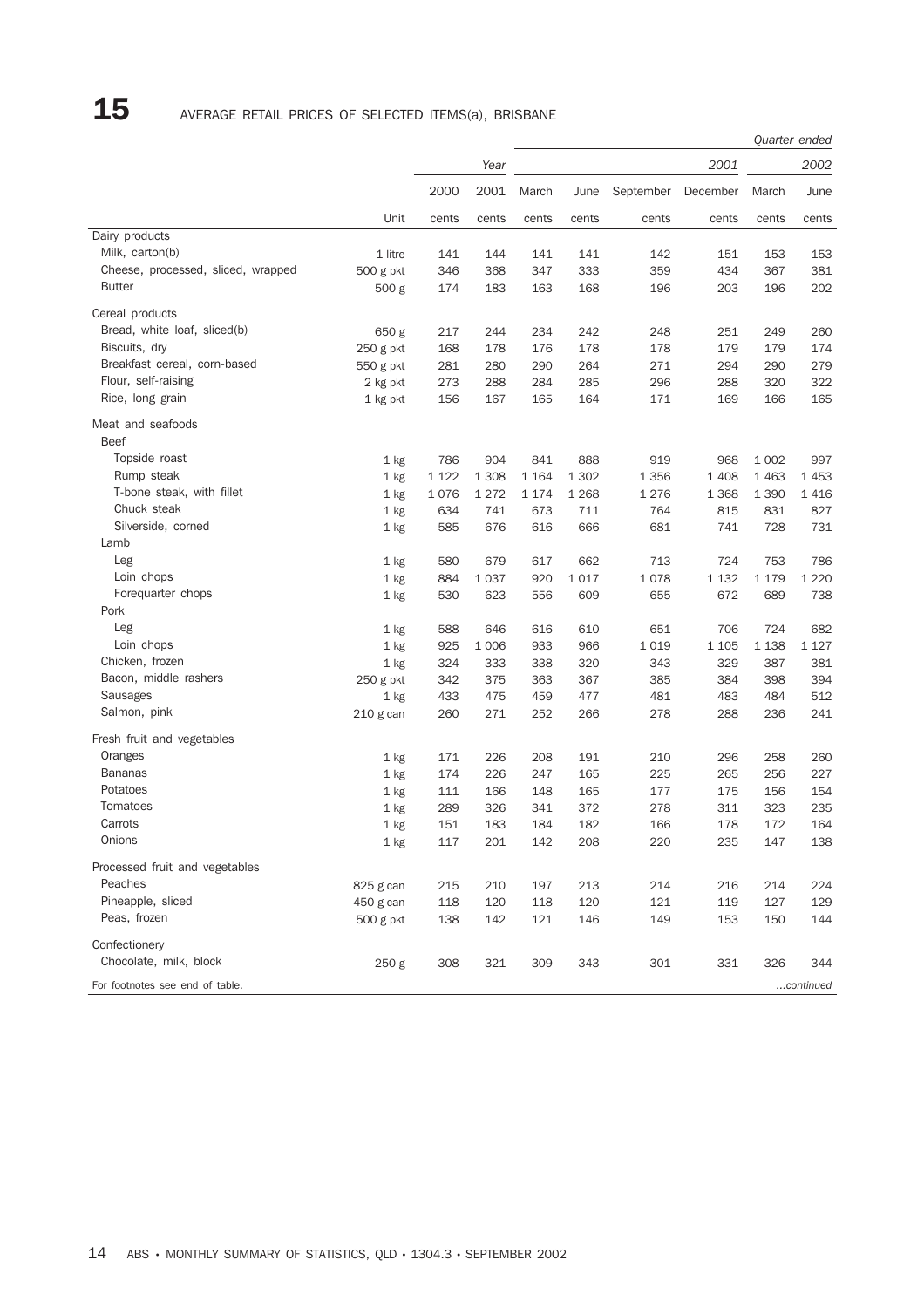## 15 AVERAGE RETAIL PRICES OF SELECTED ITEMS(a), BRISBANE — *continued*

|                                               |                     |         |         |         |         |           |          | Quarter ended |         |
|-----------------------------------------------|---------------------|---------|---------|---------|---------|-----------|----------|---------------|---------|
|                                               |                     |         | Year    |         |         |           | 2001     |               | 2002    |
|                                               |                     | 2000    | 2001    | March   | June    | September | December | March         | June    |
|                                               | Unit                | cents   | cents   | cents   | cents   | cents     | cents    | cents         | cents   |
| Other food                                    |                     |         |         |         |         |           |          |               |         |
| Eggs                                          | 59 g (min.) 1 doz.  | 279     | 314     | 280     | 293     | 336       | 346      | 345           | 351     |
| Sugar, white                                  | 2 kg pkt            | 214     | 232     | 225     | 230     | 238       | 236      | 235           | 224     |
| Jam, strawberry                               | 500 g jar           | 249     | 262     | 257     | 263     | 273       | 254      | 244           | 266     |
| Tea bags                                      | 180 g pkt           | 337     | 345     | 345     | 348     | 341       | 344      | 379           | 375     |
| Coffee, instant                               | 150 g jar           | 599     | 581     | 550     | 613     | 562       | 599      | 577           | 608     |
| Tomato sauce                                  | 600 ml bottle       | 172     | 174     | 161     | 168     | 182       | 185      | 176           | 179     |
| Margarine, polyunsaturated                    | 500 g tub           | 175     | 181     | 188     | 179     | 174       | 184      | 203           | 205     |
| Baked beans (in tomato sauce)                 | 420 g can           | 99      | 98      | 86      | 104     | 97        | 106      | 102           | 116     |
| Baby food                                     | $120$ g can         | 67      | 68      | 66      | 67      | 66        | 73       | 73            | 73      |
| Household supplies                            |                     |         |         |         |         |           |          |               |         |
| Laundry detergent                             | 1 kg                | 496     | 503     | 504     | 500     | 501       | 508      | 484           | 517     |
| Dishwashing detergent                         | 500 ml              | 325     | 324     | 325     | 311     | 337       | 322      | 325           | 330     |
| Facial tissues                                | pkt of 224          | 187     | 201     | 194     | 207     | 199       | 202      | 203           | 202     |
| Toilet paper                                  | 4 x 260 sheet rolls | (c)319  | 344     | 353     | 338     | 351       | 333      | 344           | 332     |
| Pet food                                      | 400 g can           | 95      | 100     | 99      | 101     | 102       | 99       | 100           | 101     |
| Private motoring                              |                     |         |         |         |         |           |          |               |         |
| Petrol, lead replacement                      | 1 litre             | (d)82.0 | 82.6    | 83.3    | 87.1    | 81.0      | 79.0     | 78.4          | 82.8    |
| Petrol, unleaded                              | 1 litre             | 79.0    | 79.5    | 80.2    | 84.0    | 78.0      | 75.8     | 75.2          | 79.8    |
| Alcoholic beverages                           |                     |         |         |         |         |           |          |               |         |
| Beer, low alcohol(e)                          | 24 x 375 ml bottles | 2 4 3 4 | 2 5 5 8 | 2 5 9 0 | 2 5 4 2 | 2537      | 2 5 6 4  | 2578          | 2 6 6 4 |
| Beer, full strength(f)                        | 24 x 375 ml bottles | 2 7 4 4 | 2952    | 2897    | 3 0 0 0 | 2974      | 2937     | 3 0 5 0       | 3 0 6 2 |
| Draught beer, full strength(f),<br>public bar | 285 ml glass        | 202     | 210     | 213     | 208     | 209       | 209      | 212           | 213     |
| Draught beer, low alcohol(e),<br>public bar   | 285 ml glass        | 187     | 195     | 198     | 194     | 195       | 194      | 197           | 198     |
| Scotch, nip, public bar                       | 30 ml               | 297     | 322     | 317     | 320     | 323       | 326      | 328           | 329     |
| Personal care products                        |                     |         |         |         |         |           |          |               |         |
| Toilet soap                                   | 4 x 125 g           | 264     | 251     | 234     | 226     | 275       | 269      | 250           | 271     |
| Toothpaste                                    | $140$ g tube        | 261     | 258     | 235     | 267     | 260       | 271      | 241           | 276     |
|                                               |                     |         |         |         |         |           |          |               |         |

(a) Average prices of specific brands, etc. charged by a number of representative retailers. They do not purport to be the actual averages of all sales of these items. Refer to the Explanatory Notes in *Average Retail Prices of Selected Items, Eight Capital Cities* (cat. no. 6403.0) for more details.

(b) Supermarket sales.

(c) Average based on September and December quarters.

(d) Including leaded petrol where applicable.

(e) Including light and mid-strength beer with an alcoholic content equal to or less than 3.5%.

(f) The alcoholic content of full strength beer is greater than 3.5%.

*Source: Average Retail Prices of Selected Items, Eight Capital Cities (cat. no. 6403.0).*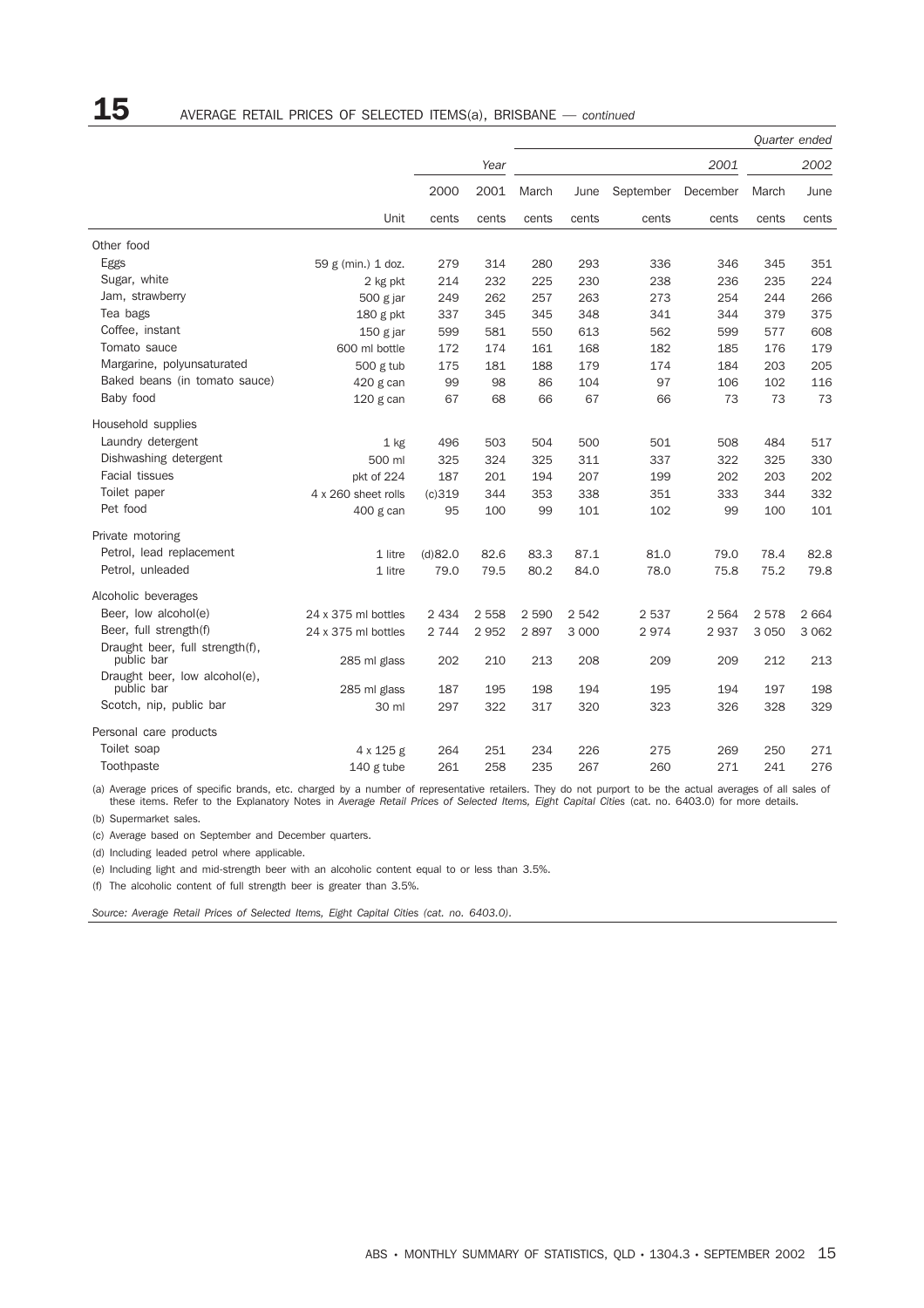## ${\bf 16}$  PRICE INDEX OF MATERIALS USED IN BUILDING(a), BRISBANE

|                                                                       |                                    |                       | 1999    | 2000    |         |         |         | 2001    |
|-----------------------------------------------------------------------|------------------------------------|-----------------------|---------|---------|---------|---------|---------|---------|
|                                                                       |                                    |                       |         |         |         |         |         |         |
|                                                                       | 1999-2000                          | 2000-01               | Dec atr | Dec gtr | Mar gtr | Jun qtr | Sep qtr | Dec atr |
|                                                                       |                                    | <b>HOUSE BUILDING</b> |         |         |         |         |         |         |
| All groups                                                            | 120.8                              | 120.6                 | 119.9   | 120.6   | 120.4   | 120.2   | 120.2   | 120.7   |
|                                                                       | BUILDING OTHER THAN HOUSE BUILDING |                       |         |         |         |         |         |         |
| Selected major building materials                                     |                                    |                       |         |         |         |         |         |         |
| Structural timber                                                     | 127.5                              | 129.2                 | 124.7   | 130.7   | 127.9   | 125.5   | 126.3   | 126.8   |
| Clay bricks                                                           | 104.8                              | 110.1                 | 102.0   | 109.5   | 109.5   | 110.0   | 109.8   | 109.8   |
| Ready-mixed concrete                                                  | 100.2                              | 98.0                  | 100.9   | 98.3    | 96.6    | 95.3    | 95.3    | 95.7    |
| Precast concrete products                                             | 116.6                              | 117.0                 | 116.4   | 116.6   | 117.3   | 117.3   | 117.4   | 117.1   |
| Steel decking and cladding                                            | 113.2                              | 114.7                 | 112.6   | 114.9   | 114.8   | 113.9   | 113.9   | 111.5   |
| Structural steel                                                      | 141.7                              | 141.8                 | 141.5   | 141.3   | 142.3   | 142.3   | 144.2   | 143.9   |
| Reinforcing steel bar, fabric and mesh                                | 109.8                              | 109.8                 | 108.7   | 109.7   | 110.0   | 110.1   | 110.1   | 110.1   |
| Aluminium windows                                                     | 109.4                              | 113.1                 | 108.5   | 113.4   | 113.4   | 114.2   | 116.4   | 116.4   |
| Fabricated steel products                                             | 126.2                              | 121.7                 | 127.0   | 122.5   | 121.8   | 118.7   | 120.3   | 120.6   |
| Builders' hardware                                                    | 112.7                              | 118.6                 | 111.7   | 117.6   | 118.4   | 120.7   | 121.3   | 121.3   |
| Sand and aggregate                                                    | 148.9                              | 147.1                 | 145.7   | 147.2   | 147.2   | 147.2   | 147.2   | 147.2   |
| Carpet                                                                | 96.4                               | 91.7                  | 95.3    | 91.2    | 92.7    | 92.7    | 92.7    | 92.7    |
| Paint and other coatings                                              | 139.0                              | 144.0                 | 137.2   | 144.5   | 144.5   | 144.5   | 145.5   | 145.6   |
| Nonferrous pipes and fittings                                         | 160.4                              | 163.6                 | 161.3   | 169.9   | 161.2   | 159.7   | 161.8   | 164.7   |
| Special combinations of building materials                            |                                    |                       |         |         |         |         |         |         |
| All electrical materials                                              | 118.0                              | 117.7                 | 117.2   | 117.3   | 118.3   | 119.0   | 118.8   | 118.8   |
| All mechanical services                                               | 118.4                              | 114.4                 | 117.8   | 114.7   | 114.2   | 114.8   | 115.3   | 115.7   |
| All plumbing materials                                                | 130.3                              | 128.4                 | 130.2   | 129.4   | 127.8   | 128.3   | 129.7   | 129.6   |
| All groups, excluding electrical materials<br>and mechanical services | 120.4                              | 121.1                 | 120.0   | 121.2   | 121.1   | 121.0   | 121.9   | 122.0   |
| All groups                                                            | 119.3                              | 119.1                 | 118.9   | 119.1   | 119.2   | 119.3   | 120.0   | 120.1   |
| (a) Base: year $1989-90 = 100.0$ .                                    |                                    |                       |         |         |         |         |         |         |
| Source: Producer Price Indexes, Australia (cat. no. 6427.0).          |                                    |                       |         |         |         |         |         |         |

16 ABS • MONTHLY SUMMARY OF STATISTICS, QLD • 1304.3 • SEPTEMBER 2002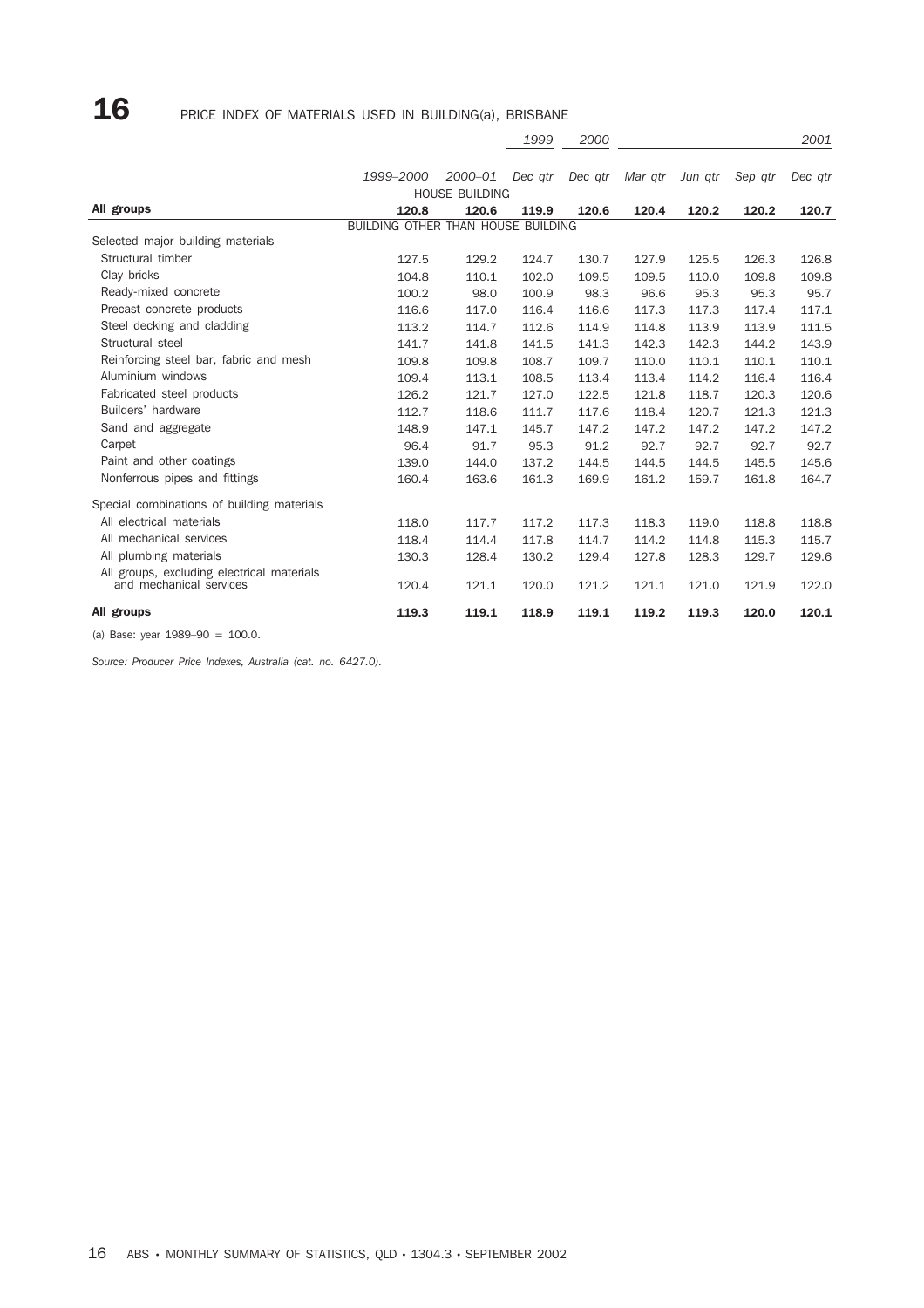## 17 MANUFACTURING AND FOREIGN TRADE PRICE INDEXES(a), AUSTRALIA

|                                    |                                      |                               | Manufacturing price indexes |                      | Export price index  |                            |                                                   |               | Import price index                      |               |
|------------------------------------|--------------------------------------|-------------------------------|-----------------------------|----------------------|---------------------|----------------------------|---------------------------------------------------|---------------|-----------------------------------------|---------------|
|                                    | <i>Imported</i><br>materials<br>used | Domestic<br>materials<br>used | All<br>materials<br>used    | Articles<br>produced | Mineral<br>products | Wool &<br>cotton<br>fibres | Base<br>metals &<br>articles of<br>base<br>metals | All<br>groups | Machinery<br>and<br>transport<br>equip. | All<br>groups |
| 1996-97                            | 109.4                                | 104.2                         | 106.0                       | 114.3                | 103.0               | 67.6                       | 86.1                                              | 92.4          | 108.5                                   | 108.6         |
| 1997-98                            | 112.2                                | 104.1                         | 107.0                       | 115.9                | 113.7               | 75.8                       | 94.1                                              | 98.9          | 115.5                                   | 115.4         |
| 1998-99                            | 113.5                                | 101.5                         | 105.9                       | 115.6                | 114.6               | 61.4                       | 85.6                                              | 95.7          | 121.9                                   | 119.9         |
| 1999-2000                          | 118.8                                | 114.5                         | 115.8                       | 120.6                | 117.0               | 62.5                       | 99.3                                              | 98.0          | 119.4                                   | 120.2         |
| 2000-01                            | 134.0                                | 131.9                         | 132.4                       | 128.5                | 144.8               | 74.3                       | 113.9                                             | 114.8         | 129.7                                   | 134.3         |
| 2001-02                            | 130.3                                | 134.1                         | 132.4                       | 128.8                | 146.1               | 80.0                       | 102.1                                             | 116.7         | 128.2                                   | 132.3         |
| 2001                               |                                      |                               |                             |                      |                     |                            |                                                   |               |                                         |               |
| March gtr                          | 132.9                                | 129.0                         | 130.3                       | 127.7                | 143.6               | 74.8                       | 114.0                                             | 115.3         | 129.6                                   | 132.9         |
| June qtr                           | 140.0                                | 136.8                         | 137.7                       | 130.7                | 154.7               | 80.8                       | 115.8                                             | 120.3         | 134.0                                   | 138.7         |
| September qtr                      | 132.0                                | 136.4                         | 134.5                       | 129.2                | 152.9               | 79.4                       | 106.7                                             | 119.2         | 130.1                                   | 135.1         |
| December gtr                       | 133.0                                | 131.8                         | 132.0                       | 128.4                | 147.5               | 75.7                       | 99.6                                              | 117.2         | 131.3                                   | 134.9         |
| 2002                               |                                      |                               |                             |                      |                     |                            |                                                   |               |                                         |               |
| March qtr                          | 128.8                                | 132.1                         | 130.6                       | 128.3                | 143.0               | 83.0                       | 101.1                                             | 116.4         | 127.9                                   | 130.8         |
| June qtr                           | 127.5                                | 136.1                         | 132.6                       | 129.3                | 141.0               | 81.9                       | 101.0                                             | 113.8         | 123.4                                   | 128.4         |
| (a) Base: year $1989-90 = 100.0$ . |                                      |                               |                             |                      |                     |                            |                                                   |               |                                         |               |

*Source: Producer Price Indexes, Australia (cat. no. 6427.0); International Trade Price Indexes, Australia (cat. no. 6457.0).*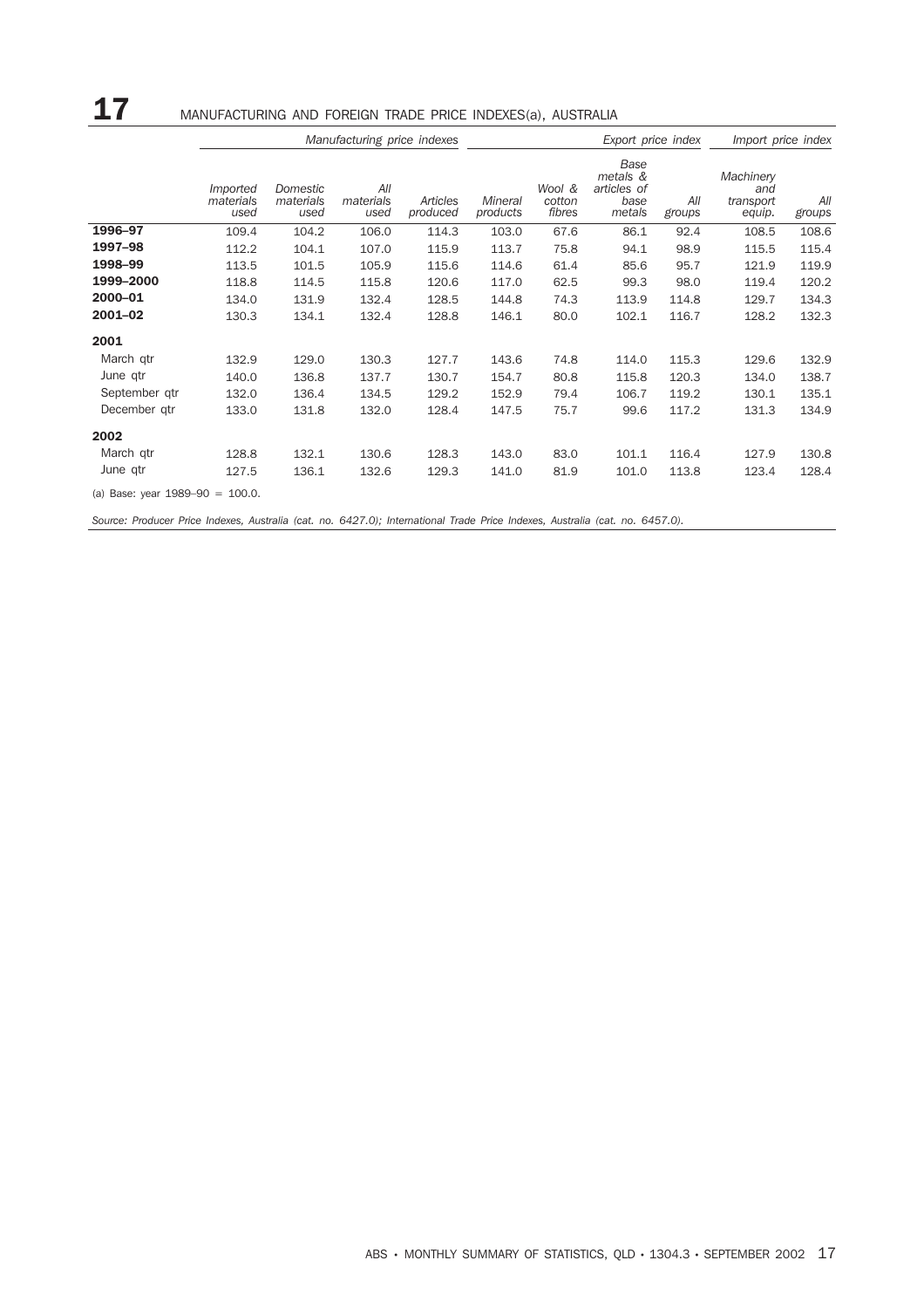|           |             | Livestock slaughtered(a) |             |          |             |             | Meat produced(b) |         |         |          |
|-----------|-------------|--------------------------|-------------|----------|-------------|-------------|------------------|---------|---------|----------|
|           | Cattle      | Calves                   | Sheep       | Lambs    | Pigs        | Beef        | Veal             | Mutton  | Lamb    | Pigmeats |
|           | '000        | '000                     | '000        | '000     | '000        | tonnes      | tonnes           | tonnes  | tonnes  | tonnes   |
| 1996-97   | 2 517.9     | 120.9                    | 977.3       | 785.1    | 1 002.3     | 687 802     | 5579             | 19 646  | 14 348  | 73 809   |
| 1997-98   | 3 0 1 4.6   | 114.9                    | 1 2 7 7 . 1 | 765.7    | 1 0 8 2.7   | 799 779     | 5 5 20           | 24 552  | 13 949  | 81 172   |
| 1998-99   | 3 307.0     | 112.3                    | 1 3 3 3 . 8 | 756.5    | 1 1 3 2 . 4 | 904 430     | 5 604            | 26 042  | 14 134  | 84 053   |
| 1999-2000 | 3 3 1 2.5   | 141.7                    | 1 4 2 3.9   | 917.6    | 1 111.2     | 932 053     | 6 5 5 0          | 27 704  | 17 456  | 82 037   |
| 2000-01   | 3 5 3 7 . 7 | 135.1                    | 1 4 8 9.2   | 1 0 24.1 | 1 0 78.4    | 1 006 454   | 5 6 8 4          | 28 401  | 19 648  | 78 500   |
| 2001-02   | 3 862.8     | 108.6                    | 1 4 5 3.3   | 717.3    | 1 2 2 1.9   | 1 0 69 3 28 | 5 2 8 6          | 26974   | 13 572  | 92 359   |
| 2001      |             |                          |             |          |             |             |                  |         |         |          |
| April     | 286.5       | 10.1                     | 117.0       | 79.1     | 85.4        | 82 015      | 354              | 2 1 6 3 | 1502    | 6 2 5 1  |
| May       | 361.9       | 13.0                     | 149.2       | 97.0     | 101.6       | 102 033     | 477              | 2 7 6 5 | 1873    | 7 541    |
| June      | 348.7       | 9.0                      | 119.3       | 89.7     | 88.1        | 96 579      | 433              | 2 1 7 3 | 1720    | 6419     |
| July      | 360.0       | 9.4                      | 128.8       | 104.7    | 90.9        | 101 023     | 471              | 2 3 5 0 | 1982    | 6985     |
| August    | 356.4       | 9.0                      | 98.6        | 81.1     | 96.1        | 98 626      | 436              | 1733    | 1520    | 7 4 4 4  |
| September | 341.7       | 7.8                      | 100.8       | 72.0     | 80.0        | 95 402      | 359              | 1740    | 1 3 5 6 | 6 1 3 4  |
| October   | 327.1       | 8.3                      | 114.5       | 80.7     | 90.5        | 90 898      | 376              | 2 1 2 9 | 1538    | 6920     |
| November  | 289.6       | 6.8                      | 107.5       | 41.4     | 95.6        | 80 40 7     | 336              | 2012    | 768     | 7 2 2 9  |
| December  | 168.4       | 5.4                      | 82.9        | 29.8     | 91.8        | 47 197      | 270              | 1579    | 572     | 6650     |
| 2002      |             |                          |             |          |             |             |                  |         |         |          |
| January   | 143.2       | 8.2                      | 93.5        | 38.0     | 86.7        | 39 119      | 430              | 1884    | 744     | 6 3 4 2  |
| February  | 255.7       | 7.9                      | 117.5       | 44.1     | 97.0        | 72 287      | 406              | 2 2 7 3 | 792     | 7 2 1 0  |
| March     | 281.2       | 9.3                      | 123.3       | 31.0     | 91.7        | 77837       | 453              | 2 3 0 1 | 557     | 6832     |
| April     | 300.3       | 9.6                      | 143.0       | 33.5     | 97.1        | 82 365      | 488              | 2615    | 638     | 7 4 6 1  |
| May       | 369.5       | 10.1                     | 116.1       | 36.8     | 119.2       | 100 921     | 481              | 2 1 7 5 | 716     | 9097     |
| June      | 321.1       | 7.8                      | 107.4       | 34.6     | 97.0        | 86 667      | 347              | 2010    | 669     | 7 636    |

(a) Including livestock slaughtered on farms.

(b) Dressed carcass weight. Excluding offal.

*Source: Livestock Products, Australia (cat. no. 7215.0); ABS data available on request, Livestock Products.*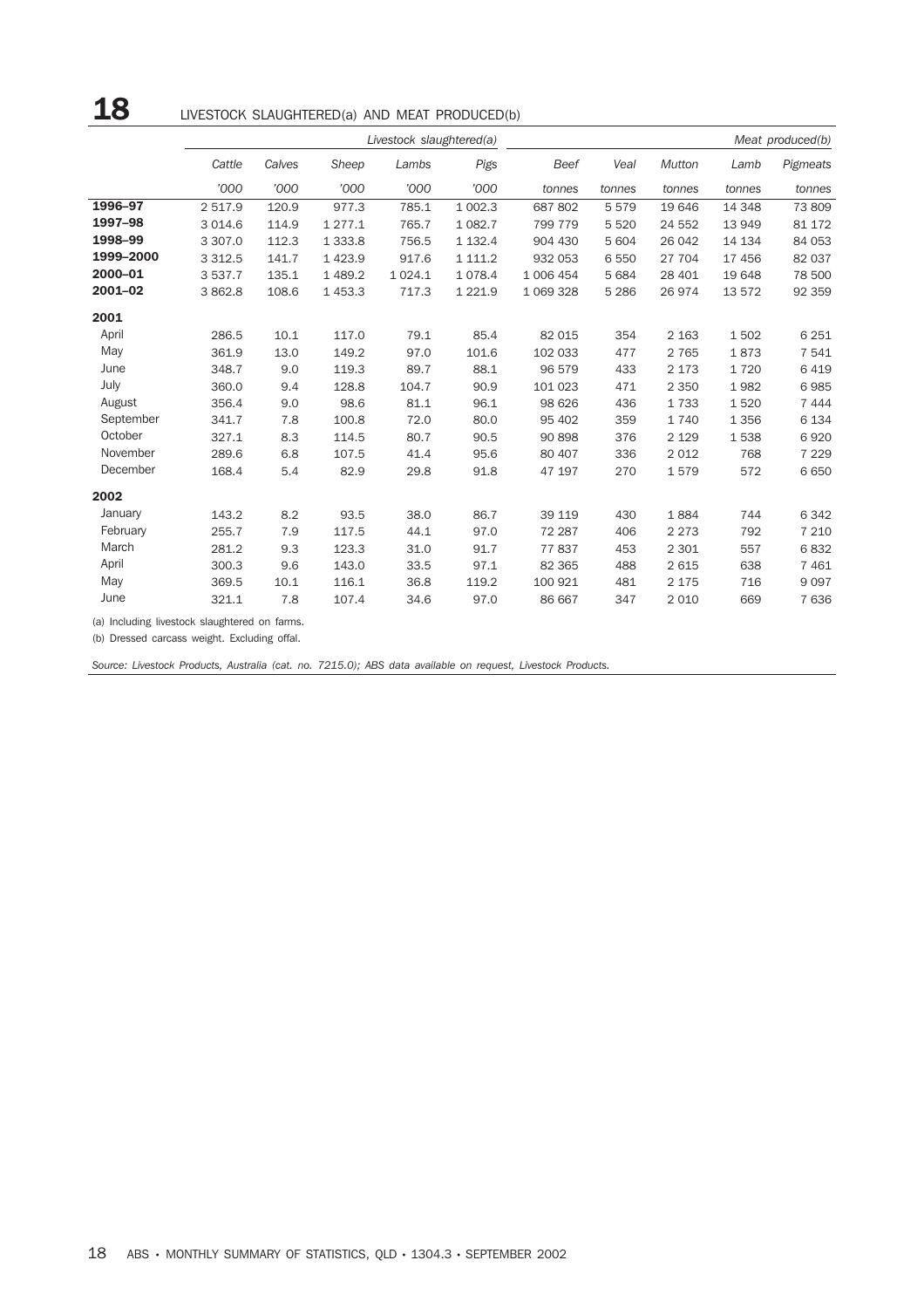# 19 ENGINEERING CONSTRUCTION

|                                                                         | Value of<br>work commenced | Value of<br>work done | Value of work<br>yet to be done |
|-------------------------------------------------------------------------|----------------------------|-----------------------|---------------------------------|
|                                                                         | \$m\$                      | \$m\$                 | \$m\$                           |
| 1998-99                                                                 | 4 4 0 2.1                  | 4 5 7 4 . 7           | 1 537.9                         |
| 1999-2000                                                               | 5 747.1                    | 5 2 2 1.4             | 2 3 9 3.1                       |
| 2000-01                                                                 | 3 8 1 0.7                  | 4 744.4               | 2 044.1                         |
| 2000                                                                    |                            |                       |                                 |
| December qtr                                                            | 834.3                      | 1 172.0               | 2 4 3 4 . 1                     |
| 2001                                                                    |                            |                       |                                 |
| March qtr                                                               | 652.2                      | 1 0 18.4              | 2 141.1                         |
| June qtr                                                                | 1 0 4 7 . 1                | 1 2 9 3 . 1           | 2 0 4 4.1                       |
| September qtr                                                           | 1 4 0 5.1                  | 1 149.1               | 2 2 68.1                        |
| December qtr                                                            | 874.2                      | 1 145.4               | 2 0 0 3.5                       |
| 2002                                                                    |                            |                       |                                 |
| March                                                                   | 737.3                      | 1 0 2 7 .9            | 1803.3                          |
| Source: Engineering Construction Activity, Australia (cat. no. 8762.0). |                            |                       |                                 |

## 20 BUILDING ACTIVITY(a)

|               |           | Dwelling units in new residential buildings(b) |                                              |                      |                                       | Value of building work completed |             |                                    |  |  |
|---------------|-----------|------------------------------------------------|----------------------------------------------|----------------------|---------------------------------------|----------------------------------|-------------|------------------------------------|--|--|
|               | Commenced | Completed                                      | Under<br>construction<br>at end of<br>period | <b>New</b><br>houses | New other<br>residential<br>buildings | Non-<br>residential<br>building  | Total(c)    | Value of<br>work done<br>in period |  |  |
|               | no.       | no.                                            | no.                                          | \$m\$                | \$m\$                                 | \$m\$                            | \$m\$       | \$m\$                              |  |  |
| 1995-96       | 31 342    | 35 337                                         | 11 188                                       | 2 3 7 2 . 2          | 994.9                                 | 2 656.7                          | 6 290.7     | 5 7 9 1.8                          |  |  |
| 1996-97       | 32 409    | 30 563                                         | 12 811                                       | 2 3 2 0.2            | 695.2                                 | 2 3 8 9.1                        | 5 681.7     | 5964.9                             |  |  |
| 1997-98       | 35 418    | 33 782                                         | 14 289                                       | 2 5 68.5             | 920.4                                 | 2 409.5                          | 6 202.9     | 6 5 6 0.8                          |  |  |
| 1998-99       | 29 3 25   | 32 468                                         | 10 896                                       | 2 4 1 5.9            | 1 0 5 4 .9                            | 2 407.8                          | 6 189.3     | 6 2 2 1.1                          |  |  |
| 1999-2000     | 34 577    | 33 034                                         | 12 4 26                                      | 2 908.2              | 850.2                                 | 2 537.4                          | 6 6 5 4.0   | 6956.8                             |  |  |
| 2000-01       | 22 666    | 25 045                                         | 9889                                         | 2 2 7 0.1            | 920.7                                 | 2 2 9 9.3                        | 5 891.2     | 5 962.2                            |  |  |
| 2000          |           |                                                |                                              |                      |                                       |                                  |             |                                    |  |  |
| December qtr  | 5 3 8 2   | 6 4 1 4                                        | 9 3 1 2                                      | 542.5                | 269.2                                 | 683.3                            | 1 598.3     | 1 4 8 2.4                          |  |  |
| 2001          |           |                                                |                                              |                      |                                       |                                  |             |                                    |  |  |
| March qtr     | 4956      | 5 6 6 4                                        | 8557                                         | 491.2                | 258.3                                 | 610.5                            | 1457.0      | 1 3 2 0.9                          |  |  |
| June qtr      | 6502      | 5 1 5 0                                        | 9889                                         | 521.8                | 151.5                                 | 438.1                            | 1 2 2 7 . 2 | 1562.5                             |  |  |
| September qtr | 8634      | 6950                                           | 11 491                                       | 616.2                | 318.3                                 | 875.7                            | 1939.6      | 1779.6                             |  |  |
| December qtr  | 8588      | 8979                                           | 11 070                                       | 807.7                | 373.4                                 | 602.1                            | 1920.3      | 1791.6                             |  |  |
| 2002          |           |                                                |                                              |                      |                                       |                                  |             |                                    |  |  |
| March qtr     | 8 2 3 2   | 6737                                           | 12 5 24                                      | 649.4                | 221.1                                 | 421.0                            | 1 393.0     | 1723.5                             |  |  |

(a) The scope of building activity includes all new residential buildings, irrespective of value, and alterations and additions to residential buildings with an<br>approval value of \$10,000 and over; and non-residential build \$50,000 and over.

(b) Including alterations, additions and conversions.

(c) Including alterations and additions (valued at \$10,000 and over) to residential buildings, which are not shown in the foregoing columns.

*Source: Building Activity, Queensland (cat. no. 8752.3).*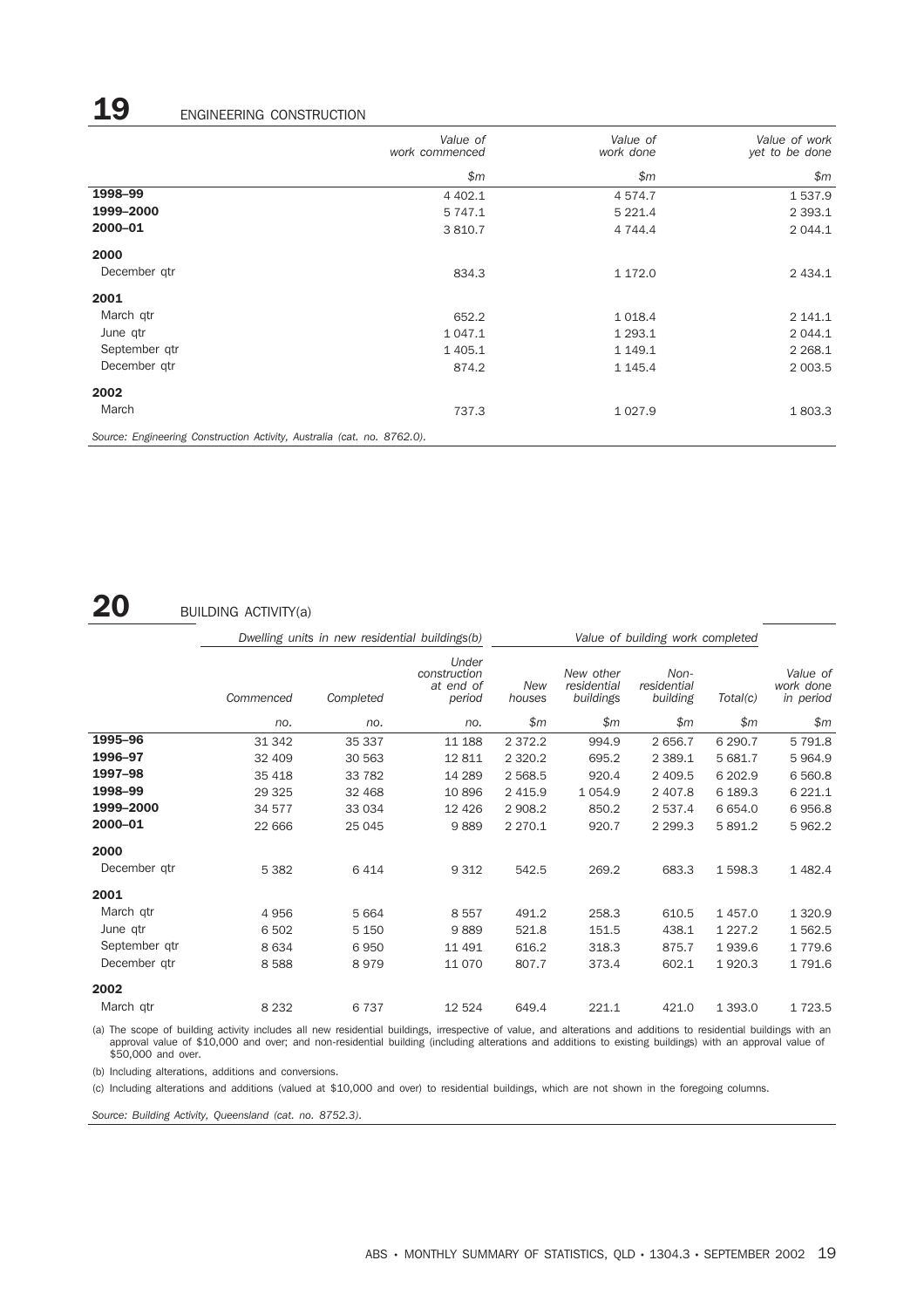## 21 BUILDING ACTIVITY, NEW DWELLING UNITS(a), TYPE AND STAGE OF CONSTRUCTION

|               |         |                                               | Commenced | Completed |                                   |          | Under construction at end of period |                                   |          |
|---------------|---------|-----------------------------------------------|-----------|-----------|-----------------------------------|----------|-------------------------------------|-----------------------------------|----------|
|               | Houses  | Other<br>residential<br>buildings<br>Total(b) |           | Houses    | Other<br>residential<br>buildings | Total(b) | Houses                              | Other<br>residential<br>buildings | Total(b) |
|               | no.     | no.                                           | no.       | no.       | no.                               | no.      | no.                                 | no.                               | no.      |
| 1998-99       | 20 150  | 8 9 6 2                                       | 29 3 25   | 20 772    | 11 110                            | 32 4 68  | 5970                                | 4835                              | 10896    |
| 1999-2000     | 24 218  | 10 130                                        | 34 577    | 24 157    | 8707                              | 33 0 34  | 6 0 0 4                             | 6 2 7 3                           | 12 4 26  |
| 2000-01       | 14 506  | 7813                                          | 22 666    | 16 316    | 8 5 0 4                           | 25 045   | 4 150                               | 5484                              | 9889     |
| 2000          |         |                                               |           |           |                                   |          |                                     |                                   |          |
| December gtr  | 3 5 8 8 | 1674                                          | 5 3 8 2   | 3897      | 2 4 4 2                           | 6414     | 3788                                | 5 4 0 1                           | 9 3 1 2  |
| 2001          |         |                                               |           |           |                                   |          |                                     |                                   |          |
| March gtr     | 3 1 7 2 | 1742                                          | 4956      | 3 4 0 4   | 2 2 4 8                           | 5 6 6 4  | 3 5 3 5                             | 4870                              | 8557     |
| June gtr      | 4 3 5 7 | 2 0 2 1                                       | 6 5 0 2   | 3 7 3 3   | 1 3 9 4                           | 5 1 5 0  | 4 150                               | 5484                              | 9889     |
| September qtr | 6473    | 2 0 9 7                                       | 8 6 3 4   | 4 4 5 7   | 2 4 5 9                           | 6950     | 6 1 5 4                             | 5052                              | 11 491   |
| December gtr  | 6 3 9 1 | 2 1 6 5                                       | 8588      | 6 0 5 3   | 2 7 4 4                           | 8979     | 6464                                | 4 4 7 1                           | 11 0 70  |
| 2002          |         |                                               |           |           |                                   |          |                                     |                                   |          |
| March gtr     | 5989    | 2 1 3 7                                       | 8 2 3 2   | 4840      | 1875                              | 6 7 3 7  | 7614                                | 4692                              | 12 5 24  |

(a) Including new houses and dwelling units in other residential buildings (e.g. flats, home units, etc.) but excluding units offering temporary accommodation (e.g. motels, hostels, etc.) and caretakers' quarters in non-residential buildings.

(b) Including alterations, additions and conversions, which are not shown in the foregoing columns.

*Source: Building Activity, Queensland (cat. no. 8752.3).*

## 22 BUILDING APPROVALS(a)

|           |         |                |     |                        | Dwelling units in new residential buildings |                                                                          |                   | Non-residential<br>buildings |                               |         |
|-----------|---------|----------------|-----|------------------------|---------------------------------------------|--------------------------------------------------------------------------|-------------------|------------------------------|-------------------------------|---------|
|           |         | Private sector |     | Public sector<br>Total |                                             | <b>Alterations</b><br>and<br>additions<br>to<br>residential<br>buildings | Private<br>sector | Total                        | Total<br>value of<br>building |         |
|           | no.     | \$m            | no. | \$m\$                  | no.                                         | \$m                                                                      | \$m               | \$m                          | \$m\$                         | \$m     |
| 1999-2000 | 34 859  | 3 987.3        | 766 | 89.9                   | 35 625                                      | 4 0 7 7 .2                                                               | 381.6             | 1 402.1                      | 2 0 8 6.1                     | 6 544.9 |
| 2000-01   | 23 672  | 2 894.3        | 769 | 95.0                   | 24 441                                      | 2 989.3                                                                  | 410.7             | 1 603.9                      | 2 601.3                       | 6 001.7 |
| 2001-02   | 34 313  | 4 8 24.9       | 542 | 78.9                   | 34 855                                      | 4 903.8                                                                  | 529.0             | 1 6 1 4.2                    | 2 166.8                       | 7 599.7 |
| 2001      |         |                |     |                        |                                             |                                                                          |                   |                              |                               |         |
| April     | 1962    | 252.5          | 68  | 10.8                   | 2 0 3 0                                     | 263.1                                                                    | 39.4              | 71.6                         | 97.3                          | 399.8   |
| May       | 3 0 3 3 | 363.7          | 126 | 14.4                   | 3 1 5 9                                     | 378.0                                                                    | 47.9              | 233.5                        | 274.2                         | 700.2   |
| June      | 2 3 1 2 | 277.9          | 181 | 20.4                   | 2 4 9 3                                     | 298.3                                                                    | 35.6              | 135.7                        | 298.6                         | 632.5   |
| July      | 2 5 6 7 | 337.5          | 18  | 3.2                    | 2 5 8 5                                     | 340.7                                                                    | 38.9              | 160.0                        | 189.8                         | 569.4   |
| August    | 3 2 1 8 | 391.9          | 14  | 1.8                    | 3 2 3 2                                     | 393.7                                                                    | 37.8              | 97.3                         | 149.4                         | 580.9   |
| September | 2885    | 434.4          | 15  | 2.4                    | 2 900                                       | 436.8                                                                    | 34.6              | 121.9                        | 148.7                         | 620.0   |
| October   | 2 7 9 4 | 374.1          | 44  | 8.5                    | 2838                                        | 382.6                                                                    | 41.3              | 125.2                        | 158.3                         | 582.2   |
| November  | 3 0 3 5 | 444.5          | 46  | 6.3                    | 3 0 8 1                                     | 450.8                                                                    | 49.7              | 153.9                        | 166.4                         | 666.9   |
| December  | 2 2 0 9 | 316.2          | 27  | 3.8                    | 2 2 3 6                                     | 320.0                                                                    | 33.2              | 81.7                         | 122.6                         | 475.8   |
| 2002      |         |                |     |                        |                                             |                                                                          |                   |                              |                               |         |
| January   | 2 4 4 4 | 317.8          | 19  | 3.2                    | 2 4 6 3                                     | 321.0                                                                    | 31.3              | 133.2                        | 169.4                         | 521.7   |
| February  | 3 0 3 0 | 443.7          | 36  | 4.3                    | 3 0 6 6                                     | 448.0                                                                    | 41.4              | 168.4                        | 196.9                         | 686.3   |
| March     | 3 4 2 1 | 469.5          | 36  | 4.9                    | 3 4 5 7                                     | 474.4                                                                    | 57.0              | 220.6                        | 243.1                         | 774.6   |
| April     | 2 7 5 6 | 409.4          | 19  | 2.5                    | 2 7 7 5                                     | 411.9                                                                    | 41.7              | 95.1                         | 287.9                         | 741.6   |
| May       | 3 0 18  | 452.9          | 91  | 12.5                   | 3 1 0 9                                     | 465.4                                                                    | 66.1              | 118.2                        | 170.3                         | 701.8   |
| June      | 2936    | 433.0          | 177 | 25.5                   | 3 1 1 3                                     | 458.5                                                                    | 56.0              | 138.7                        | 164.0                         | 678.5   |

(a) The scope of building approvals includes all approved new residential building jobs valued at \$10,000 or more; all approved non-residential building jobs valued at \$50,000 or more; and approved alterations and additions valued at \$10,000 or more to residential buildings.

*Source: Building Approvals, Australia (cat. no. 8731.0).*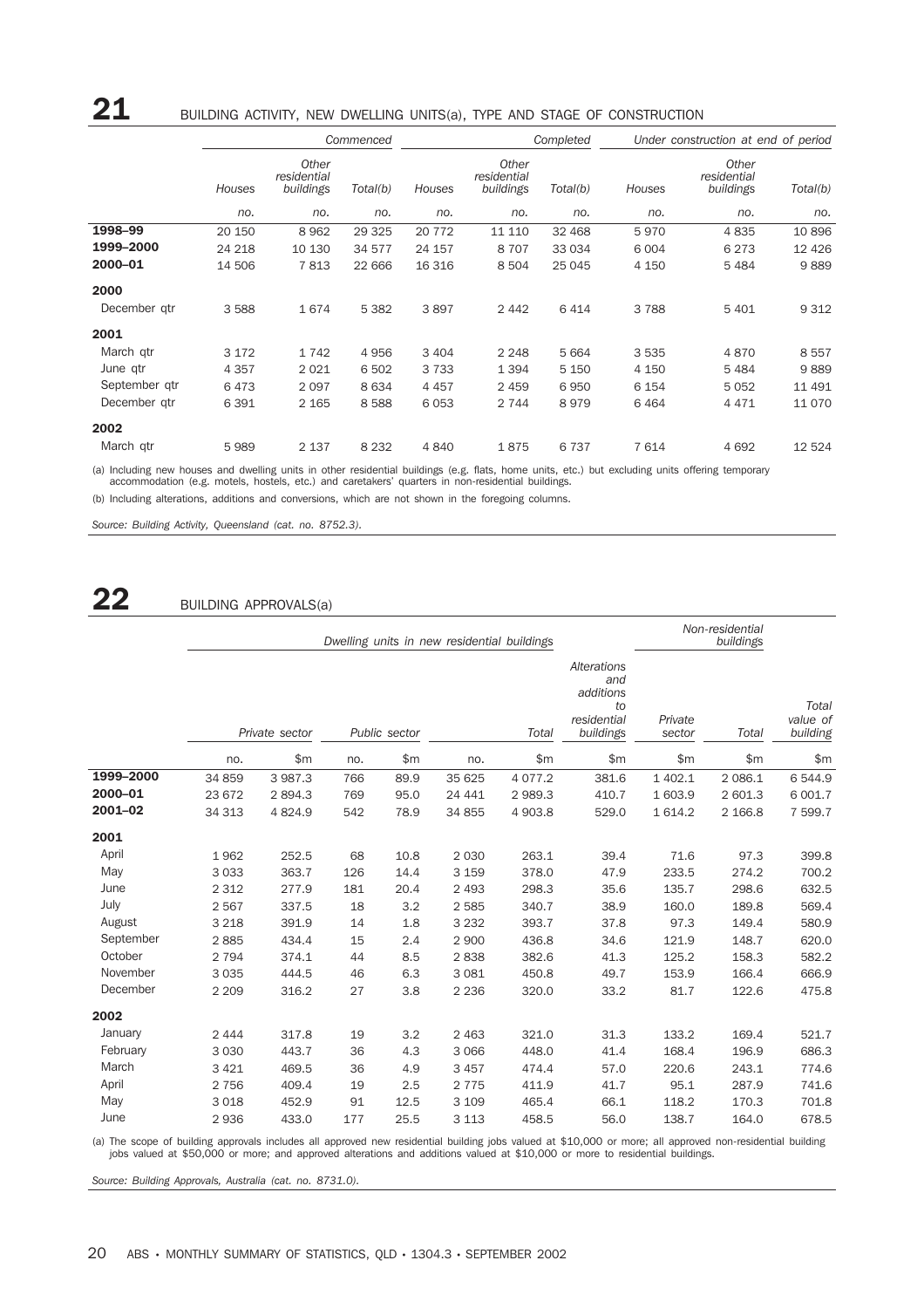|           | Dwelling units involved |                                        |                                                 |              |                                                                      |  |  |  |  |
|-----------|-------------------------|----------------------------------------|-------------------------------------------------|--------------|----------------------------------------------------------------------|--|--|--|--|
|           | For<br>construction     | For<br>purchase<br>of newly<br>erected | For<br>purchase<br>of previously<br>established | Refinance(a) | Total secured<br>housing finance<br>commitments to<br>individuals(b) |  |  |  |  |
|           | no.                     | no.                                    | no.                                             | no.          | \$m                                                                  |  |  |  |  |
| 1996-97   | 15 0 97                 | 4038                                   | 44 378                                          | 20 449       | 8690                                                                 |  |  |  |  |
| 1997-98   | 15 157                  | 4 1 1 6                                | 43 680                                          | 16 313       | 8776                                                                 |  |  |  |  |
| 1998-99   | 13 275                  | 3679                                   | 46 377                                          | 14 095       | 9 3 5 5                                                              |  |  |  |  |
| 1999-2000 | 13 647                  | 3509                                   | 53 840                                          | 17 022       | 11 248                                                               |  |  |  |  |
| 2000-01   | 10 064                  | 3 1 6 8                                | 62 417                                          | 19 994       | 11913                                                                |  |  |  |  |
| 2001-02   | 17 406                  | 3637                                   | 75 229                                          | 22 883       | 16 598                                                               |  |  |  |  |
| 2001      |                         |                                        |                                                 |              |                                                                      |  |  |  |  |
| April     | 902                     | 252                                    | 5 0 5 7                                         | 1747         | 1 0 5 3                                                              |  |  |  |  |
| May       | 1 4 1 5                 | 378                                    | 6 2 7 6                                         | 2 2 2 2      | 1 3 3 6                                                              |  |  |  |  |
| June      | 1508                    | 312                                    | 5837                                            | 1913         | 1 2 6 6                                                              |  |  |  |  |
| July      | 1645                    | 354                                    | 6 2 5 6                                         | 1867         | 1 3 4 7                                                              |  |  |  |  |
| August    | 1551                    | 328                                    | 6 509                                           | 2029         | 1 3 6 8                                                              |  |  |  |  |
| September | 1 4 5 3                 | 289                                    | 6 0 5 9                                         | 1707         | 1 2 6 7                                                              |  |  |  |  |
| October   | 1599                    | 339                                    | 6 6 5 1                                         | 1919         | 1 4 2 7                                                              |  |  |  |  |
| November  | 1656                    | 356                                    | 6719                                            | 1871         | 1447                                                                 |  |  |  |  |
| December  | 1598                    | 338                                    | 5748                                            | 1613         | 1 300                                                                |  |  |  |  |
| 2002      |                         |                                        |                                                 |              |                                                                      |  |  |  |  |
| January   | 1622                    | 292                                    | 5 7 1 2                                         | 1659         | 1 3 0 5                                                              |  |  |  |  |
| February  | 1 2 1 3                 | 299                                    | 6 3 0 2                                         | 1728         | 1371                                                                 |  |  |  |  |
| March     | 1 3 2 2                 | 296                                    | 6376                                            | 1886         | 1 4 2 1                                                              |  |  |  |  |
| April     | 1 1 4 3                 | 239                                    | 6 2 8 1                                         | 2078         | 1 3 9 8                                                              |  |  |  |  |
| May       | 1 3 5 8                 | 281                                    | 6894                                            | 2 3 5 2      | 1577                                                                 |  |  |  |  |
| June      | 1 2 4 6                 | 226                                    | 5722                                            | 2 1 7 4      | 1370                                                                 |  |  |  |  |

(a) For existing home loans.

(b) Including alterations and additions.

*Source: ABS data available on request, Housing Finance for Owner Occupation Survey.*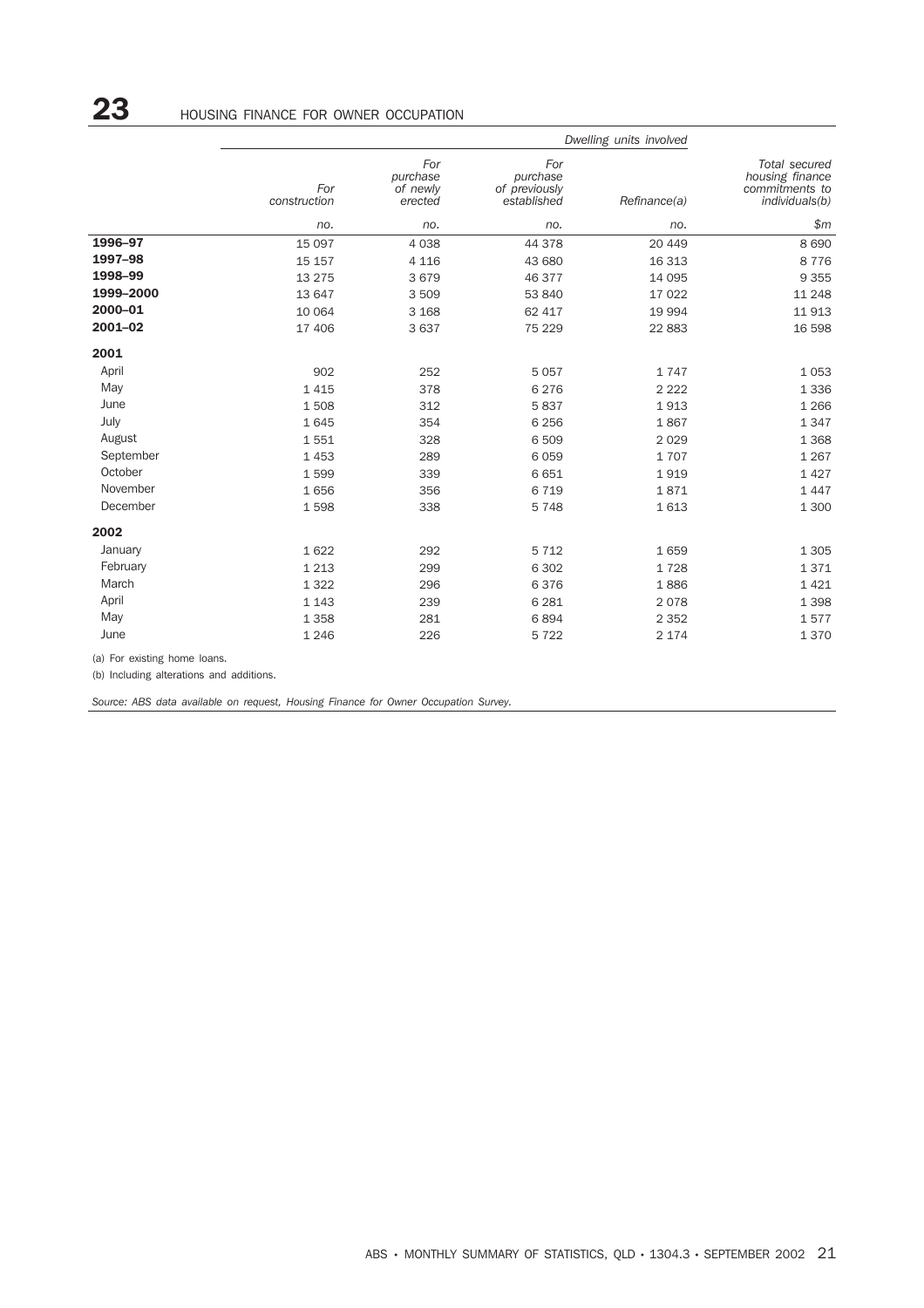### 24 SECURED HOUSING FINANCE COMMITMENTS(a), TYPE OF BORROWER

|           |                                    |                                                                 |                         | First home buyers            |                                    |                                     |                         | Other                        |
|-----------|------------------------------------|-----------------------------------------------------------------|-------------------------|------------------------------|------------------------------------|-------------------------------------|-------------------------|------------------------------|
|           | Number of<br>dwellings<br>financed | Number as<br>proportion of<br>total                             | Value of<br>commitments | Average<br>borrowing<br>size | Number of<br>dwellings<br>financed | Number as<br>proportion of<br>total | Value of<br>commitments | Average<br>borrowing<br>size |
|           | no.                                | $\%$                                                            | \$m\$                   | \$'000                       | no.                                | $\%$                                | \$m\$                   | \$'000                       |
| 2001      |                                    |                                                                 |                         |                              |                                    |                                     |                         |                              |
| April     | 2 1 9 2                            | 27.5                                                            | 258.6                   | 118.0                        | 5766                               | 72.5                                | 762.8                   | 132.3                        |
| May       | 2884                               | 28.0                                                            | 342.9                   | 118.9                        | 7 4 0 7                            | 72.0                                | 956.2                   | 129.1                        |
| June      | 2894                               | 30.2                                                            | 346.2                   | 119.6                        | 6676                               | 69.8                                | 881.0                   | 132.0                        |
| July      | 3 0 6 8                            | 30.3                                                            | 370.8                   | 120.8                        | 7 0 5 4                            | 69.7                                | 936.9                   | 132.8                        |
| August    | 3 1 4 3                            | 30.2                                                            | 379.4                   | 120.7                        | 7 2 7 4                            | 69.8                                | 952.9                   | 131.0                        |
| September | 2840                               | 29.9                                                            | 353.2                   | 124.4                        | 6 6 6 8                            | 70.1                                | 879.6                   | 131.9                        |
| October   | 3 2 5 4                            | 31.0                                                            | 401.9                   | 123.5                        | 7 2 5 4                            | 69.0                                | 982.6                   | 135.5                        |
| November  | 3 2 4 9                            | 30.6                                                            | 400.1                   | 123.1                        | 7 3 5 3                            | 69.4                                | 1 000.3                 | 136.0                        |
| December  | 2921                               | 31.4                                                            | 367.0                   | 125.6                        | 6376                               | 68.6                                | 895.3                   | 140.4                        |
| 2002      |                                    |                                                                 |                         |                              |                                    |                                     |                         |                              |
| January   | 2 5 5 1                            | 28.0                                                            | 325.9                   | 127.7                        | 6574                               | 72.0                                | 922.9                   | 140.4                        |
| February  | 2 2 6 0                            | 23.7                                                            | 289.9                   | 128.3                        | 7 2 8 2                            | 76.3                                | 1 0 38.0                | 142.5                        |
| March     | 2 2 2 5                            | 22.5                                                            | 279.9                   | 125.8                        | 7655                               | 77.5                                | 1 0 9 7 . 2             | 143.3                        |
| April     | 2056                               | 21.1                                                            | 263.7                   | 128.3                        | 7685                               | 78.9                                | 1 0 9 1.4               | 142.0                        |
| May       | 2 2 6 4                            | 20.8                                                            | 290.9                   | 128.5                        | 8 6 2 1                            | 79.2                                | 1 2 3 6.1               | 143.4                        |
| June      | 1900                               | 20.3                                                            | 243.9                   | 128.4                        | 7 4 6 8                            | 79.7                                | 1 0 8 2.6               | 145.0                        |
|           |                                    | (a) Excluding alterations and additions, including refinancing. |                         |                              |                                    |                                     |                         |                              |

*Source: Housing Finance for Owner Occupation, Australia (cat. no. 5609.0).*

## 25 ALL BANKS, DEPOSITS AND LENDING

|           |         | Deposits |                       |         |        |                     |
|-----------|---------|----------|-----------------------|---------|--------|---------------------|
|           | Current | Term(a)  | Investment<br>savings | Other   | Total  | Other<br>lending(b) |
|           | \$m\$   | \$m\$    | \$m\$                 | \$m\$   | \$m\$  | \$m\$               |
| 2001      |         |          |                       |         |        |                     |
| January   | 19 0 97 | 27 7 7 5 | 3777                  | 6746    | 57 393 | 80 712              |
| February  | 19 26 6 | 27887    | 3 7 6 6               | 6726    | 57 647 | 81 293              |
| March     | 20 122  | 28 0 79  | 3829                  | 6830    | 58 860 | 81 968              |
| April     | 19 918  | 27842    | 3 9 2 9               | 7 0 18  | 58 707 | 82 081              |
| May       | 20 402  | 27808    | 4 0 4 9               | 7 2 9 8 | 59 557 | 82 885              |
| June      | 21 532  | 26 989   | 4 1 6 4               | 7 4 6 1 | 60 147 | 83 618              |
| July      | 21 676  | 27 184   | 4 0 7 2               | 7576    | 60 509 | 84 006              |
| August    | 21 537  | 27 341   | 3 9 3 4               | 7 7 1 5 | 60 526 | 84 269              |
| September | 22 740  | 27 977   | 3 9 6 9               | 8 1 6 0 | 62 844 | 85 632              |
| October   | 22 25 2 | 28 531   | 4 0 4 1               | 8 3 8 7 | 63 210 | 86 375              |
| November  | 22 902  | 29 363   | 4 1 1 6               | 8509    | 64 890 | 87 186              |
| December  | 23 939  | 28 059   | 4 1 5 2               | 8692    | 64 843 | 87 641              |
| 2002      |         |          |                       |         |        |                     |
| January   | 23 487  | 28 390   | 4 2 0 2               | 8 7 1 4 | 64 793 | 88 298              |
| February  | 23 5 27 | 27 930   | 4 1 9 8               | 8 7 1 4 | 64 367 | 87 569              |
| March     | 23 068  | 28 510   | 4 1 6 1               | 8 7 0 4 | 64 443 | 88 382              |

(a) Including certificates of deposit.

(b) Excluding public sector securities held by banks and commercial lending through intermediaries.

*Source: Australian Prudential Regulating Authority.*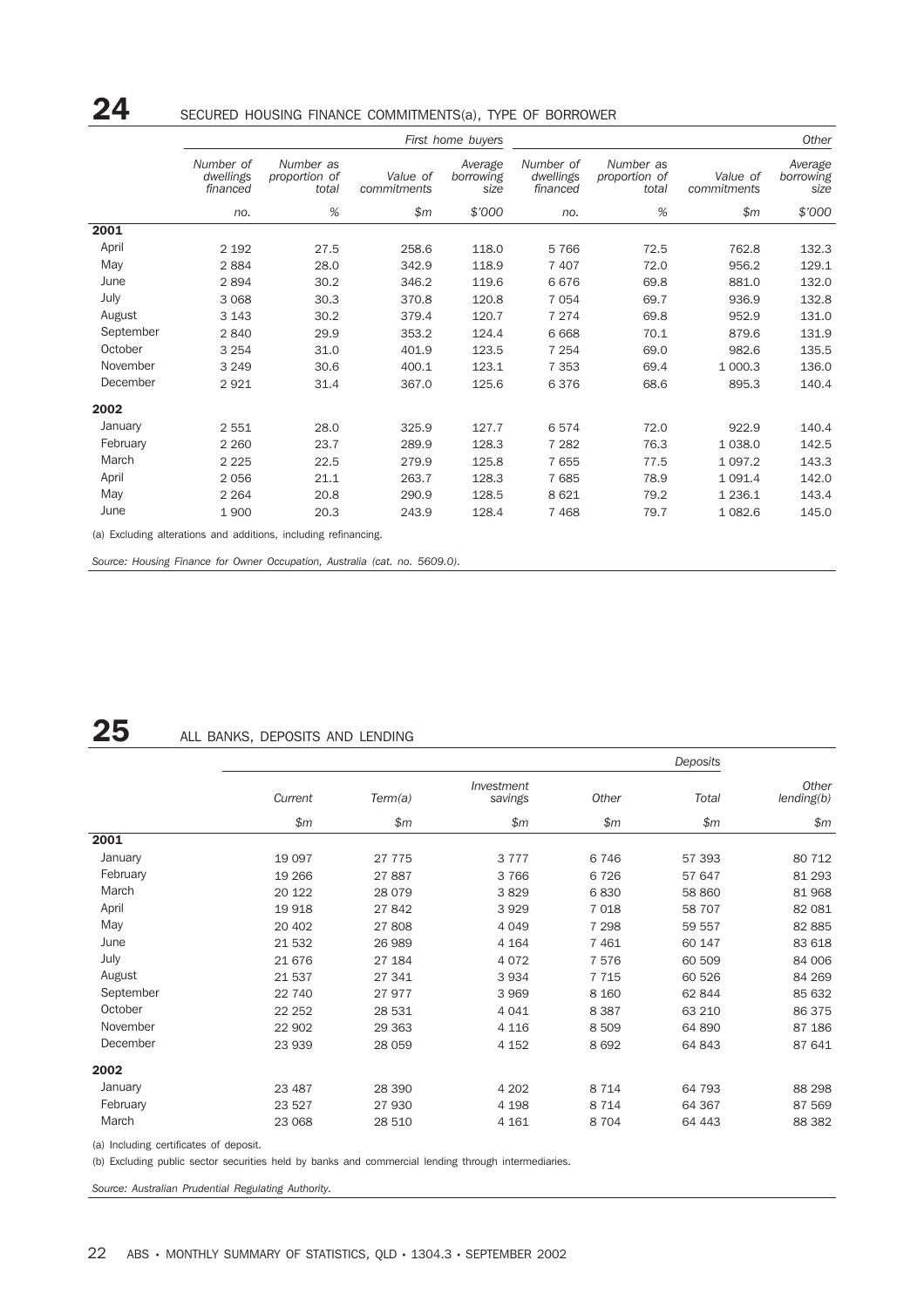|                               |                                                                                                                                  | Final consumption expenditure |         | Gross fixed capital formation |                          |  |
|-------------------------------|----------------------------------------------------------------------------------------------------------------------------------|-------------------------------|---------|-------------------------------|--------------------------|--|
|                               | Household                                                                                                                        | General<br>government         | Private | Public                        | State<br>final<br>demand |  |
|                               | \$m\$                                                                                                                            | \$m\$                         | \$m\$   | \$m\$                         | \$m\$                    |  |
| 1998-99                       | 61 354                                                                                                                           | 18 2 84                       | 19 515  | 6586                          | 105 728                  |  |
| 1999-2000                     | 63 966                                                                                                                           | 18 686                        | 20 774  | 7 2 3 0                       | 110 658                  |  |
| 2000-01                       | 66 471                                                                                                                           | 19 711                        | 18 294  | 7 4 0 4                       | 111 882                  |  |
| 2000                          |                                                                                                                                  |                               |         |                               |                          |  |
| December qtr                  | 17 392                                                                                                                           | 4958                          | 4 6 8 4 | 1809                          | 28 843                   |  |
| 2001                          |                                                                                                                                  |                               |         |                               |                          |  |
| March qtr                     | 16 130                                                                                                                           | 4923                          | 4 0 3 9 | 1637                          | 26 730                   |  |
| June qtr                      | 16 598                                                                                                                           | 5 0 0 3                       | 5 0 5 2 | 2 3 7 0                       | 29 0 23                  |  |
| September qtr                 | 17 005                                                                                                                           | 4977                          | 5801    | 772                           | 28 556                   |  |
| December qtr                  | 18 153                                                                                                                           | 5 1 4 2                       | 5428    | 1667                          | 30 391                   |  |
| 2002                          |                                                                                                                                  |                               |         |                               |                          |  |
| March qtr                     | 16 801                                                                                                                           | 5 0 0 7                       | 5 1 4 3 | 1 3 0 8                       | 28 259                   |  |
| (a) Reference year 1999-2000. |                                                                                                                                  |                               |         |                               |                          |  |
|                               | Source: ABS data available on request, Australian National Accounts: National Income, Expenditure and Product (cat. no. 5206.0). |                               |         |                               |                          |  |

## 27 NEW FIXED CAPITAL EXPENDITURE, INDUSTRY GROUP AND TYPE OF ASSET

|                                                                             |         |               |                              | Industry group | Type of asset                      |                                      |         |  |
|-----------------------------------------------------------------------------|---------|---------------|------------------------------|----------------|------------------------------------|--------------------------------------|---------|--|
|                                                                             | Mining  | Manufacturing | Other selected<br>industries | Total          | <b>Buildings</b><br>and structures | Equipment,<br>plant and<br>machinery | Total   |  |
|                                                                             | \$m\$   | \$m\$         | \$m\$                        | \$m\$          | \$m\$                              | \$m\$                                | \$m\$   |  |
| 1998-99                                                                     | 1698    | 1 3 4 9       | 4 3 5 2                      | 7 3 9 8        | 2 0 6 9                            | 5 3 3 0                              | 7 3 9 8 |  |
| 1999-2000                                                                   | 1 2 1 5 | 1 4 6 5       | 4 6 4 2                      | 7 3 2 2        | 2 4 4 9                            | 4873                                 | 7 3 2 2 |  |
| 2000-01                                                                     | 1 0 4 0 | 1 1 7 6       | 3786                         | 6 0 0 2        | 1891                               | 4 1 1 2                              | 6 0 0 2 |  |
| 2000                                                                        |         |               |                              |                |                                    |                                      |         |  |
| September gtr                                                               | 242     | 267           | 1 1 1 4                      | 1623           | 621                                | 1 0 0 2                              | 1623    |  |
| December gtr                                                                | 239     | 330           | 1 0 3 9                      | 1608           | 499                                | 1 1 0 9                              | 1608    |  |
| 2001                                                                        |         |               |                              |                |                                    |                                      |         |  |
| March gtr                                                                   | 217     | 247           | 703                          | 1 1 6 7        | 382                                | 785                                  | 1 1 6 7 |  |
| June qtr                                                                    | 342     | 333           | 930                          | 1605           | 388                                | 1 2 1 7                              | 1605    |  |
| September qtr                                                               | 274     | 232           | 984                          | 1491           | 392                                | 1 0 9 8                              | 1491    |  |
| December gtr                                                                | 442     | 387           | 991                          | 1819           | 483                                | 1 3 3 6                              | 1819    |  |
| Source: Private New Capital Expenditure, State Estimates (cat. no. 5646.0). |         |               |                              |                |                                    |                                      |         |  |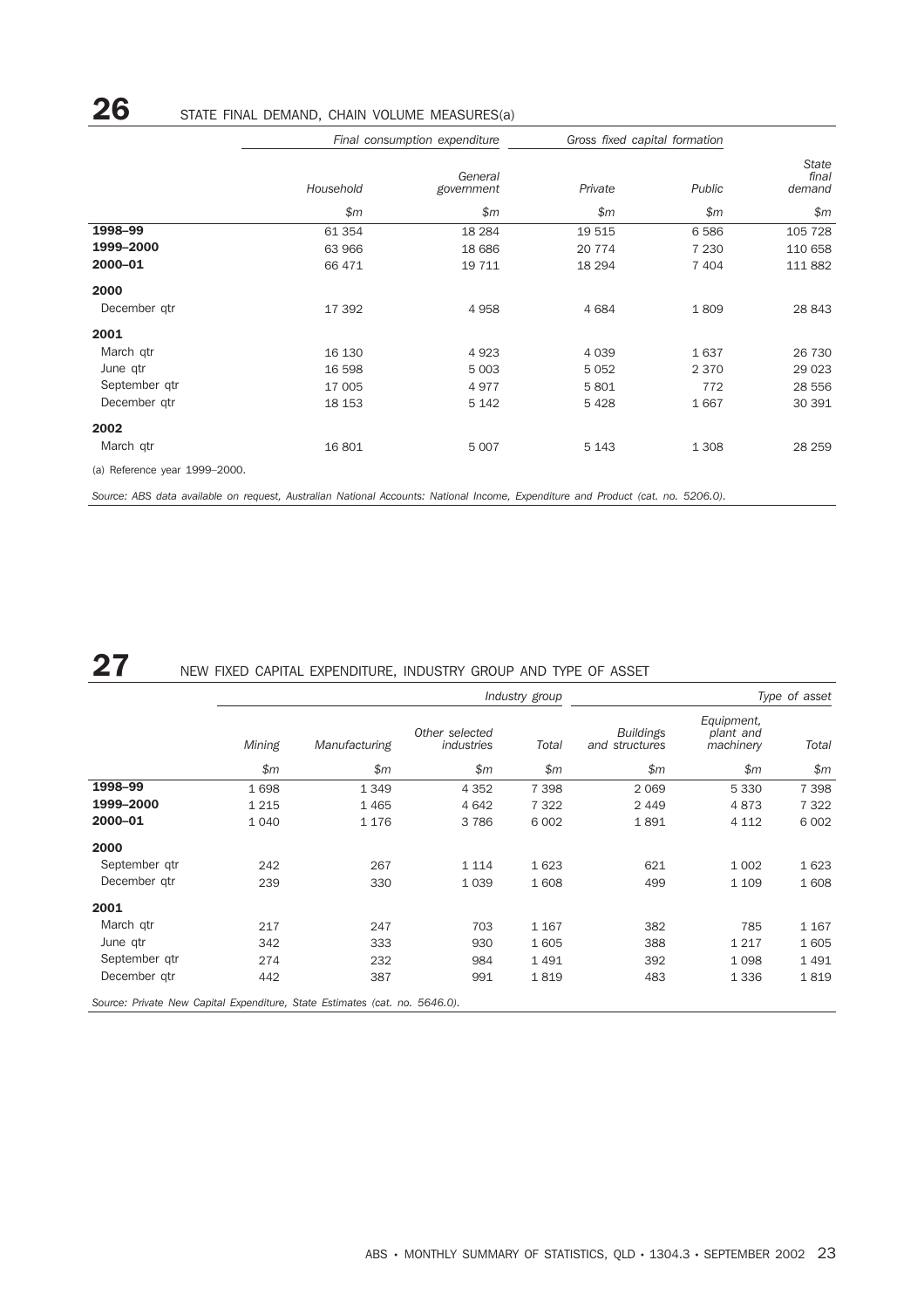|               |           |         |                                    |                                     |                                                         |                                       | Selected commodities(b)                       |
|---------------|-----------|---------|------------------------------------|-------------------------------------|---------------------------------------------------------|---------------------------------------|-----------------------------------------------|
|               | Total     | Meat(c) | Crude<br>materials.<br>inedible(d) | Chemicals &<br>related<br>materials | Manufactured<br>goods classified<br>chiefly by material | Machinery &<br>transport<br>equipment | <b>Miscellaneous</b><br>manufactured<br>items |
|               | \$'000    | \$7000  | \$'000                             | \$7000                              | \$'000                                                  | \$'000                                | \$'000                                        |
| 1998-99       | 6 252 425 | 280 355 | 679 423                            | 845 579                             | 954 956                                                 | 1 045 494                             | 351 956                                       |
| 1999-2000     | 6 442 703 | 321 500 | 784 770                            | 965 764                             | 1 100 825                                               | 1072384                               | 581 377                                       |
| 2000-01       | 7 379 891 | 364 697 | 924 258                            | 1 063 806                           | 1 208 775                                               | 980 751                               | 607 418                                       |
| 2000          |           |         |                                    |                                     |                                                         |                                       |                                               |
| December gtr  | 1802695   | 94 407  | 220 386                            | 163 528                             | 309 995                                                 | 257 523                               | 188 471                                       |
| 2001          |           |         |                                    |                                     |                                                         |                                       |                                               |
| March gtr     | 1754656   | 80 721  | 234 868                            | 274 687                             | 282 958                                                 | 219 551                               | 128 392                                       |
| June gtr      | 1977836   | 99 912  | 238 382                            | 386 785                             | 312 561                                                 | 235 286                               | 131 360                                       |
| September gtr | 2 032 197 | 117825  | 250 864                            | 292 215                             | 329 869                                                 | 249 608                               | 163 686                                       |
| December gtr  | 2 030 320 | 115 024 | 227 486                            | 244 908                             | 359 865                                                 | 296 236                               | 224 543                                       |
| 2002          |           |         |                                    |                                     |                                                         |                                       |                                               |
| March gtr     | 2 001 466 | 72 911  | 269 108                            | 310 003                             | 360 014                                                 | 321841                                | 160 806                                       |

(a) Interstate exports are compiled using a classification based on the Standard International Trade Classification (Revision 3).

(b) These are selected major items only and therefore do not add to the totals shown.

(c) All meat and meat products, fresh, frozen, preserved or canned.

(d) Including gold ores and concentrates.

*Source: Queensland Treasury, Office of Economic and Statistical Research.*

#### $29$  value of interstate imports(a)

|               |            |                        |                                        |               |               |                                       | Selected commodities(b)                       |
|---------------|------------|------------------------|----------------------------------------|---------------|---------------|---------------------------------------|-----------------------------------------------|
|               | Total      | Food & live<br>animals | Mineral fuels<br>and <i>lubricants</i> | Chemicals     | Iron & steel  | Machinery &<br>transport<br>equipment | <b>Miscellaneous</b><br>manufactured<br>items |
|               | \$'000     | \$'000                 | \$'000                                 | \$'000        | \$'000        | \$'000                                | \$'000                                        |
| 1998-99       | 14 203 765 | 1735849                | 1 114 526                              | 1994208       | 808 999       | 4 113 937                             | 2 0 2 7 0 1 4                                 |
| 1999-2000     | 15 437 378 | 1890662                | 1 502 995                              | 2 202 302     | 843 284       | 4 491 489                             | 2 105 534                                     |
| 2000-01       | 18 162 584 | 2 126 108              | 2 550 904                              | 2 2 7 2 8 1 5 | 1 0 5 7 7 3 4 | 5 125 707                             | 2 159 849                                     |
| 2000          |            |                        |                                        |               |               |                                       |                                               |
| December gtr  | 4 957 145  | 587 114                | n.p.                                   | 535 454       | 255 513       | 1 282 932                             | 691 808                                       |
| 2001          |            |                        |                                        |               |               |                                       |                                               |
| March gtr     | 4 185 810  | 495 170                | n.p.                                   | 545 849       | 286 089       | 1 191 365                             | 446 043                                       |
| June gtr      | 4 351 306  | 517 658                | n.p.                                   | 618 166       | 288 912       | 1 276 206                             | 439 900                                       |
| September gtr | 4 700 132  | 630 829                | n.p.                                   | 646 133       | 314 934       | 1 349 508                             | 523 242                                       |
| December gtr  | 4 904 662  | 658 540                | 349 104                                | 668 904       | 278 895       | 1498889                               | 600 350                                       |
| 2002          |            |                        |                                        |               |               |                                       |                                               |
| March gtr     | 4 668 830  | 567 931                | 434 253                                | 601 752       | 310 905       | 1 497 594                             | 500 396                                       |

(a) Interstate imports are compiled using a classification based on the Standard International Trade Classification (Revision 3).

(b) These are selected major items only and therefore do not add to the totals shown.

*Source: Queensland Treasury, Office of Economic and Statistical Research.*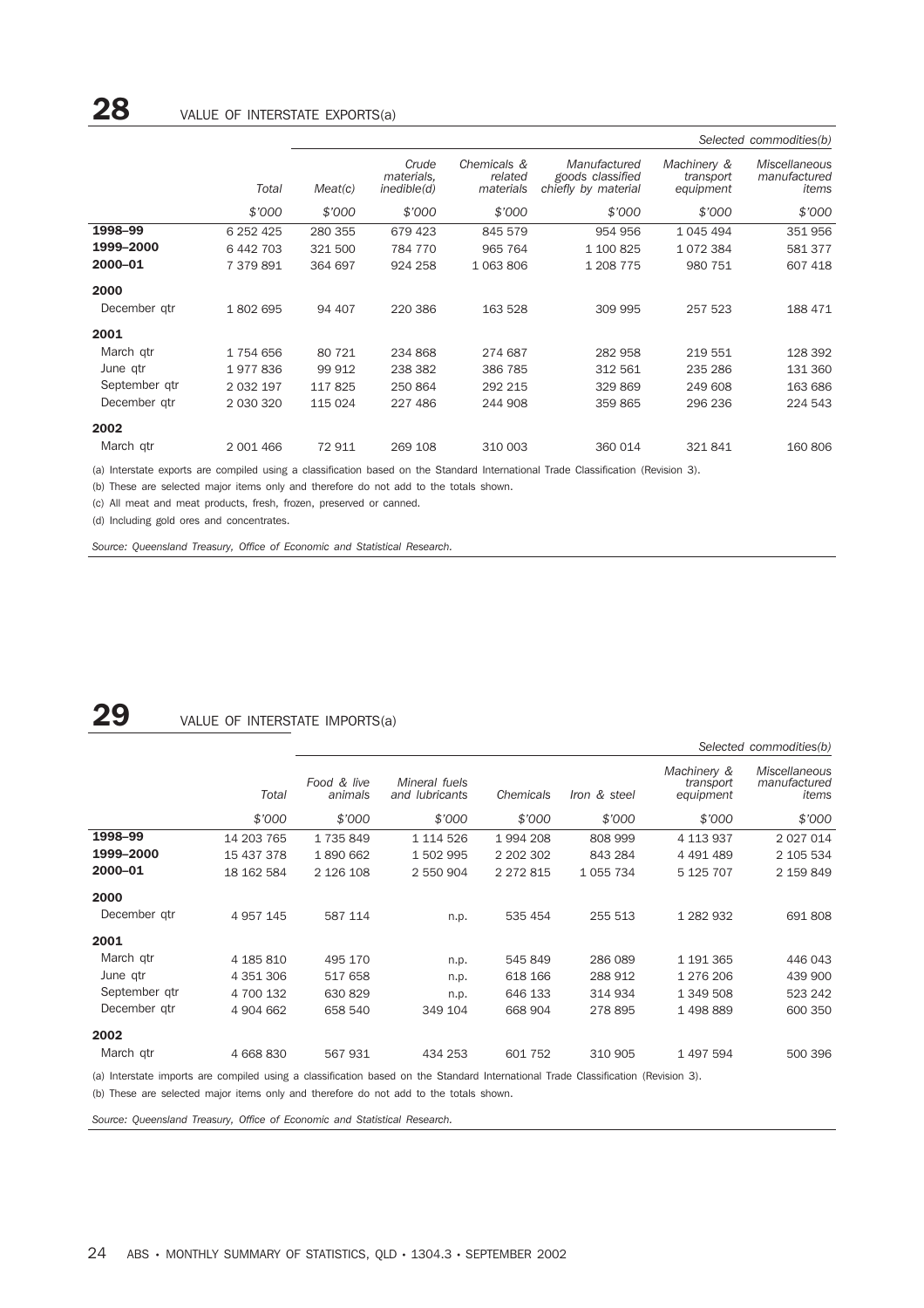|           |             |           |          |         |               |                  | Selected commodities(b) |
|-----------|-------------|-----------|----------|---------|---------------|------------------|-------------------------|
|           | Total(c)    | Meat(d)   | Wool(e)  | Cotton  | Coal          | Cereal<br>grains | Nonferrous<br>metals    |
|           | \$'000      | \$'000    | \$'000   | \$'000  | \$'000        | \$'000           | \$'000                  |
| 1996-97   | 13 566 572  | 1 216 483 | 112 133  | 426 338 | 4 557 323     | 544 154          | 778 420                 |
| 1997-98   | 16 288 204  | 1 623 563 | 108 407  | 560 388 | 5 526 076     | 378 587          | 1 288 244               |
| 1998-99   | 15 900 709  | 1905 592  | 70 407   | 565 544 | 5 507 681     | 283 598          | 1510006                 |
| 1999-2000 | 16 644 142  | 2 189 353 | 96 921   | 613 801 | 5 234 615     | 298 688          | 2 031 794               |
| 2000-01   | 21 471 884  | 2 758 242 | 127 771  | 793 324 | 7 001 634     | 273 699          | 2 725 660               |
| 2001-02   | 23 088 999  | 2 800 445 | 112 473  | 672 080 | 8 0 5 7 1 9 1 | 263 225          | 2 493 669               |
| 2001      |             |           |          |         |               |                  |                         |
| April     | 1877553     | 260 895   | 12 706   | 76 334  | 603 154       | 24 493           | 249 075                 |
| May       | 1931239     | 248 626   | 11 2 2 4 | 98 691  | 712 272       | 9796             | 201 179                 |
| June      | 2 152 472   | 310 780   | 12 743   | 106 954 | 761 249       | 22 221           | 266 662                 |
| July      | 2 155 098   | 276812    | 14 083   | 92 189  | 691 855       | 17 210           | 275 011                 |
| August    | 2 2 18 7 20 | 292 904   | 13 949   | 83 517  | 740 865       | 44 065           | 190 155                 |
| September | 2 137 052   | 324 778   | 13 3 69  | 83 542  | 774 394       | 11 248           | 215 016                 |
| October   | 2 170 709   | 295 877   | 9067     | 71 317  | 778 499       | 14 065           | 233 922                 |
| November  | 1945 540    | 219 659   | 7847     | 49 850  | 678 029       | 39 232           | 215 588                 |
| December  | 1827787     | 203 403   | 6014     | 46 422  | 695 797       | 10 857           | 186 323                 |
| 2002      |             |           |          |         |               |                  |                         |
| January   | 1 669 317   | 67875     | 3 6 6 2  | 41808   | 802 447       | 38 515           | 196 569                 |
| February  | 1636731     | 160 455   | 6705     | 26 342  | 587 314       | 36 756           | 177 460                 |
| March     | 1945 726    | 240 242   | 11541    | 25 173  | 606 965       | 32 669           | 262 012                 |
| April     | 1 721 417   | 212 457   | 8 3 4 1  | 42 783  | 602 818       | 31 40 6          | 152 433                 |
| May       | 1824072     | 238 290   | 7 4 0 6  | 55 631  | 527 038       | 17 121           | 229 530                 |
| June      | 1807011     | 250 693   | 10 063   | 52 923  | 551 392       | 19 477           | 159 517                 |

(a) Foreign export data are compiled using the Standard International Trade Classification (Revision 3).

(b) These are selected major items only and therefore do not add to the totals shown.

(c) Excluding non-merchandise trade.

(d) All meats and meat products, fresh, frozen or chilled.

(e) Greasy or scoured.

*Source: ABS data available on request, International Merchandise Trade.*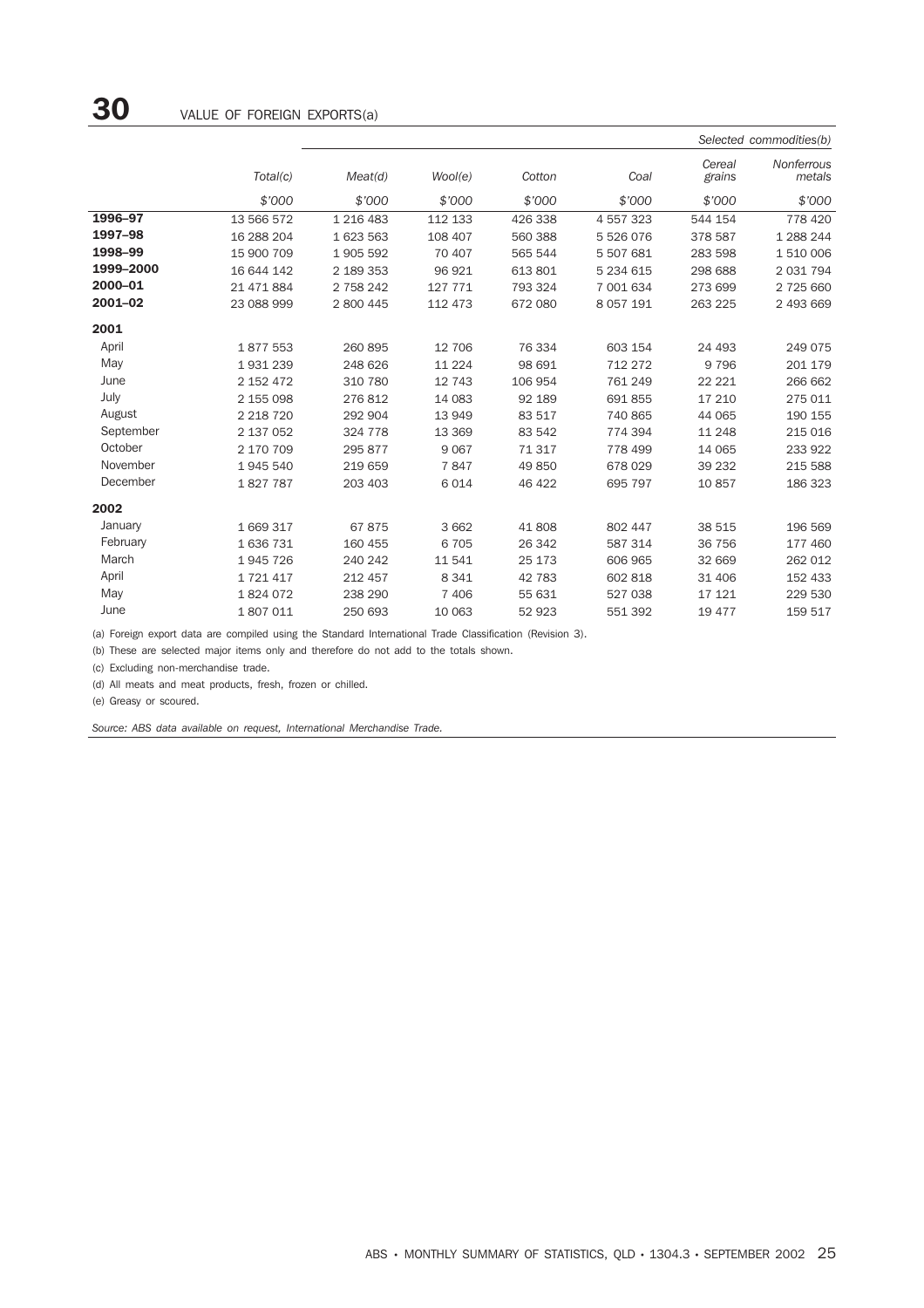|           |            |                                                  |                                    |           |                        |                                                  | Selected commodity groups(b)      |
|-----------|------------|--------------------------------------------------|------------------------------------|-----------|------------------------|--------------------------------------------------|-----------------------------------|
|           | Total(c)   | Live animals,<br>food,<br>beverages &<br>tobacco | Mineral fuels.<br>lubricants, etc. | Chemicals | Road motor<br>vehicles | Other<br>machinery<br>and transport<br>equipment | Other<br>manufactured<br>goods(d) |
|           | \$'000     | \$'000                                           | \$'000                             | \$'000    | \$'000                 | \$'000                                           | \$'000                            |
| 1996-97   | 8 636 792  | 321815                                           | 1 223 676                          | 698 279   | 1 629 122              | 2 2 5 0 4 5                                      | 1 731 143                         |
| 1997-98   | 9 750 957  | 393 122                                          | 1 162 980                          | 801 915   | 2 2 5 1 1 3 7          | 2 3 3 7 9 0 7                                    | 2 116 550                         |
| 1998-99   | 10 809 927 | 413 199                                          | 1 0 9 2 1 6 5                      | 897 422   | 2 309 697              | 2 998 353                                        | 2 279 704                         |
| 1999-2000 | 12 749 039 | 445 079                                          | 2 0 28 4 5 7                       | 951 530   | 2 366 196              | 3 265 409                                        | 2 631 750                         |
| 2000-01   | 13 781 834 | 492 066                                          | 2 564 988                          | 972 272   | 2 639 005              | 3 099 219                                        | 2 772 316                         |
| 2001-02   | 14 217 262 | 550 284                                          | 2 067 401                          | 1 043 506 | 3 004 217              | 3 353 626                                        | 2 957 276                         |
| 2001      |            |                                                  |                                    |           |                        |                                                  |                                   |
| May       | 1 139 960  | 42 975                                           | 196 954                            | 84 180    | 215 726                | 256 015                                          | 207 473                           |
| June      | 1 123 845  | 37 802                                           | 221 250                            | 65 25 6   | 262 254                | 232 429                                          | 203 888                           |
| July      | 1 111 749  | 38 972                                           | 137 350                            | 75 234    | 213 903                | 302 429                                          | 239 284                           |
| August    | 1 154 498  | 40 736                                           | 196 636                            | 75 257    | 228 424                | 245 814                                          | 275 929                           |
| September | 1 117 373  | 43 618                                           | 133 254                            | 84 682    | 269 249                | 236 133                                          | 251 244                           |
| October   | 1 324 639  | 52 827                                           | 106 485                            | 94 737    | 252 918                | 393 080                                          | 284 688                           |
| November  | 1 307 056  | 59 573                                           | 153 837                            | 103 993   | 279 037                | 327 781                                          | 277 222                           |
| December  | 1 144 099  | 47 587                                           | 177 540                            | 101 198   | 229 141                | 268 588                                          | 220 031                           |
| 2002      |            |                                                  |                                    |           |                        |                                                  |                                   |
| January   | 1 163 068  | 49 123                                           | 163 961                            | 107 337   | 236 705                | 250 618                                          | 239 566                           |
| February  | 1 186 180  | 49 681                                           | 175 259                            | 62 256    | 234 213                | 348 846                                          | 234 067                           |
| March     | 1 113 633  | 46 159                                           | 188 991                            | 84 587    | 253 236                | 223 917                                          | 226 688                           |
| April     | 1 155 458  | 40 225                                           | 150 062                            | 95 257    | 259 315                | 238 825                                          | 242 220                           |
| May       | 1 291 810  | 41 057                                           | 259 697                            | 88 738    | 278 137                | 290 550                                          | 244 328                           |
| June      | 1 147 797  | 40 728                                           | 224 327                            | 70 228    | 269 945                | 227 045                                          | 222 007                           |
| July      | 1 381 357  | 43 843                                           | 165 184                            | 89 140    | 326 075                | 373 344                                          | 291 425                           |

(a) Imports relate to the state in which the import entry was lodged with the Australian Customs Service. Foreign import data are compiled using the Standard International Trade Classification (Revision 3).

(b) These are selected major groups only and therefore do not add to the totals shown. Imports are recorded statistically in the calendar month in which the import entries are both finalised by the Australian Customs Service and passed to the ABS for further processing.

(c) Excluding non-merchandise trade.

(d) Manufactured goods not included in the other selected commodity groups listed in this table.

*Source: ABS data available on request, International Merchandise Trade.*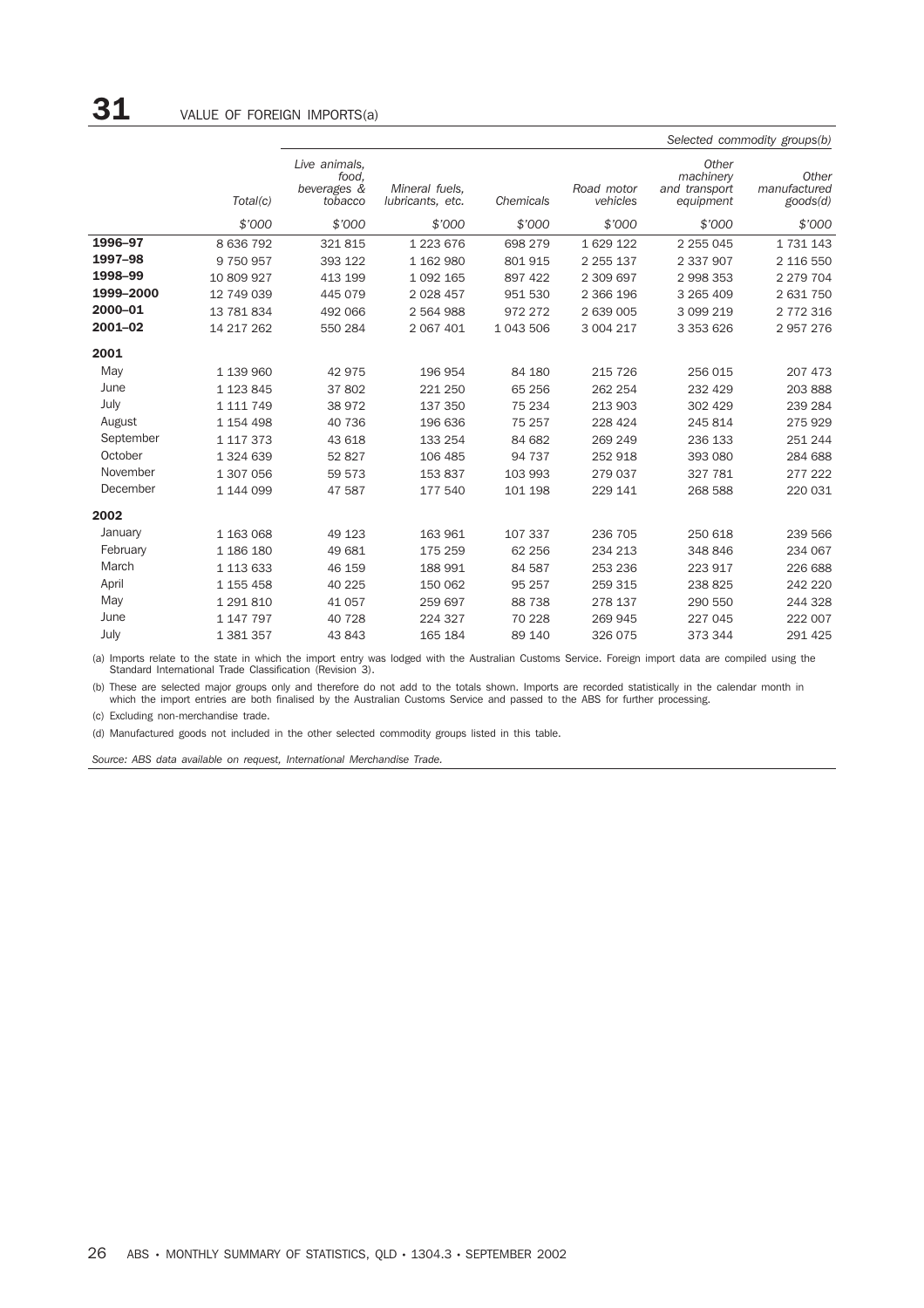|                                                   | Food<br>retailing | Department<br>stores | Clothing &<br>soft goods<br>retailing | Household<br>goods<br>retailing | Recreational<br>goods<br>retailing | Other<br>retailing | Hospitality<br>& services | Total       |
|---------------------------------------------------|-------------------|----------------------|---------------------------------------|---------------------------------|------------------------------------|--------------------|---------------------------|-------------|
|                                                   | \$m               | \$m\$                | \$m\$                                 | $\mathsf{m}$                    | \$m\$                              | $\mathsf{m}$       | \$m\$                     | \$m\$       |
| 1999-2000                                         | 10 968.8          | 2 156.2              | 1636.2                                | 3 0 0 5.2                       | 1631.7                             | 3 112.3            | 4 8 6 7.1                 | 27 377.6    |
| 2000-01                                           | 11 795.9          | 2 177.5              | 1796.3                                | 3 3 8 4 . 6                     | 1 470.6                            | 3 3 4 1.1          | 5 3 5 9.3                 | 29 325.4    |
| 2001-02                                           | 12 625.3          | 2 3 1 4 .6           | 2 0 5 7.2                             | 4 0 6 1.1                       | 1 4 4 8.7                          | 3 4 1 3.5          | 5 3 2 7 .0                | 31 247.1    |
| 2001                                              |                   |                      |                                       |                                 |                                    |                    |                           |             |
| April                                             | 983.1             | 165.5                | 151.3                                 | 261.4                           | 108.3                              | 253.6              | 432.0                     | 2 3 5 5 . 0 |
| May                                               | 1 0 2 2.5         | 176.3                | 158.7                                 | 282.9                           | 112.4                              | 274.9              | 439.2                     | 2 467.0     |
| June                                              | 993.0             | 170.2                | 159.5                                 | 295.3                           | 109.0                              | 258.6              | 450.6                     | 2 4 3 6.4   |
| July                                              | 1 0 0 4.6         | 178.6                | 161.5                                 | 300.4                           | 109.7                              | 268.2              | 458.0                     | 2 481.1     |
| August                                            | 1 0 4 2.4         | 162.4                | 155.6                                 | 309.8                           | 114.5                              | 278.0              | 467.2                     | 2 5 2 9.9   |
| September                                         | 1 008.1           | 170.6                | 170.8                                 | 296.4                           | 106.8                              | 261.8              | 459.0                     | 2 4 7 3 . 4 |
| October                                           | 1 0 5 0.6         | 189.0                | 184.9                                 | 324.6                           | 116.1                              | 280.6              | 441.7                     | 2 5 8 7 . 5 |
| November                                          | 1 0 4 5.2         | 219.1                | 179.8                                 | 357.5                           | 118.3                              | 294.2              | 440.5                     | 2 654.6     |
| December                                          | 1 1 5 4 . 0       | 374.4                | 254.8                                 | 426.3                           | 164.7                              | 405.2              | 481.8                     | 3 261.1     |
| 2002                                              |                   |                      |                                       |                                 |                                    |                    |                           |             |
| January                                           | 1 0 8 9.2         | 178.0                | 183.4                                 | 359.6                           | 127.3                              | 264.2              | 435.6                     | 2 637.3     |
| February                                          | 970.5             | 134.8                | 130.8                                 | 310.2                           | 111.9                              | 247.3              | 384.7                     | 2 2 9 0.1   |
| March                                             | 1 0 98.7          | 167.4                | 149.2                                 | 329.3                           | 119.4                              | 272.2              | 430.3                     | 2 566.5     |
| April                                             | 1 0 3 4 . 3       | 168.1                | 155.7                                 | 328.9                           | 119.8                              | 268.3              | 434.0                     | 2 509.0     |
| May                                               | 1 0 9 7 . 2       | 188.3                | 169.3                                 | 354.8                           | 121.8                              | 292.9              | 450.8                     | 2675.0      |
| June                                              | 1 0 3 0.6         | 183.9                | 161.4                                 | 363.3                           | 118.4                              | 280.6              | 443.4                     | 2 581.6     |
| (a) Excluding motor vehicles, parts, petrol, etc. |                   |                      |                                       |                                 |                                    |                    |                           |             |

*Source: Retail Trade, Australia (cat. no. 8501.0).*

## **33** NEW MOTOR VEHICLES SALES

|           | Original                                                                               |                   |                      |                       |                   | Seasonally adjusted  | Trend                 |                   |                      |
|-----------|----------------------------------------------------------------------------------------|-------------------|----------------------|-----------------------|-------------------|----------------------|-----------------------|-------------------|----------------------|
|           | Passenger<br>vehicles                                                                  | Other<br>vehicles | Total<br>vehicles(a) | Passenger<br>vehicles | Other<br>vehicles | Total<br>vehicles(a) | Passenger<br>vehicles | Other<br>vehicles | Total<br>vehicles(a) |
|           | no.                                                                                    | no.               | no.                  | no.                   | no.               | no.                  | no.                   | no.               | no.                  |
| 1999-2000 | 81896                                                                                  | 51 403            | 133 299              | 81913                 | 51 675            | 133 586              | 83 244                | 52 268            | 135 512              |
| 2000-01   | 90 231                                                                                 | 50 078            | 140 309              | 90 814                | 50 634            | 141 448              | 88 962                | 49 905            | 138 867              |
| 2001-02   | 87 705                                                                                 | 56 740            | 144 445              | 88 294                | 57 439            | 145 733              | 88 363                | 57 337            | 145 699              |
| 2001      |                                                                                        |                   |                      |                       |                   |                      |                       |                   |                      |
| April     | 6 3 1 4                                                                                | 3675              | 9989                 | 7073                  | 4 2 9 7           | 11 370               | 6896                  | 4 2 3 7           | 11 133               |
| May       | 6 7 7 9                                                                                | 4 2 8 2           | 11 061               | 6739                  | 4 0 0 3           | 10 742               | 6821                  | 4 2 8 9           | 11 110               |
| June      | 8 100                                                                                  | 5 5 3 3           | 13 633               | 6825                  | 3689              | 10 514               | 6801                  | 4 3 6 8           | 11 169               |
| July      | 6 7 9 3                                                                                | 4079              | 10872                | 6859                  | 4644              | 11 503               | 6813                  | 4 4 3 5           | 11 248               |
| August    | 6960                                                                                   | 4 4 3 4           | 11 394               | 6645                  | 4534              | 11 179               | 6861                  | 4 4 7 9           | 11 340               |
| September | 6 3 8 4                                                                                | 3919              | 10 303               | 7 1 3 5               | 4544              | 11 679               | 6974                  | 4537              | 11 511               |
| October   | 7 0 3 8                                                                                | 4 3 9 2           | 11 430               | 7 0 8 8               | 4508              | 11 596               | 7 1 2 9               | 4 6 1 6           | 11 745               |
| November  | 7 5 3 9                                                                                | 4 9 6 6           | 12 505               | 7 2 8 7               | 4 7 0 4           | 11991                | 7 2 9 4               | 4 709             | 12 003               |
| December  | 7626                                                                                   | 4 4 1 9           | 12 045               | 7 2 0 8               | 4 3 4 6           | 11 554               | 7 4 5 0               | 4818              | 12 2 68              |
| 2002      |                                                                                        |                   |                      |                       |                   |                      |                       |                   |                      |
| January   | 6686                                                                                   | 4 0 5 1           | 10 737               | 8 0 3 7               | 5 4 4 1           | 13 4 78              | 7573                  | 4 9 25            | 12 4 98              |
| February  | 7 3 4 6                                                                                | 4 9 0 6           | 12 25 2              | 7674                  | 5 3 6 4           | 13 0 38              | 7645                  | 4 9 9 2           | 12 637               |
| March     | 7 7 4 2                                                                                | 4952              | 12 694               | 7 2 8 6               | 4534              | 11820                | 7675                  | 5 0 0 5           | 12 680               |
| April     | 7 1 4 3                                                                                | 4528              | 11 671               | 7877                  | 4971              | 12848                | 7675                  | 4 9 8 0           | 12 655               |
| May       | 7979                                                                                   | 5 5 28            | 13 507               | 7 9 0 6               | 5 1 8 7           | 13 093               | 7654                  | 4 9 4 0           | 12 594               |
| June      | 8 4 6 9                                                                                | 6 5 6 6           | 15 035               | 7 2 9 1               | 4 6 63            | 11 954               | 7 6 20                | 4 9 0 0           | 12 5 20              |
|           | 72) Footballe a conference of a company of the context and concerned to a distribution |                   |                      |                       |                   |                      |                       |                   |                      |

(a) Excluding motorcycles, plant & equipment and unpowered vehicles.

*Source: Sales of New Motor Vehicles, Australia (Electronic Publication) (cat. no. 9314.0).*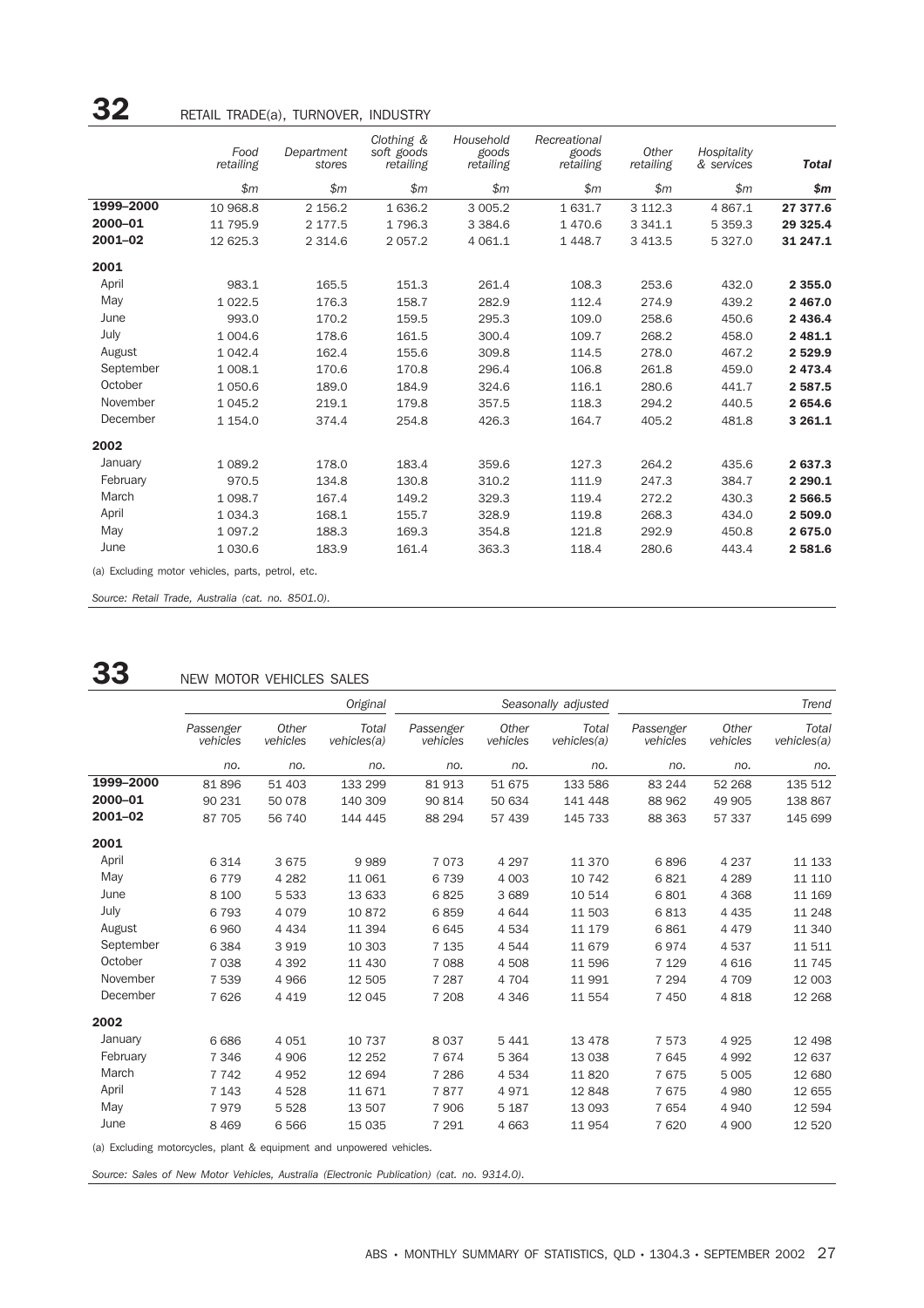|                                                                    |                                                   |               | Persons killed(a) |                                            |               | Persons injured(b) |
|--------------------------------------------------------------------|---------------------------------------------------|---------------|-------------------|--------------------------------------------|---------------|--------------------|
|                                                                    | <b>Brisbane</b><br><b>Statistical</b><br>Division | Rest of state | Total             | <b>Brisbane</b><br>Statistical<br>Division | Rest of state | <b>Total</b>       |
|                                                                    | no.                                               | no.           | no.               | no.                                        | no.           | no.                |
| 1996                                                               | 98                                                | 287           | 385               | 4 602                                      | 6 7 1 5       | 11 317             |
| 1997                                                               | 94                                                | 266           | 360               | 4 4 1 1                                    | 6 2 18        | 10 629             |
| 1998                                                               | 69                                                | 210           | 279               | 4 6 2 9                                    | 6 0 9 1       | 10 7 20            |
| 1999                                                               | 87                                                | 227           | 314               | 4 4 5 4                                    | 6 2 9 9       | 10 753             |
| 2000                                                               | 78                                                | 239           | 317               | 4 7 7 1                                    | 6 4 5 3       | 11 2 2 4           |
| 2001                                                               | 82                                                | 242           | 324               | 5 9 0 1                                    | 7 1 7 8       | 13 0 79            |
| 2001                                                               |                                                   |               |                   |                                            |               |                    |
| May                                                                | $\overline{7}$                                    | 23            | 30                | 531                                        | 579           | 1 1 1 0            |
| June                                                               | $\overline{7}$                                    | 23            | 30                | 507                                        | 677           | 1 1 8 4            |
| July                                                               | 12                                                | 24            | 36                | 486                                        | 632           | 1 1 1 8            |
| August                                                             | 3                                                 | 19            | 22                | 539                                        | 603           | 1 1 4 2            |
| September                                                          | $\overline{7}$                                    | 27            | 34                | 472                                        | 595           | 1 0 6 7            |
| October                                                            | $\overline{7}$                                    | 26            | 33                | 552                                        | 627           | 1 1 7 9            |
| November                                                           | 11                                                | 17            | 28                | 508                                        | 665           | 1 1 7 3            |
| December                                                           | 4                                                 | 23            | 27                | 489                                        | 649           | 1 1 3 8            |
| 2002                                                               |                                                   |               |                   |                                            |               |                    |
| January                                                            | 6                                                 | 17            | 23                | 344                                        | 520           | 864                |
| February                                                           | 5                                                 | 15            | 20                | 477                                        | 480           | 857                |
| March                                                              | 10                                                | 15            | 25                | 488                                        | 591           | 1079               |
| April                                                              | 8                                                 | 16            | 24                | 464                                        | 558           | 1 0 2 2            |
| May                                                                | 6                                                 | 21            | 27                | 413                                        | 520           | 933                |
| June                                                               | 6                                                 | 13            | 19                | n.y.a.                                     | n.y.a.        | n.y.a.             |
| July                                                               | $\overline{7}$                                    | 20            | 27                | n.y.a.                                     | n.y.a.        | n.y.a.             |
| (a) Killed instantly or died within 30 days of receiving injuries. |                                                   |               |                   |                                            |               |                    |

(b) Injured to an extent requiring medical treatment.

*Source: Queensland Department of Transport.*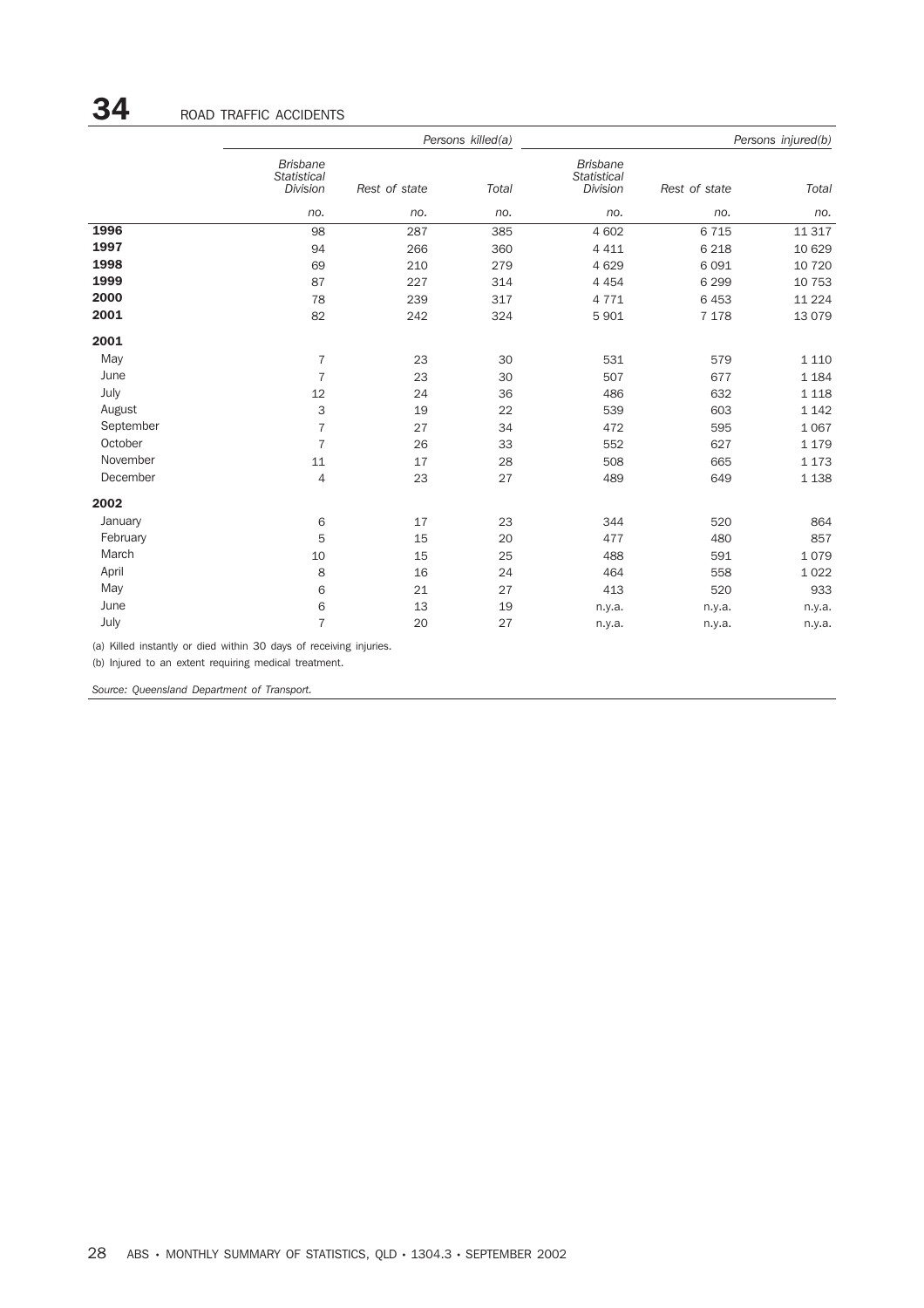|           | Establishments                                                                                                           | Guest<br>rooms       | <b>Bed</b><br>spaces | Room<br>nights<br>occupied | Room<br>occupancy<br>rate | Guest<br>nights | <b>Bed</b><br>occupancy<br>rate | Guest<br>arrivals | <b>Takings</b><br>from<br>accom-<br>modation |
|-----------|--------------------------------------------------------------------------------------------------------------------------|----------------------|----------------------|----------------------------|---------------------------|-----------------|---------------------------------|-------------------|----------------------------------------------|
|           | no.                                                                                                                      | no.                  | no.                  | '000                       | %                         | '000            | %                               | '000              | \$'000                                       |
| 1999      | $\ddot{\phantom{0}}$                                                                                                     | $\ddot{\phantom{0}}$ | $\ddotsc$            | 11 014.0                   | 59.2                      | 21 678.5        | 36.6                            | 7912.0            | 1 0 68 9 0 7                                 |
| 2000      | $\ddot{\phantom{0}}$                                                                                                     | $\ddot{\phantom{0}}$ | $\ddotsc$            | 11 150.0                   | 58.4                      | 22 110.0        | 36.9                            | 7818.0            | 1 146 149                                    |
| 2001      | $\cdot$ .                                                                                                                | $\ddot{\phantom{0}}$ | $\ddotsc$            | 11 457.0                   | 59.6                      | 22 927.0        | 38.3                            | 8 2 0 5.0         | 1 2 3 4 7 8 3                                |
| 2000      |                                                                                                                          |                      |                      |                            |                           |                 |                                 |                   |                                              |
| October   | $\cdot$ .                                                                                                                | $\cdot$ .            | $\ddot{\phantom{0}}$ | 1 0 1 2.1                  | 62.4                      | 1945.0          | 38.2                            | 681.5             | 114 216                                      |
| November  | $\ddot{\phantom{0}}$                                                                                                     | $\ddot{\phantom{0}}$ | $\ddotsc$            | 993.5                      | 63.3                      | 1894.3          | 38.5                            | 678.4             | 107 600                                      |
| December  | 960                                                                                                                      | 52 353               | 164 079              | 914.1                      | 56.3                      | 1974.0          | 38.8                            | 670.7             | 104 701                                      |
| 2001      |                                                                                                                          |                      |                      |                            |                           |                 |                                 |                   |                                              |
| January   | $\ddot{\phantom{0}}$                                                                                                     | $\ddot{\phantom{0}}$ | $\ddot{\phantom{0}}$ | 952.6                      | 58.6                      | 2 144.3         | 42.2                            | 678.9             | 112 426                                      |
| February  | $\cdot$ .                                                                                                                | . .                  | $\ddotsc$            | 768.5                      | 52.4                      | 1 4 4 0.5       | 31.4                            | 530.2             | 79 939                                       |
| March     | 957                                                                                                                      | 52 523               | 164 013              | 914.2                      | 56.3                      | 1 7 2 2.0       | 33.9                            | 640.1             | 95 950                                       |
| April     | $\cdot$ .                                                                                                                | $\ddot{\phantom{0}}$ | $\ddot{\phantom{0}}$ | 890.7                      | 56.8                      | 1844.7          | 37.8                            | 653.7             | 95 709                                       |
| May       | $\ddot{\phantom{0}}$                                                                                                     | $\ddot{\phantom{0}}$ | $\ddotsc$            | 910.5                      | 56.2                      | 1 660.6         | 32.9                            | 639.2             | 91 577                                       |
| June      | 954                                                                                                                      | 52 279               | 162 603              | 919.4                      | 58.7                      | 1 793.6         | 36.8                            | 678.9             | 92 931                                       |
| July      | $\ddot{\phantom{0}}$                                                                                                     | $\ddot{\phantom{0}}$ | $\ddotsc$            | 1 0 7 6 .0                 | 66.0                      | 2 180.1         | 43.0                            | 776.2             | 112 591                                      |
| August    | $\ddot{\phantom{0}}$                                                                                                     | $\ddotsc$            | $\ddotsc$            | 1 0 68.3                   | 65.5                      | 2 0 8 8.4       | 41.2                            | 750.3             | 113 916                                      |
| September | 952                                                                                                                      | 52 596               | 163 550              | 1 0 1 1.3                  | 64.1                      | 2 0 3 5.1       | 41.5                            | 731.8             | 110 046                                      |
| October   | $\cdot$ $\cdot$                                                                                                          | $\ddot{\phantom{0}}$ | $\ddotsc$            | 1 0 3 9.0                  | 62.8                      | 2 0 8 6.2       | 40.4                            | 735.2             | 115 493                                      |
| November  | $\ddots$                                                                                                                 | $\ddot{\phantom{0}}$ | $\ddotsc$            | 973.7                      | 60.8                      | 1880.6          | 37.6                            | 683.6             | 104 914                                      |
| December  | 969                                                                                                                      | 53 346               | 166 514              | 932.9                      | 56.4                      | 2 0 5 2.6       | 39.8                            | 706.6             | 109 290                                      |
| 2002      |                                                                                                                          |                      |                      |                            |                           |                 |                                 |                   |                                              |
| January   | . .                                                                                                                      |                      |                      | 991.5                      | 59.9                      | 2 2 3 5.8       | 43.6                            | 702.7             | 116 735                                      |
| February  | $\ddot{\phantom{0}}$                                                                                                     | $\ddot{\phantom{0}}$ | $\ddotsc$            | 858.5                      | 57.4                      | 1596.1          | 34.5                            | 576.6             | 87 559                                       |
| March     | 975                                                                                                                      | 53 431               | 165 383              | 956.0                      | 57.8                      | 1867.4          | 36.5                            | 675.4             | 101 752                                      |
|           | (a) Computator establishmente with 15 as neare reame as waite, according to serious conce estade from March swarter 1000 |                      |                      |                            |                           |                 |                                 |                   |                                              |

(a) Comprising establishments with 15 or more rooms or units, according to revised scope criteria from March quarter 1998.

*Source: Tourist Accommodation, Australia (cat. no. 8635.0).*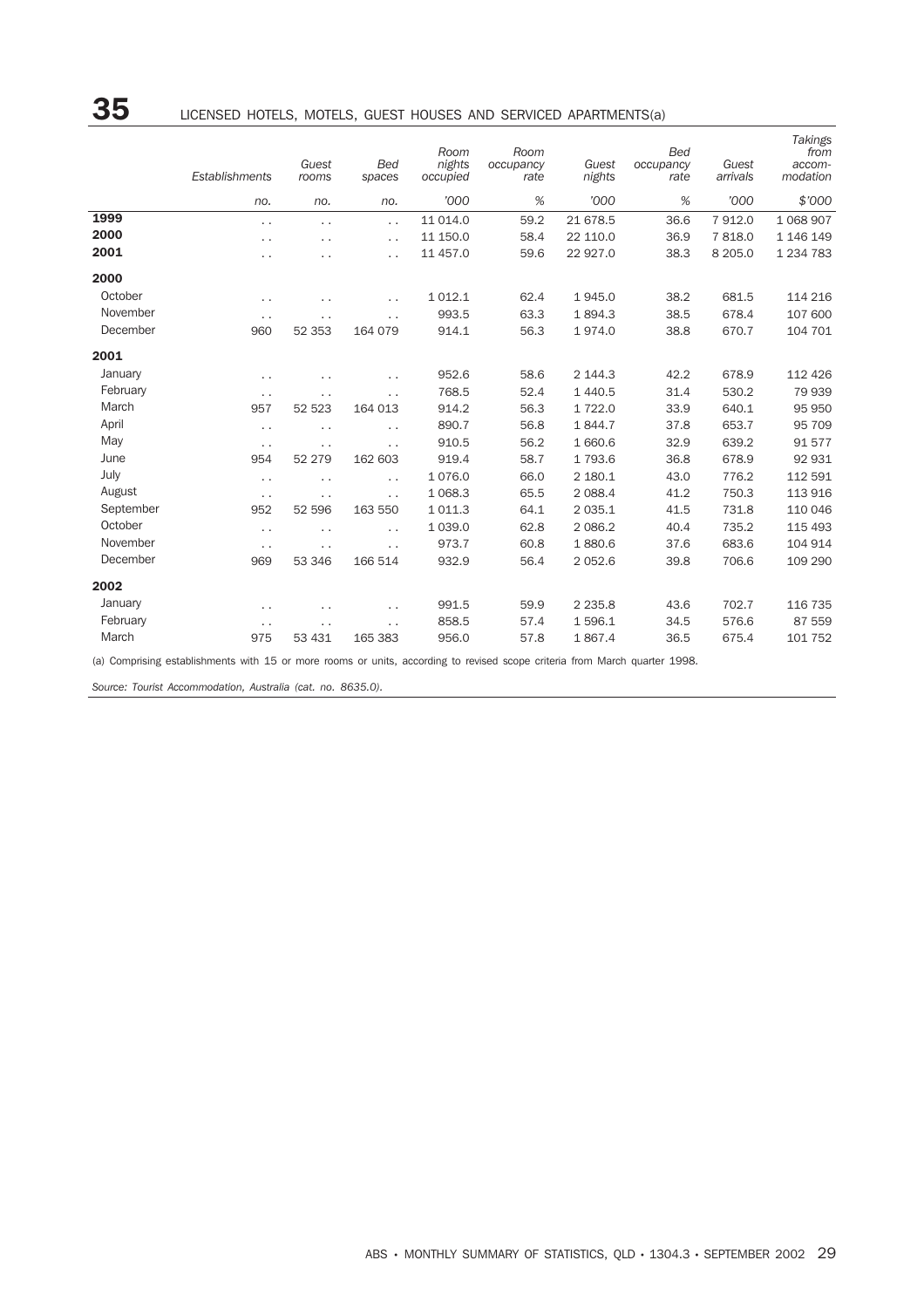|           |         |              | Rainfall       | Shade temperature   |                     |                 |                 |
|-----------|---------|--------------|----------------|---------------------|---------------------|-----------------|-----------------|
|           | Average | <b>Total</b> | Wet<br>days(a) | Absolute<br>maximum | Absolute<br>minimum | Mean<br>maximum | Mean<br>minimum |
|           | mm      | mm           | no.            | $^{\circ}C$         | $^{\circ}C$         | $^{\circ}C$     | $^{\circ}C$     |
| 1996      |         | 1478         | 111            | 34.5                | 1.8                 | 25.3            | 15.2            |
| 1997      | (b)1191 | 845          | 101            | 33.2                | 1.2                 | 25.2            | 15.4            |
| 1998      |         | 1 0 3 2      | 121            | 34.4                | 3.9                 | 25.7            | 16.2            |
| 1999      |         | 1816         | 171            | 33.3                | 3.3                 | 24.5            | 15.7            |
| 2000(c)   | (d)     | 573          | 118            | 39.1                | 2.5                 | 25.1            | 15.1            |
| 2001      | (d)     | 899          | 105            | 36.7                | 2.6                 | 25.7            | 15.2            |
| 2001      |         |              |                |                     |                     |                 |                 |
| May       | 98      | 37           | 9              | 26.1                | 5.6                 | 23.6            | 11.8            |
| June      | 70      | 17           | 8              | 25.7                | 3.0                 | 22.5            | 10.8            |
| July      | 62      | 29           | 3              | 24.1                | 2.6                 | 21.5            | 8.8             |
| August    | 41      | 12           | 5              | 25.8                | 4.7                 | 22.1            | 8.7             |
| September | 33      | 13           | 5              | 29.9                | 6.8                 | 24.2            | 11.7            |
| October   | 93      | 93           | 6              | 36.7                | 11.1                | 26.7            | 15.0            |
| November  | 97      | 213          | 14             | 31.4                | 12.1                | 26.5            | 17.5            |
| December  | 126     | 78           | 8              | 36.5                | 16.6                | 29.3            | 20.7            |
| 2002      |         |              |                |                     |                     |                 |                 |
| January   | 160     | 61           | 7              | 36.0                | 16.6                | 30.2            | 21.0            |
| February  | 173     | 46           | 9              | 34.2                | 15.2                | 30.2            | 21.2            |
| March     | 140     | 58           | 10             | 32.1                | 14.7                | 28.5            | 18.8            |
| April     | 90      | 49           | 13             | 31.5                | 12.9                | 26.8            | 16.2            |
| May       | 99      | 64           | 12             | 28.0                | 5.5                 | 23.4            | 12.3            |
| June      | 71      | 68           | 9              | 27.9                | 3.8                 | 22.0            | 9.9             |
| July      | 63      | $\mathbf 1$  | $\mathbf 1$    | 25.3                | 1.6                 | 21.7            | 6.0             |

(a) Days on which 0.1 millimetres or more of rain fell.

(b) Average of all years of record to January 2000.

(c) Collection point changed in February 2000.

(d) New series average value not yet available.

*Source: Bureau of Meteorology: Monthly Weather Review; Brisbane Weather Conditions.*